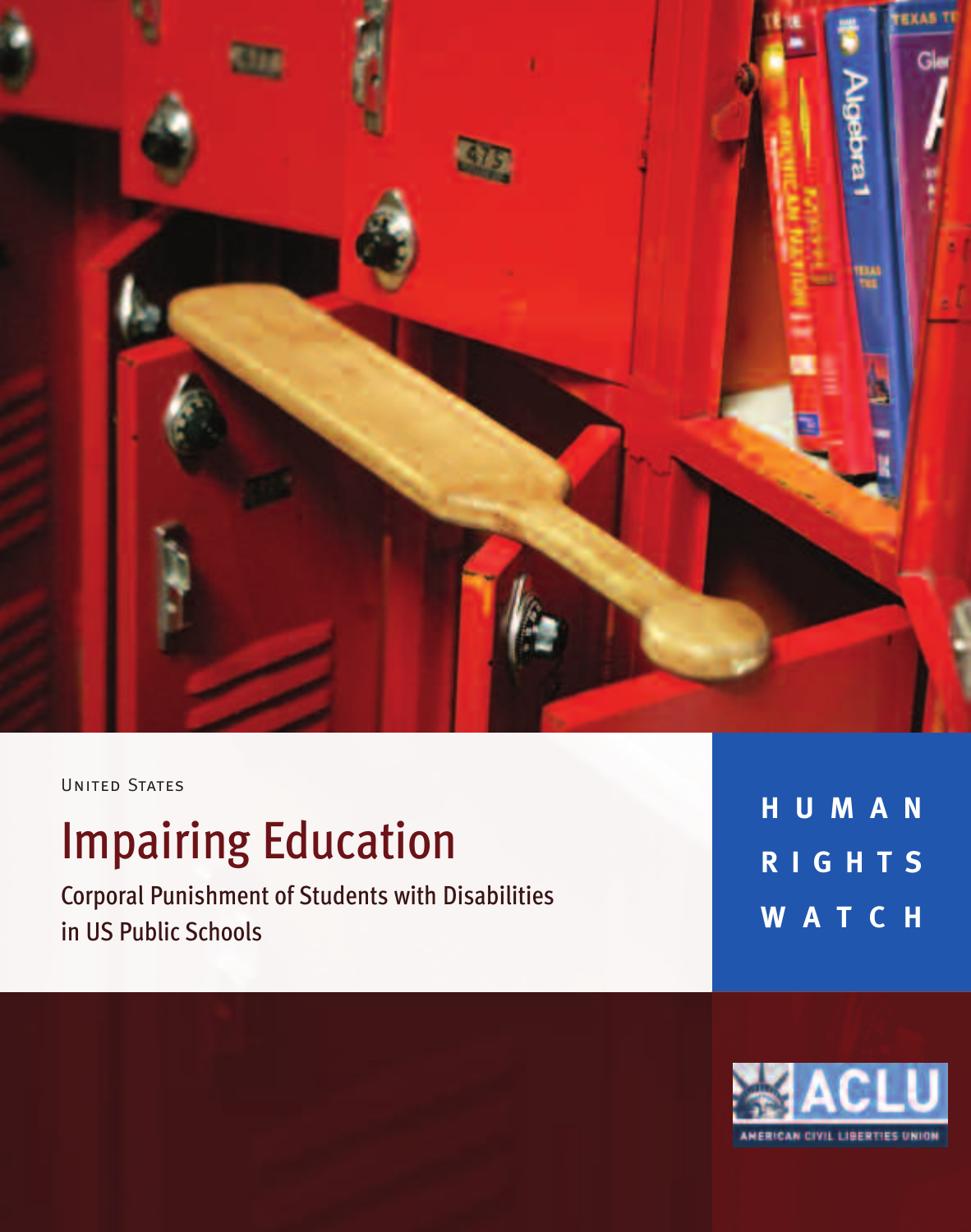



# **Impairing Education**

## **Corporal Punishment of Students with Disabilities in US Public Schools**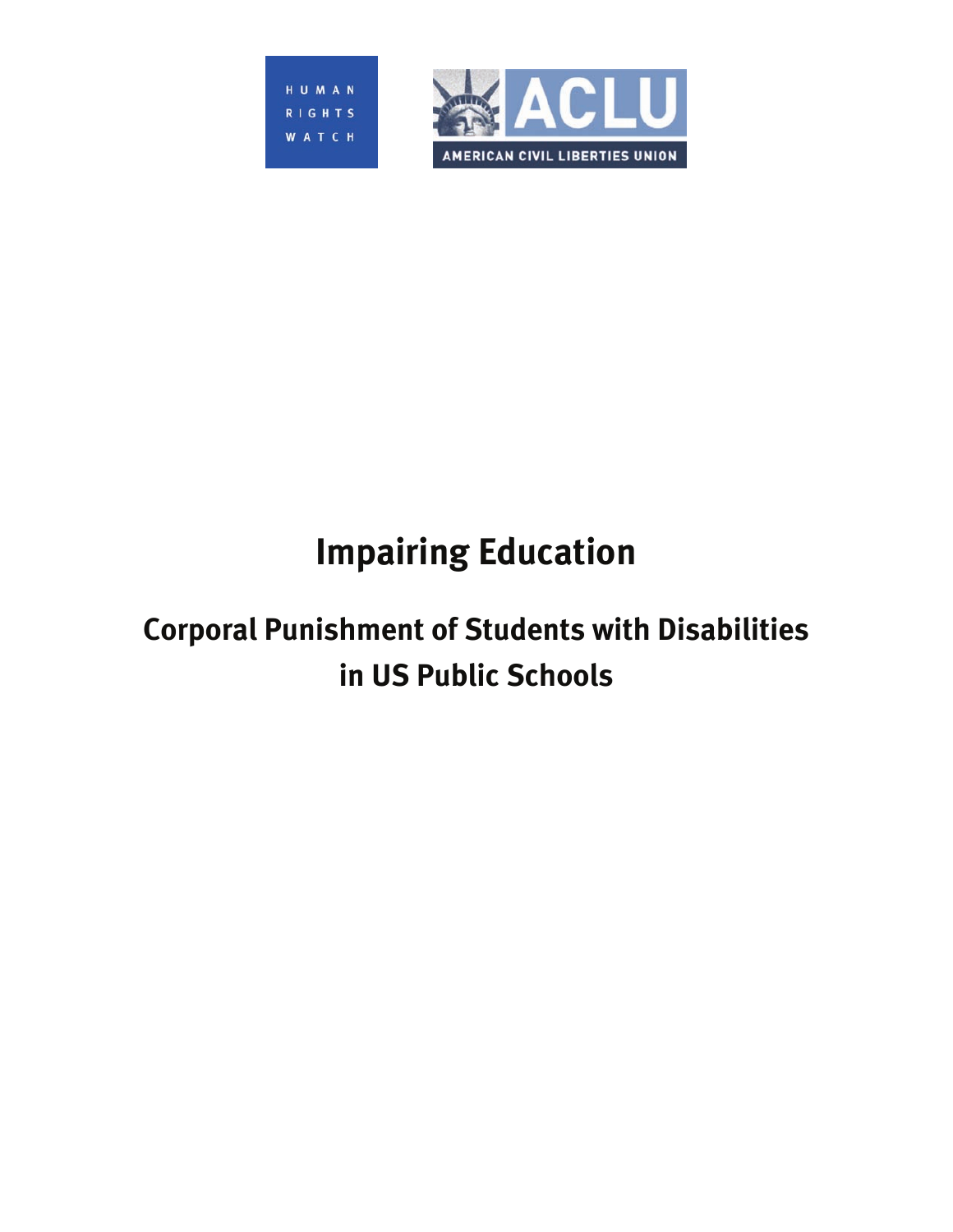Copyright © 2009 Human Rights Watch All rights reserved. Printed in the United States of America ISBN: 1-56432-531-8 Cover design by Rafael Jimenez

Human Rights Watch 350 Fifth Avenue, 34th floor New York, NY 10118-3299 USA Tel: +1 212 290 4700, Fax: +1 212 736 1300 hrwnyc@hrw.org

Poststraße 4-5 10178 Berlin, Germany Tel: +49 30 2593 06-10, Fax: +49 30 2593 0629 berlin@hrw.org

Avenue des Gaulois, 7 1040 Brussels, Belgium Tel: + 32 (2) 732 2009, Fax: + 32 (2) 732 0471 hrwbe@hrw.org

64-66 Rue de Lausanne 1202 Geneva, Switzerland Tel: +41 22 738 0481, Fax: +41 22 738 1791 hrwgva@hrw.org

2-12 Pentonville Road, 2nd Floor London N1 9HF, UK Tel: +44 20 7713 1995, Fax: +44 20 7713 1800 hrwuk@hrw.org

27 Rue de Lisbonne 75008 Paris, France Tel: +33 (1)43 59 55 35, Fax: +33 (1) 43 59 55 22 paris@hrw.org

1630 Connecticut Avenue, N.W., Suite 500 Washington, DC 20009 USA Tel: +1 202 612 4321, Fax: +1 202 612 4333 hrwdc@hrw.org

Web Site Address: http://www.hrw.org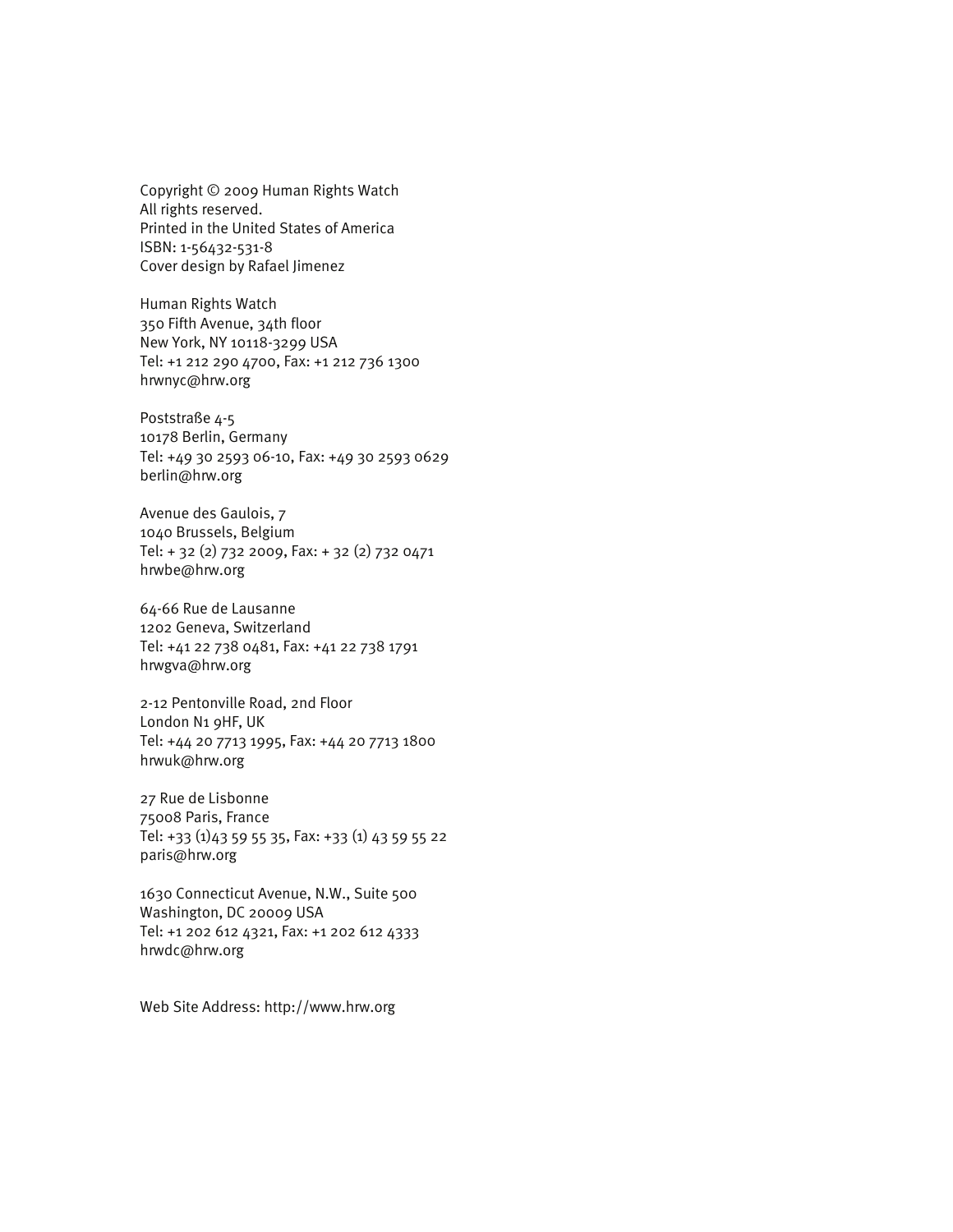

## **Impairing Education**

## **Corporal Punishment of Students with Disabilities in US Public Schools**

| Disproportionately High Rates of Corporal Punishment among Students with Disabilities27 |
|-----------------------------------------------------------------------------------------|
|                                                                                         |
|                                                                                         |
|                                                                                         |
|                                                                                         |
|                                                                                         |
|                                                                                         |
|                                                                                         |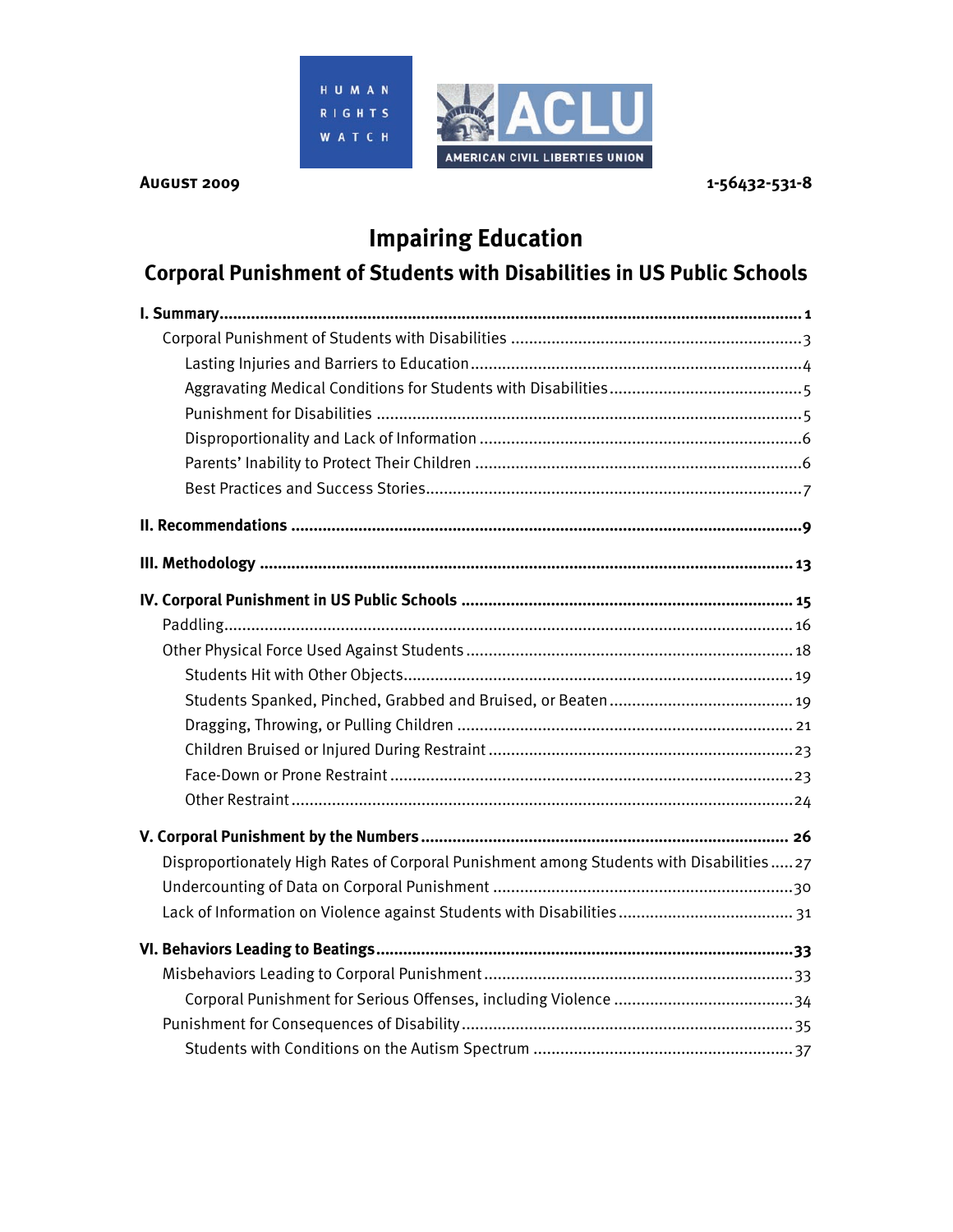| X. International Human Rights Law Protecting Students with Disabilities 58   |
|------------------------------------------------------------------------------|
|                                                                              |
|                                                                              |
| Freedom from Cruel, Inhuman, or Degrading Treatment or Punishment59          |
|                                                                              |
|                                                                              |
|                                                                              |
|                                                                              |
|                                                                              |
|                                                                              |
| Incomplete Protection under US Federal Law for Students with Disabilities 66 |
|                                                                              |
|                                                                              |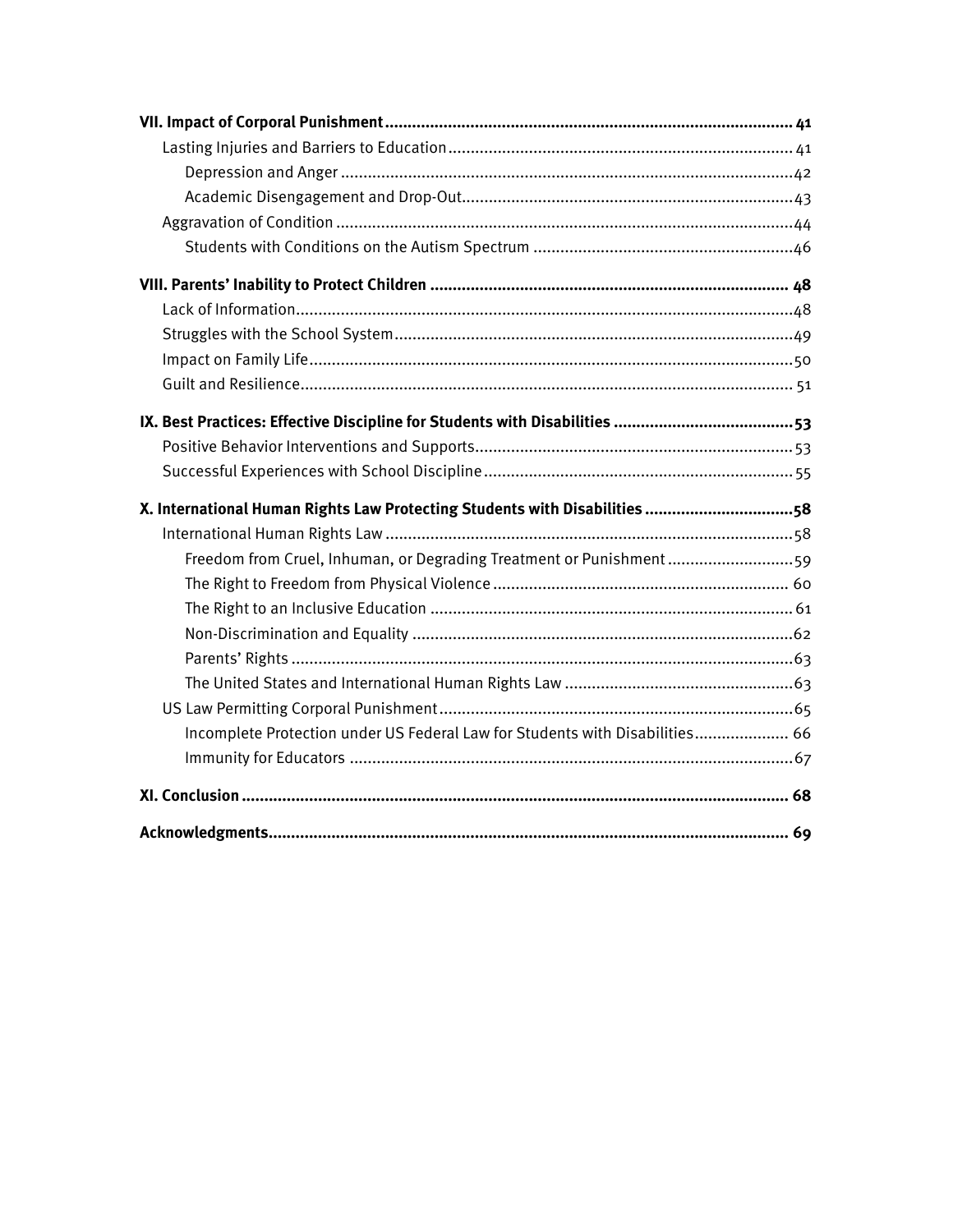#### **I. Summary**

Landon K., a six-year-old boy with autism, was in first grade at his Mississippi elementary school when his assistant principal, "a big, 300-lb man, picked up an inch thick paddle and paddled him [on the buttocks]." His grandmother, Jacquelyn K., reported, "my child just lost it ... he was screaming and hollering ... it just devastated him." Jacquelyn knew that paddling was harmful for children with autism: "I had already signed a form saying they couldn't paddle. I sent that form in every year ... When a child with autism has something like that happen, they don't forget it. It's always fresh in their minds."

Landon was traumatized and became terrified of school. "He was a nice, quiet, calm boy," noted Jacquelyn, but after the paddling, "he was screaming, crying, we had to call the ambulance, they had to sedate him ... The next day, I tried to take him to school, but I couldn't even get him out of the house. He was scared of going over there, scared it would happen again ... We carried him out of the house, he was screaming. We got him to school but had to bring him back home ... Now he has these meltdowns all the time. He can't focus, he cries."

Jacquelyn withdrew Landon from school, fearing for his physical safety and mental health. She was threatened by truant officers: "[They] said I'd go to jail if I didn't send him back to school ... If I felt he would have been safe in school, he would have been there. I'm sure they would have paddled him again. I don't trust them. If they don't know what they're dealing with, how can they teach a child? And the sad thing about it, he can learn. He can learn." $1$ 

\* \* \*

Jonathan C., a 15-year-0ld boy with autism, was repeatedly subjected to corporal punishment at his Florida school. On October 2, 2008, for example, he was picked up by a male staff member and thrown "into the tile floor, face-first," after screaming in the cafeteria and running away from a staff member. Staff members dragged him to a meeting room, where the male staff member "put him in a chokehold. Other staff members [came] running. Three or four of them tackle[d] him, and he [was] thrown to the floor again." The staff members used their strength and body weight to pin Jonathan, face-down, to the floor.

i

**<sup>1</sup>** American Civil Liberties Union (ACLU) telephone interview with Jacquelyn K., Mississippi, April 14, 2009.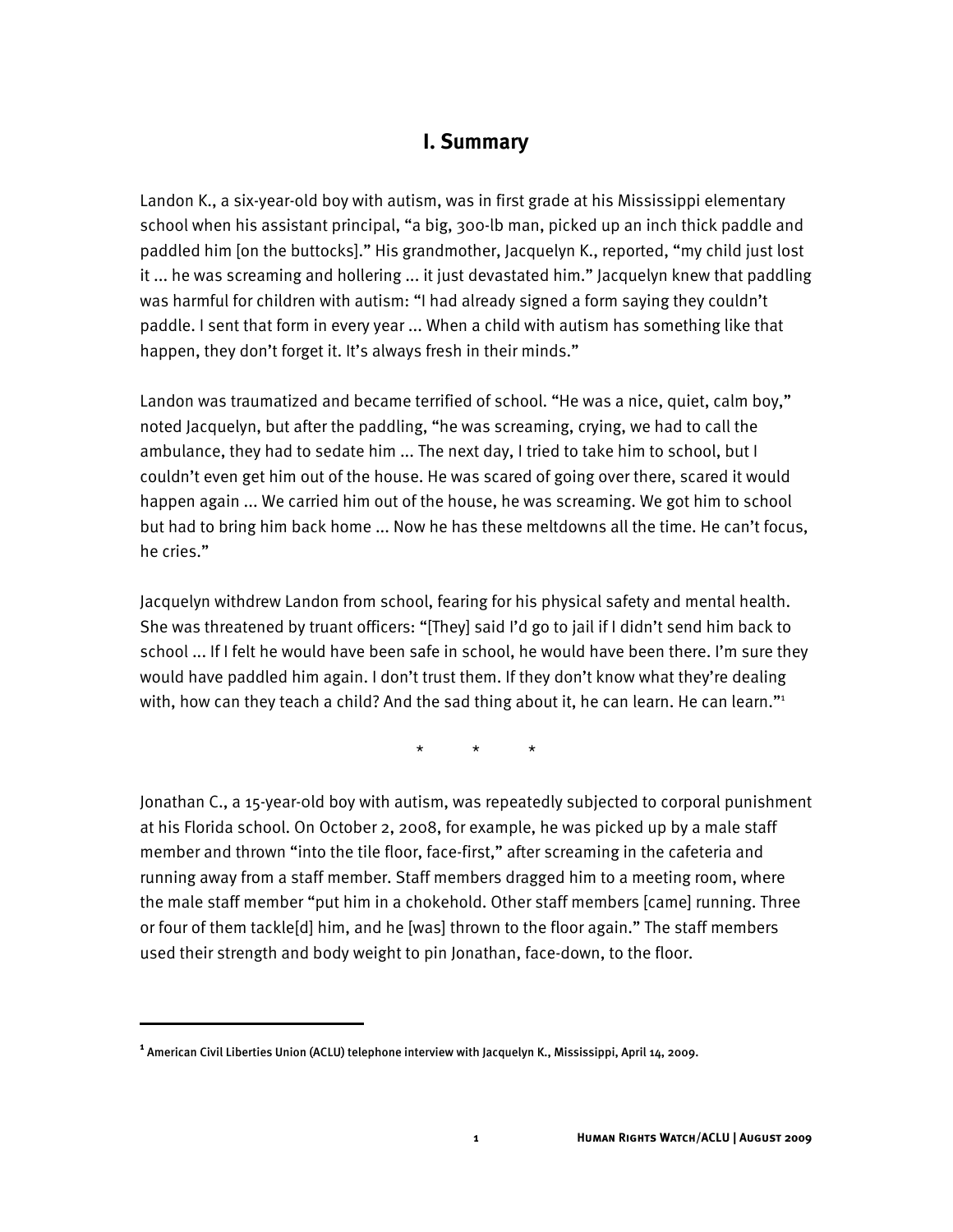After Jonathan sustained injuries, including a deep cut to the bridge of his nose and bruises to his forehead, Rose C., Jonathan's mother, was able to obtain video of her son's treatment at school. She was shocked. "They had been picking him up, throwing him into the tile floor like a wrestler. They'd ... pick him up by all four limbs. You can see where they're dragging him ... They're carrying him like a wild animal."

Jonathan started to get more and more agitated during the months he was subjected to physical abuse. He was "having aggressive episodes, he was knocking people over ... I asked him, what was wrong." Jonathan, like many children with autism, has limited communication abilities. "He can't explain ... Every time he got upset, he would scream at the top of his lungs ... He was throwing fits because he was getting hurt."Ultimately, Rose withdrew her son from school and enrolled him in a different program. Nonetheless, she feels considerable guilt. "I trusted the school, I trusted them to do the right thing ... All this abuse happened on my watch. It never should have happened. I feel so guilty."<sup>2</sup>

\* \* \*

A 2008 American Civil Liberties Union (ACLU)/Human Rights Watch report found that corporal punishment in public schools is routine in many parts of the US, and that almost a quarter-of-a-million school children were subjected to this violent, degrading punishment in the 2006-2007 school year.<sup>3</sup> Twenty states permit corporal punishment; in states where the practice is permitted, hundreds of school districts make routine use of it. Corporal punishment comes with risk of serious physical injury and lasting mental trauma. Studies show that beatings can damage the trust between educator and student, corrode the educational environment, and leave the student unable to learn effectively, making it more likely that she will drop out of school.

Students with disabilities—who are entitled to appropriate, inclusive educational programs that give them the opportunity to thrive—are subjected to violent discipline at disproportionately high rates. Students with disabilities make up 19 percent of those who receive corporal punishment, yet just 14 percent of the nationwide student population. Human rights law protects students with disabilities from violence and cruel and inhuman treatment, and guarantees them non-discriminatory access to an inclusive education. Furthermore, as President Obama noted when signing the UN Convention on the Rights of

:

**<sup>2</sup>** ACLU telephone interview with Rose C., Florida, May 18, 2009.

**<sup>3</sup>** Human Rights Watch/ACLU, A Violent Education: Corporal Punishment of Children in US Public Schools, August 2008, http://www.hrw.org/en/content/a-violent-education. A Violent Education focuses on corporal punishment in general; this report focuses on corporal punishment of students with disabilities.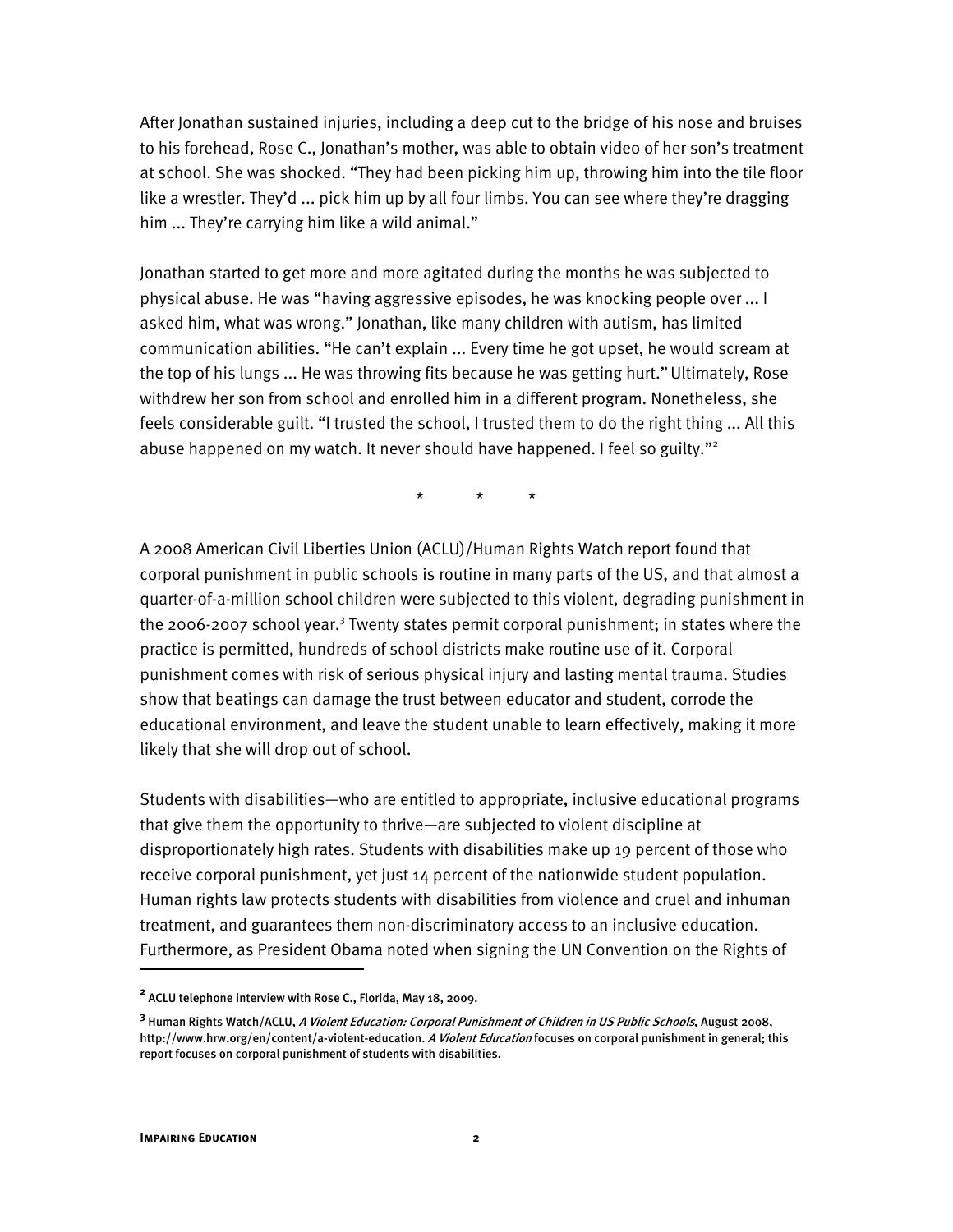Persons with Disabilities on July 24, 2009, US law has attempted to ensure that "children with disabilities were no longer excluded ... and then no longer denied the opportunity to learn the same skills in the same classroom as other children."<sup>4</sup> Yet in countless US public schools, students with disabilities—who already face barriers to attaining a quality education—face physical violence that further discourages them from reaching their full potential.

#### Corporal Punishment of Students with Disabilities

Much of the corporal punishment in US public schools takes the form of paddling. This report focuses on public schools, including mainstream schools (some of which have special education classrooms within those schools) and alternative schools.<sup>5</sup> Some students are paddled, or, in other words, hit on the buttocks several times with a wooden board resembling a shaved-down baseball bat. The punishment causes immediate pain, and in some cases, lasting injury and mental trauma. Paddling, which is legal in 20 states, is routinely used at disproportionately high rates against students with disabilities.

Students with disabilities are routinely subjected to other forms of physical discipline in addition to paddling, impeding their rights to education.<sup>6</sup> Corporal punishment is defined as "any punishment in which physical force is used and intended to cause some degree of pain or discomfort."<sup>7</sup> According to interviews conducted for this report, students with disabilities have been subjected to a wide range of corporal punishment, including hitting children with rulers; pinching or striking very young children; grabbing children with enough force to bruise; throwing children to the floor; and bruising or otherwise injuring children in the course of restraint.

Under human rights law, physical force may only be used against students where it is absolutely necessary to protect a child or others, and even then the principle of the minimum necessary amount of force for the shortest period of time must apply. Physical

İ

**<sup>4</sup>** The White House, "Remarks by the President on Signing of UN Convention on the Rights of Persons with Disabilities Proclamation," July 24, 2009, http://www.whitehouse.gov/the\_press\_office/Remarks-by-the-President-on-Rights-of-Personswith-Disabilities-Proclamation-Signing/ (accessed July 31, 2009).

**<sup>5</sup>** This report does not examine corporal punishment in residential treatment facilities or other psychiatric facilities.

**<sup>6</sup>** Some physical force is permitted under international law, but only where it is needed to protect "a child or others" and not to punish. "The principle of the minimum necessary use of force for the shortest necessary period of time must always apply." UN Committee on the Rights of the Child, General Comment No. 8, The Right of the Child to Protection from Corporal Punishment and Other Cruel or Degrading Forms of Punishment, UN Doc. CRC/C/GC/8 (2006), para. 15.

**<sup>7</sup>** UN Committee on the Rights of the Child, General Comment No. 8, para. 11.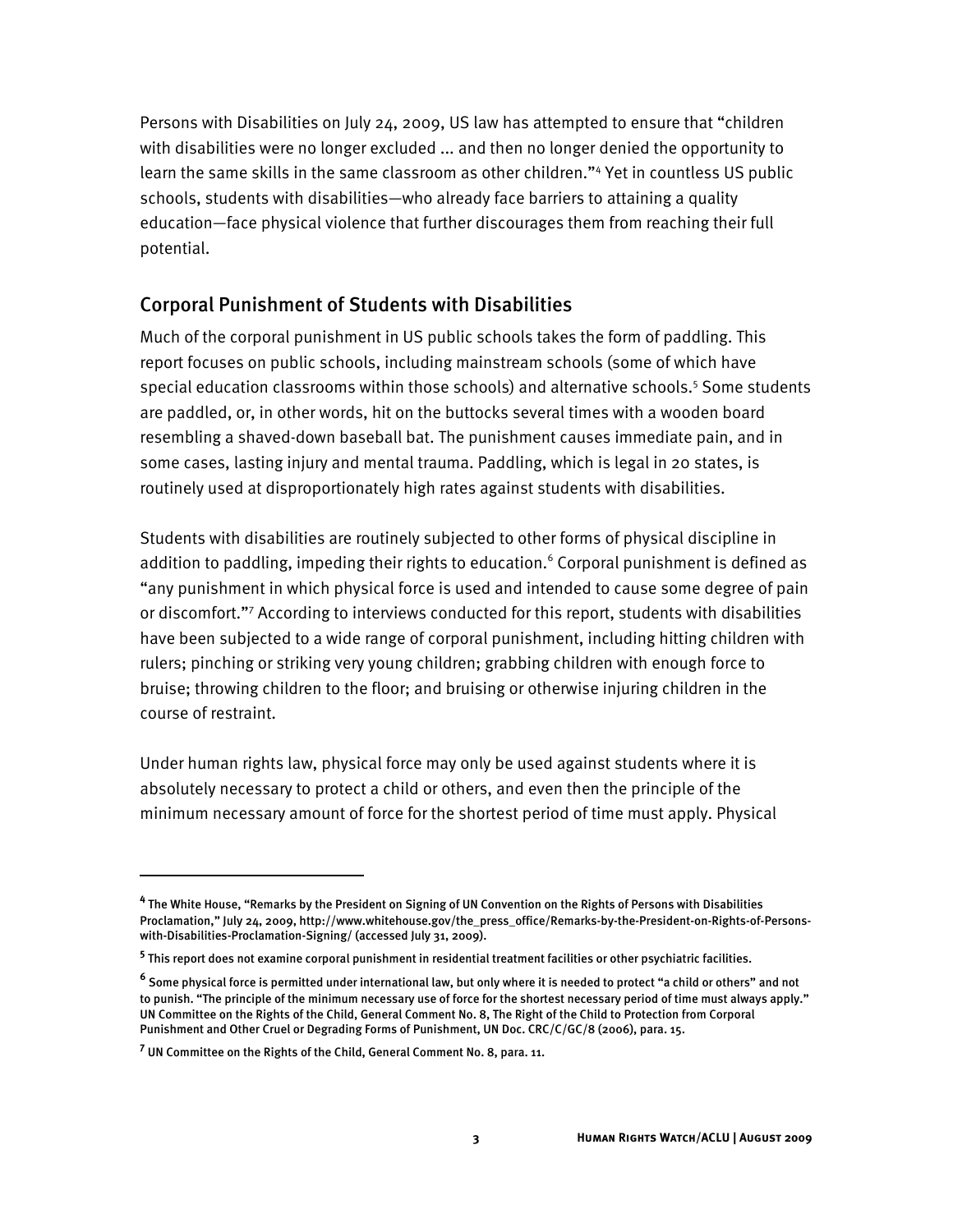force with intent to punish is never acceptable, and is especially abusive when used to punish students for conduct related to their disabilities.

#### *Lasting Injuries and Barriers to Education*

Corporal punishment can cause deep bruising or other lasting physical or mental injury. Furthermore, it creates a violent, degrading school environment in which all students—and particularly students with disabilities—may struggle to succeed. Research indicates that corporal punishment is rarely effective in teaching students to refrain from violent behavior, and that it causes students to become disengaged and reluctant to learn.

The Society for Adolescent Medicine has documented serious medical consequences resulting from corporal punishment, including severe muscle injury, extensive blood clotting (hematomas), whiplash damage, and hemorrhaging. Many children whose stories are documented in this report sustained serious injuries from paddling. Deena S.'s middle school son, who has attention deficit hyperactivity disorder (ADHD), was badly bruised from paddling: "They were deep bruises. Not marks. They measured three inches by four inches. In the center of the bruises it was kind of clear. They ended up turning real dark. This wasn't just a little red mark, this was almost black."<sup>8</sup>

Some students were taken to hospital after severe episodes of corporal punishment. Theresa E.'s five-year-old granddaughter with autism was physically punished at her Georgia elementary school: "You could see the bruising. Her whole arm was swollen by the time she got to the emergency room. Her right arm. The doctor said it looked like she'd been hit by a baseball bat or had been in a motorcycle accident."9

All corporal punishment, whether or not it causes significant physical injury, violates students' rights to physical integrity, and prevents students from attaining a decent education. As a consequence of the helplessness and humiliation felt by those who experience corporal punishment, some students become angry or depressed. Several parents of students with disabilities reported that their children became more aggressive, more likely to lash out at peers or family members, and more likely to injure themselves. Students may become withdrawn and deeply reluctant to go back to school.

:

**<sup>8</sup>** ACLU telephone interview with Deena S., Texas, May 22, 2009.

**<sup>9</sup>** ACLU telephone interview with Theresa E., Georgia, March 5, 2009.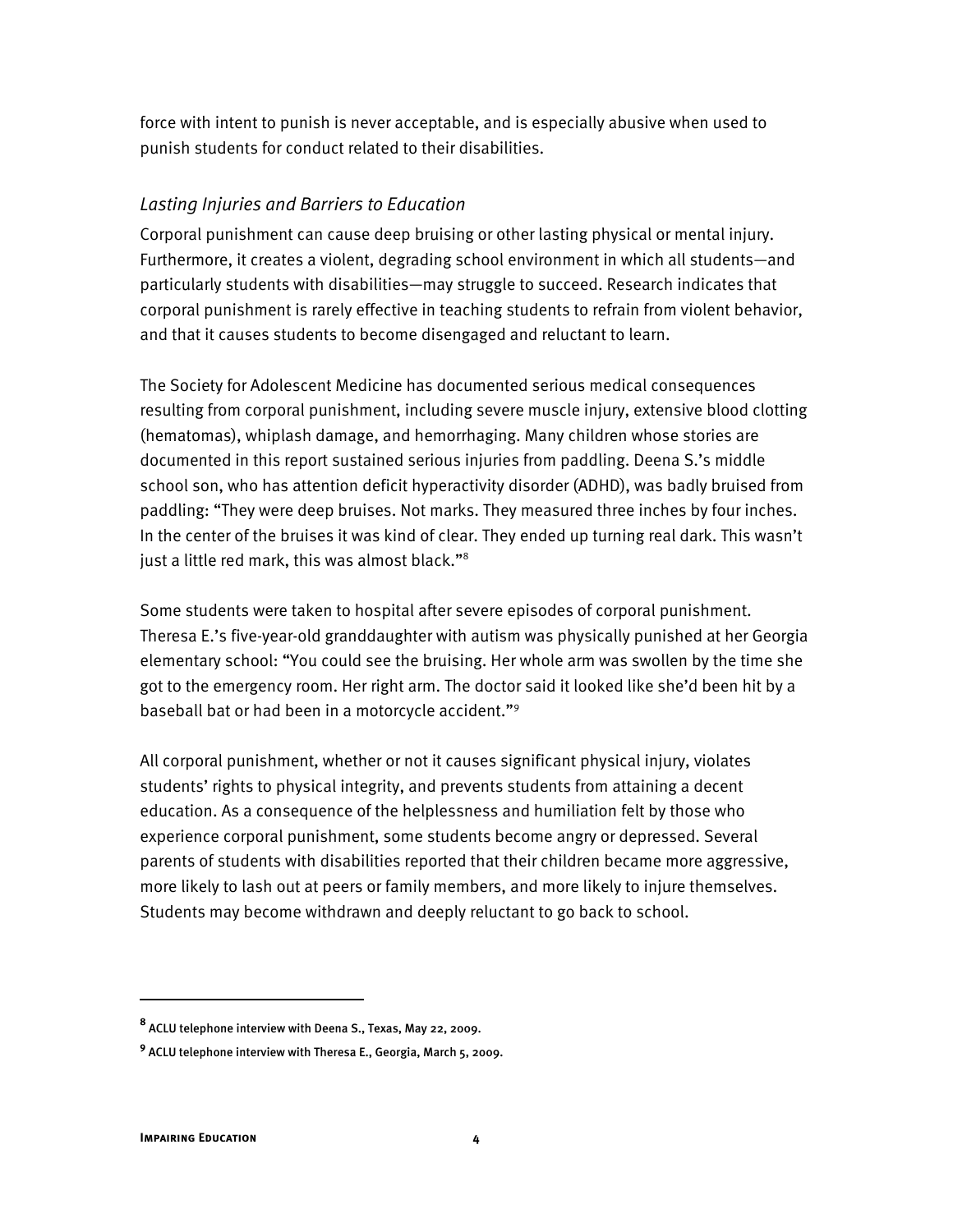#### *Aggravating Medical Conditions for Students with Disabilities*

Corporal punishment, which is never appropriate for any child, is particularly abusive for students with disabilities whose medical conditions may be worsened as a consequence of the punishment itself. For instance, one advocate we interviewed drew a connection between pain crises and paddling in her students with sickle cell anemia:<sup>10</sup> "any kind of mental or physical stress can be a pain trigger for these students for a pain crisis ... If they're paddled, it's an immediate trigger for a possible moderate to severe pain crisis."<sup>11</sup>

Among families we interviewed, episodes of corporal punishment directly preceded children's regression in developmental terms, particularly for children with autism. Several students with autism became self-injurious following episodes of corporal punishment, though they had previously not exhibited self-injurious behavior; others became more aggressive. Anna M.'s seven-year-old son with an autism disorder who was physically punished now "struggles with anger. Right after the incidents, he'd have anger explosions. I still can't come up behind him and hug him. It's changed him."<sup>12</sup>

#### *Punishment for Disabilities*

I

According to our interviews, students with disabilities were routinely punished for behaviors related to their disabilities, such as Tourette Syndrome or obsessive compulsive disorder (OCD). Students with autism are particularly likely to be punished for behaviors common to their condition, stemming from difficulties with appropriate social behavior. For instance, Landon, the six-year-old with autism in Mississippi, was punished because he had a meltdown when his routine was changed. Educators may not have access to sufficient training on the nature of their students' disabilities or on best practices for responding to behavior connected to those disabilities. As Karen W., an Arkansas mother, noted of her son's school: "not one person in that whole building had one day's training in autism."<sup>13</sup>

Students with disabilities—like all students—can thrive with appropriate discipline. When students with disabilities are beaten for the consequences of their disabilities, their rights to education and non-discrimination are violated. Students with disabilities face considerable barriers to success as it is; corporal punishment makes those barriers even higher.

**<sup>10</sup>** Sickle cell anemia is a condition which is characterized by pain crises, or "unpredictable episodes of severe and sometimes excruciating pain." Section on Hematology/Oncology, Committee on Genetics, "Health Supervision for Children With Sickle Cell Disease," Pediatrics, vol. 109, March 2002, pp.526-535.

**<sup>11</sup>** ACLU telephone interview with Jennifer Parker, advocate for children with sickle cell anemia, Tennessee, March 10, 2009.

**<sup>12</sup>** ACLU telephone interview with Anna M., Florida, March 9, 2009.

**<sup>13</sup>** ACLU telephone interview with Karen W., Arkansas, May 22, 2009 (interviewed with spouse).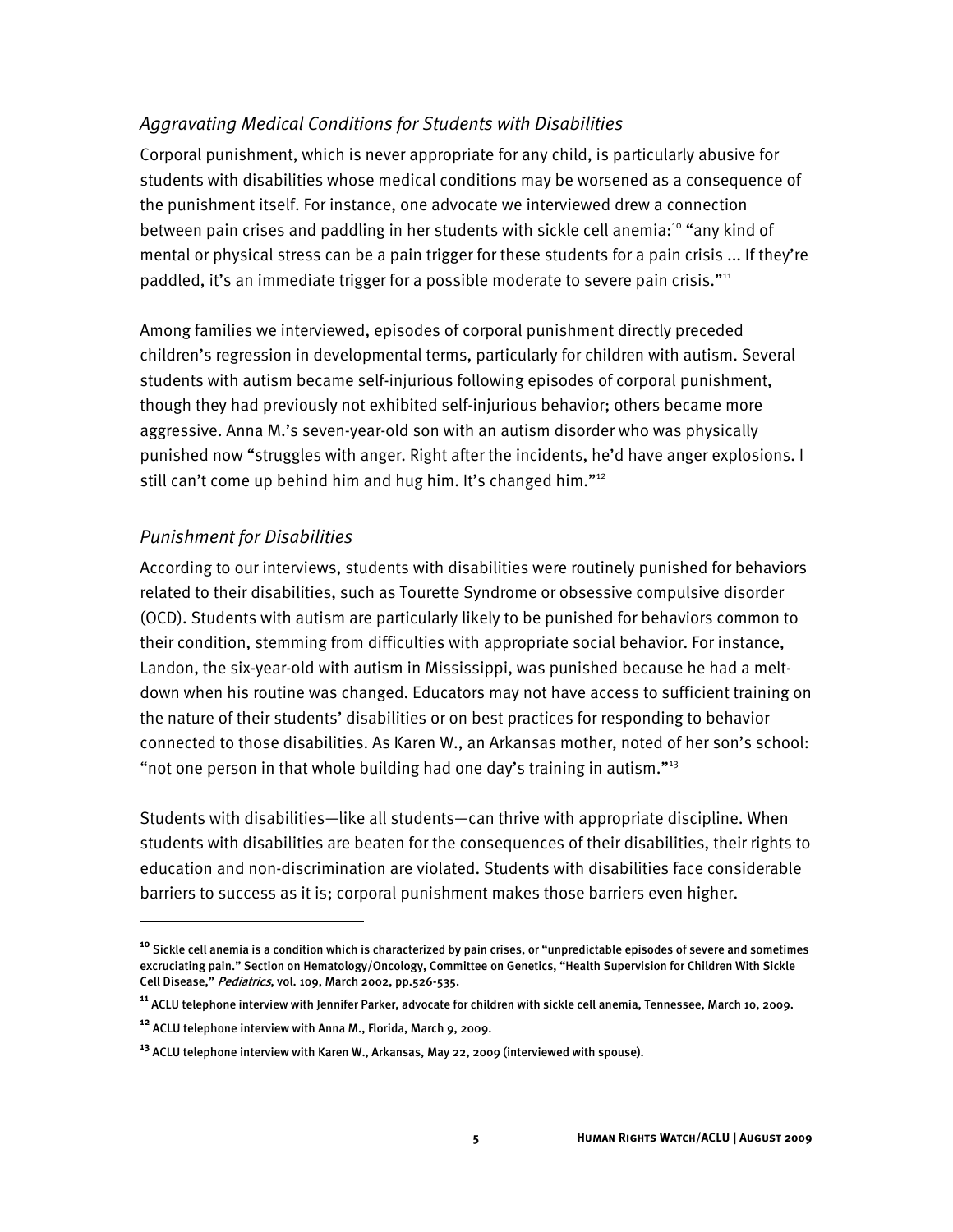#### *Disproportionality and Lack of Information*

Nationwide, students with disabilities receive corporal punishment at disproportionately high rates. In Tennessee, for example, students with disabilities are paddled at more than twice the rate of the general student population. These statistics may seem high, but they likely undercount the full extent of violence against students with disabilities; there is no mandated reporting for many types of corporal punishment that take place. Some students with disabilities may exhibit behavioral problems in the classroom, but that does not justify use of force.

Parents repeatedly voiced concerns that they were unaware of the full extent of the violence used against their children, either because the school district did not report it to them or because their children were unable to verbalize what had happened. As Karen W., the mother of an Arkansas boy with autism, commented, "it took [my son] a long time to tell me what happened. But I'm a lot more fortunate than some of these parents."<sup>14</sup> Where parents do not have access to information about abuse against their children, they face obstacles to protecting their children from harm.

#### *Parents' Inability to Protect Their Children*

Parents may struggle to protect their children from violent school discipline. Parents found that school districts did not respond adequately to their complaints or requests to use more appropriate discipline with their students. "We went to war, we really did,"<sup>15</sup> commented Karen W. After seeing their children injured in school, parents feared for their child's physical safety. Anna M. observed, "I was afraid for his life, to be honest. He was 52 pounds, or maybe even less, at this point."<sup>16</sup>

Ultimately, many parents felt they had no choice but to withdraw their children from public school, despite the impact on family life and the child's education. Theresa E. explainevd the dilemma, "We thought [our granddaughter] needed school for socialization. I didn't think I could home school her. Jessie's autistic ... I'm not sure I can educate her."<sup>17</sup> Some parents were forced to stop working, like May R.: "I can't even get a job ... I had to keep [my sevenyear-old daughter with autism] safe. She had taken a huge downturn."<sup>18</sup>

İ

**<sup>14</sup>** Ibid.

**<sup>15</sup>** Ibid.

**<sup>16</sup>** ACLU telephone interview with Anna M., Florida, March 9, 2009.

**<sup>17</sup>** ACLU telephone interview with Theresa E., Georgia, March 5, 2009.

**<sup>18</sup>** ACLU telephone interview with May R. (pseudonym), Florida, April 16, 2009.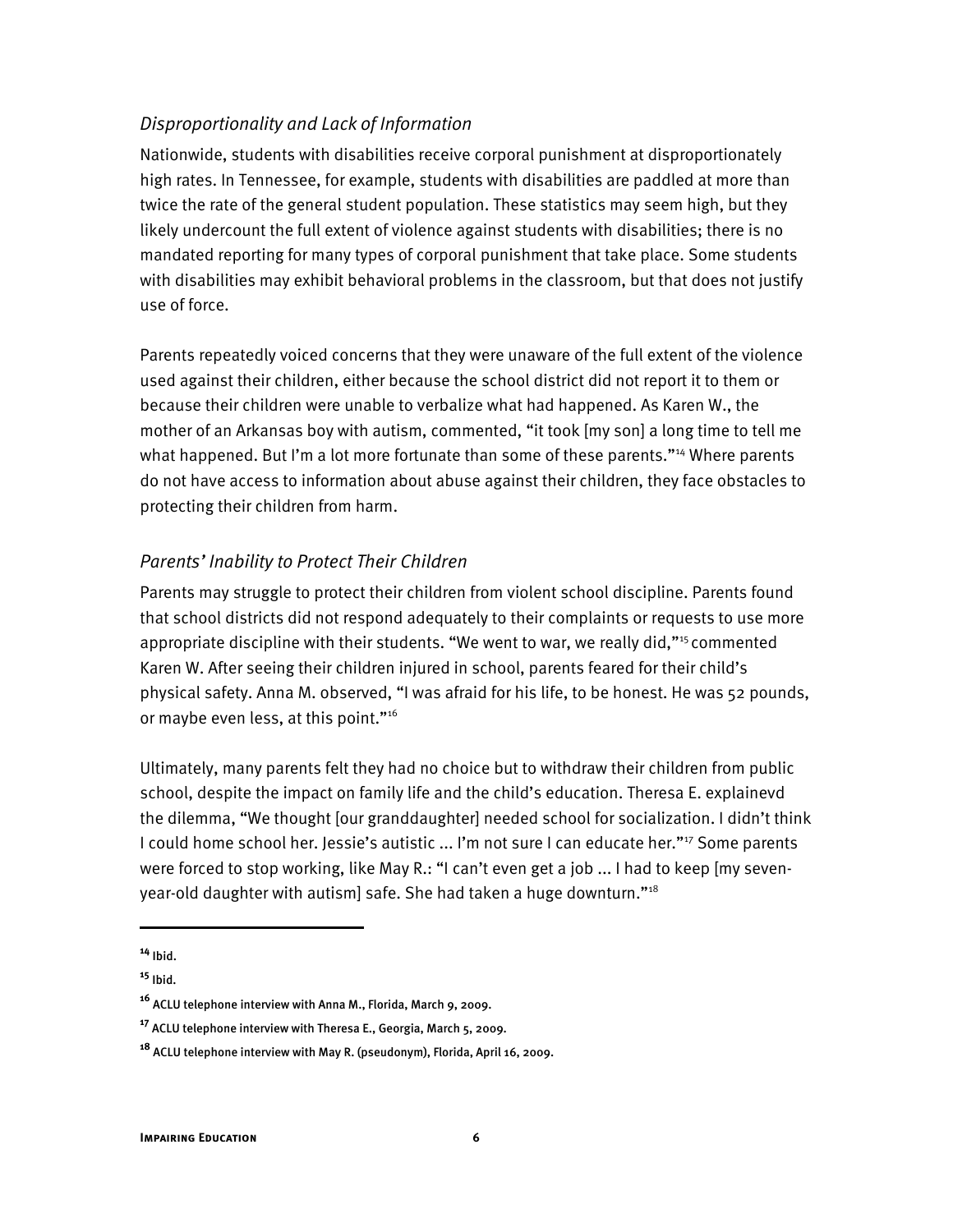Many parents were left with a lingering sense of guilt and responsibility. As Jacquelyn K. said of Landon, "I can imagine my little child was just screaming and hollering, and I wasn't there to help him." 19 Karen W. echoed this sentiment: "Oh, the guilt I live with.... I blame myself for my ignorance. I didn't touch him or hurt him ... but if parents knew that schools do this, the kids wouldn't be hurt."<sup>20</sup>

#### *Best Practices and Success Stories*

Though children are protected from corporal punishment in most US juvenile detention centers and mental health facilities, they are still vulnerable in US public schools. Yet there are positive, nonviolent approaches to school discipline that have been proven to lead to safe environments in which children can learn. Positive behavioral supports (PBS) teach children why what they did was wrong and give them tools to improve their behavior. School districts across the US have implemented PBS, and have seen substantial declines in disciplinary referrals and improvements in school-wide safety.

International instruments, including the UN Convention on the Rights of the Child, the UN Convention Against Torture and Other Cruel, Inhuman or Degrading Treatment or Punishment, and the UN Convention on the Rights of Persons with Disabilities, prohibit the use of cruel, inhuman, or degrading treatment, regardless of circumstance. Corporal punishment also violates other human rights, including the right to security of person and the right to nondiscrimination. Corporal punishment infringes on the right to education. The UN Committee on Economic, Social and Cultural Rights, in General Comment 13 (on the right to education), not only describes corporal punishment as "inconsistent with the fundamental guiding principle of human rights law" but "welcomes initiatives taken by some States parties which actively encourage the schools to introduce 'positive,' non-violent approaches to school discipline."<sup>21</sup>

Positive behavioral supports allow for individualized responses that can be particularly effective for students with disabilities. One teacher in Mississippi mentioned her success stories, noting that the staff "would talk to [students with disabilities] about the way they were behaving, and set up incentives and goals to see if they could change their behavior.

ֺ

**<sup>19</sup>** ACLU telephone interview with Jacquelyn K., Mississippi, April 14, 2009.

**<sup>20</sup>** ACLU telephone interview with Karen W., Arkansas, May 22, 2009.

**<sup>21</sup>** UN Committee on Economic, Social and Cultural Rights, General Comment 13, Article 13, The Right to Education, UN Doc. E/C.12/1999/10 (1999), para. 41.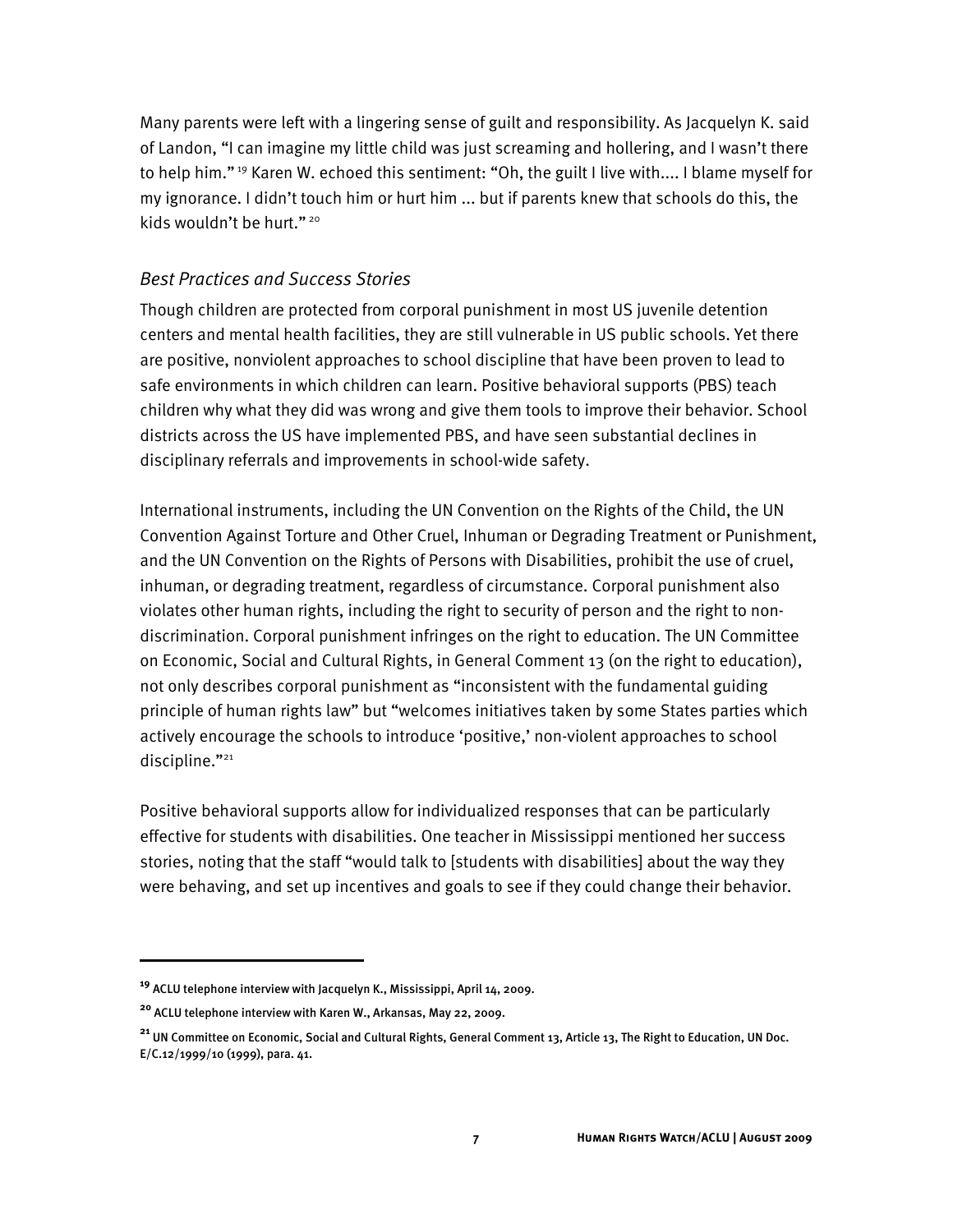This was a successful way to intervene."<sup>22</sup> Some parents reported happily that their children were thriving in settings with positive behavioral supports. Karen W. said of her son with autism, "He's now on the honor roll, straight A student, in a mainstream school. This is remarkable. A year ago or so, they were saying he could never, ever go back to public school."<sup>23</sup>

US federal and state governments can uphold children's rights by banning corporal punishment and implementing PBS. With appropriate funding, training, and support, educators can implement discipline systems that respond to the fundamental needs of even the most vulnerable students, thus helping produce environments in which every student can maximize his academic potential.

ֺ

**<sup>22</sup>** Human Rights Watch telephone interview with Charlotte M. (pseudonym), former teacher in the Mississippi Delta, New Haven, Connecticut, November 16, 2007.

**<sup>23</sup>** ACLU telephone interview with Karen W., Arkansas, May 22, 2009.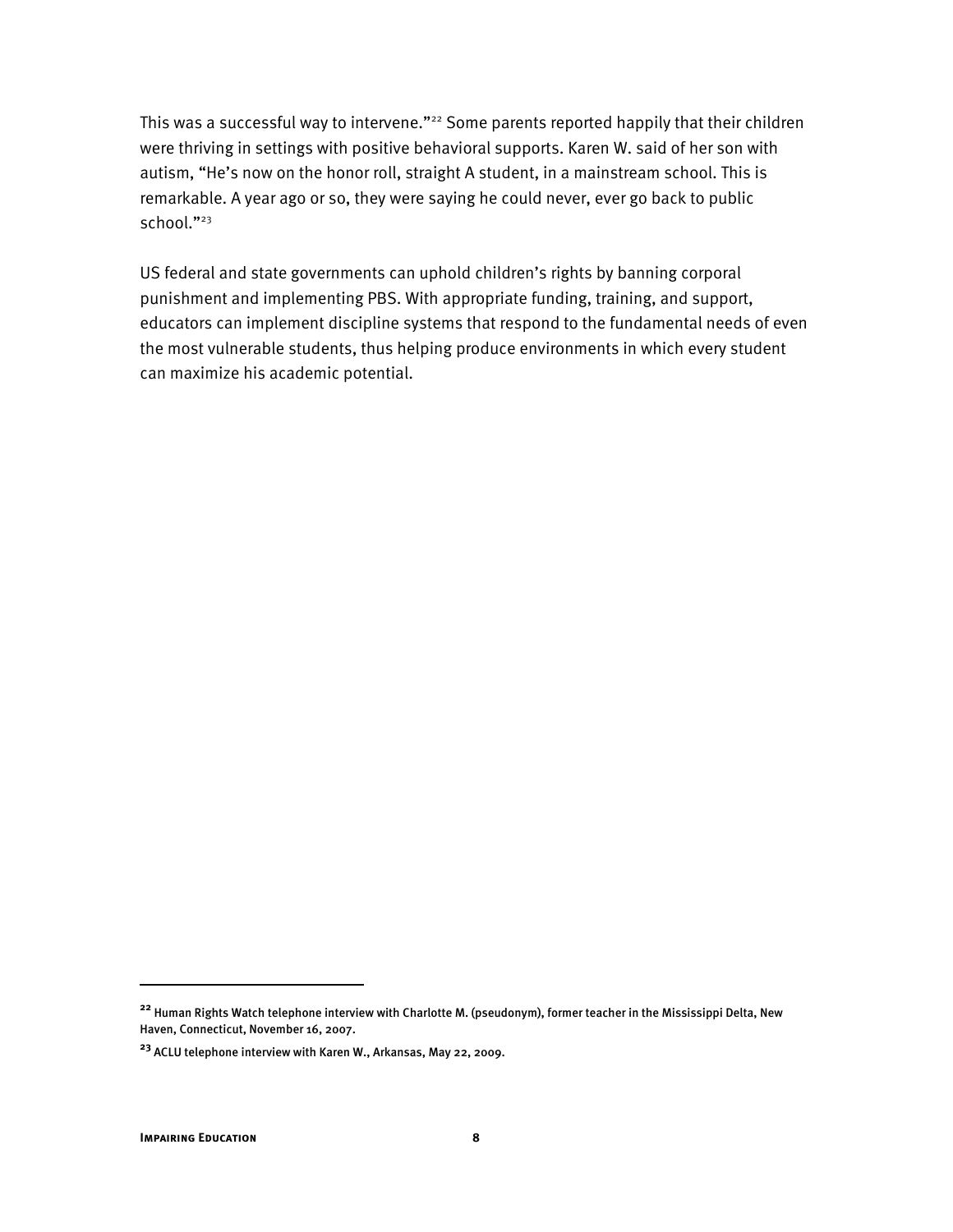#### **II. Recommendations**

The ACLU and Human Rights Watch recommend a complete prohibition on the use of corporal punishment against all students in US schools.<sup>24</sup> Until that point, we recommend that federal and state governments and/or all relevant school districts implement an immediate moratorium on the use of corporal punishment against students with disabilities.

#### To the US Congress

:

- Prohibit the use of corporal punishment against students with disabilities, as defined by the Individuals with Disabilities Education Act and Section 504 of the Rehabilitation Act of 1973. Define corporal punishment as any punishment in which physical force, however light, is used with intent to discipline.
- In particular, immediately prohibit the use of corporal punishment to discipline students for behaviors that are the consequences of their disabilities.
- Prohibit the use of prone or "face-down" restraint in schools.
- Increase funding to states and school districts to train all staff, including teachers and para-professionals, on effective methods of school discipline (including positive behavioral supports), and to provide for behavioral analysts and counseling staff to improve the delivery of appropriate discipline to students with disabilities.
- Support measures to improve school discipline through the implementation of positive behavior systems by passing the Positive Behavior for Safe and Effective Schools Act (HR 2597).
- Increase funding to Protection and Advocacy programs to provide parents with resources to protect their children, and to investigate allegations of abuse or neglect in schools.
- (To the Senate): Ratify the Convention on the Rights of the Child and the Convention on the Rights of Persons with Disabilities without reservation.

**<sup>24</sup>** Human Rights Watch/ACLU, A Violent Education, Conclusion and Recommendations.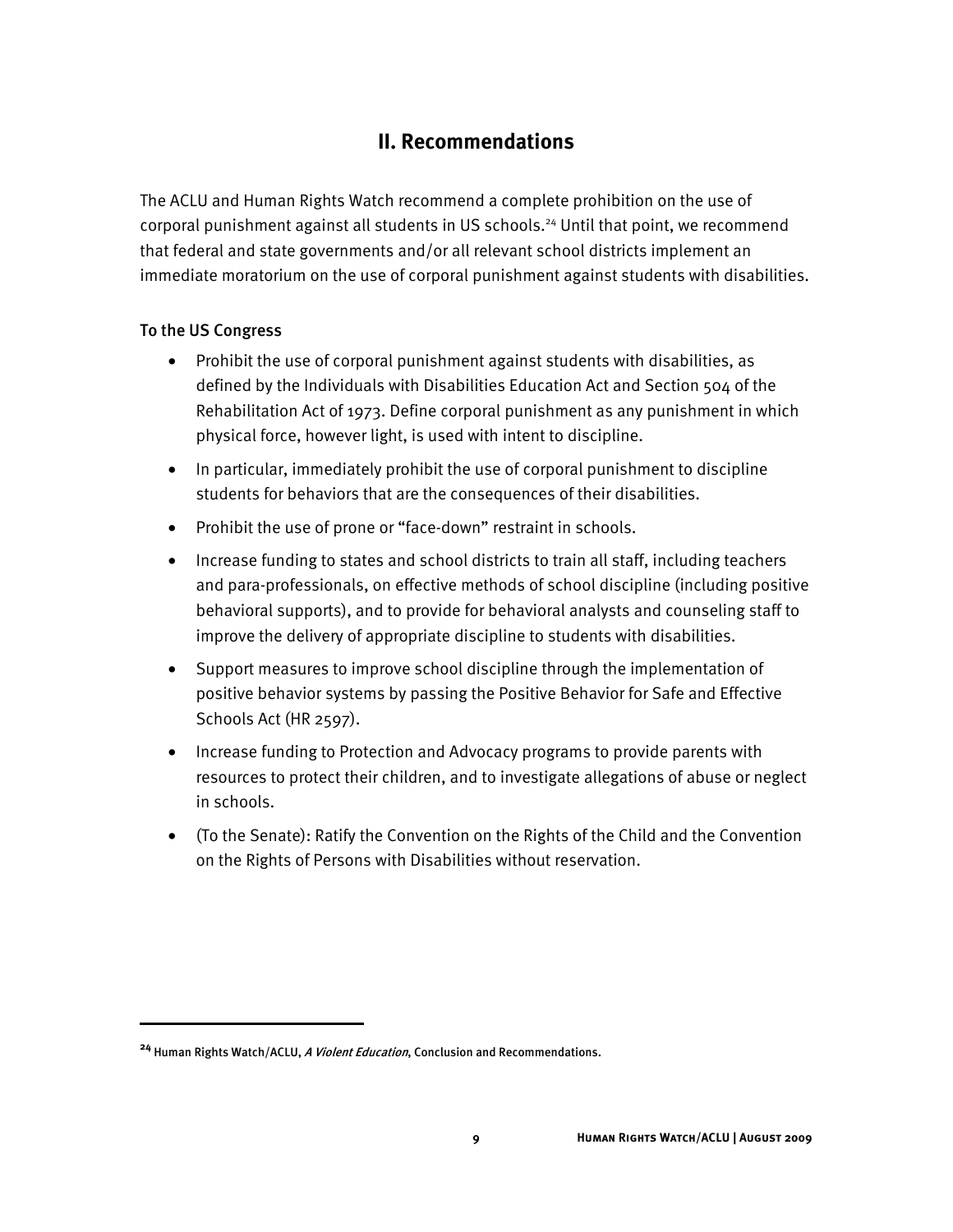#### To the President of the United States

- Propose and urge Congress to ban corporal punishment against students with disabilities in US schools.
- Submit the Convention on the Rights of Persons with Disabilities and the Convention on the Rights of the Child to the US Senate for its consent to ratification.

#### To the US Department of Education, Office for Civil Rights

- Revise and expand the collection of data on corporal punishment:
	- o Direct all school districts in all states to report any violence used by a staff member against a student.
	- o Mandate that school districts report all instances of restraint, and document whether that restraint was used to respond to the immediate needs of safety for the child or others, or whether it was used in order to discipline.
- Promulgate national standards limiting the use of force in public schools. Mandate that force be used only when needed to protect a child or others, and that the principle of the minimum necessary use of force for the shortest necessary period of time must always apply.
- Use the Office's investigative mandate to:
	- o pursue vigorously individual complaints of corporal punishment that allege violations of the prohibition on discrimination in Section 504 of the Rehabilitation Act of 1973; and
	- o relying on statistical data and other sources, initiate and complete compliance reviews for school districts that demonstrate systemic issues in disparate rates of corporal punishment for students with disabilities.

#### To State Legislatures

- Prohibit the use of corporal punishment against students with disabilities. Define corporal punishment as any punishment in which physical force, however light, is used with intent to discipline.
- In particular, prohibit the use of corporal punishment to discipline students for behaviors that are the consequences of their disabilities.
- Prohibit the use of prone or "face-down" restraint in schools.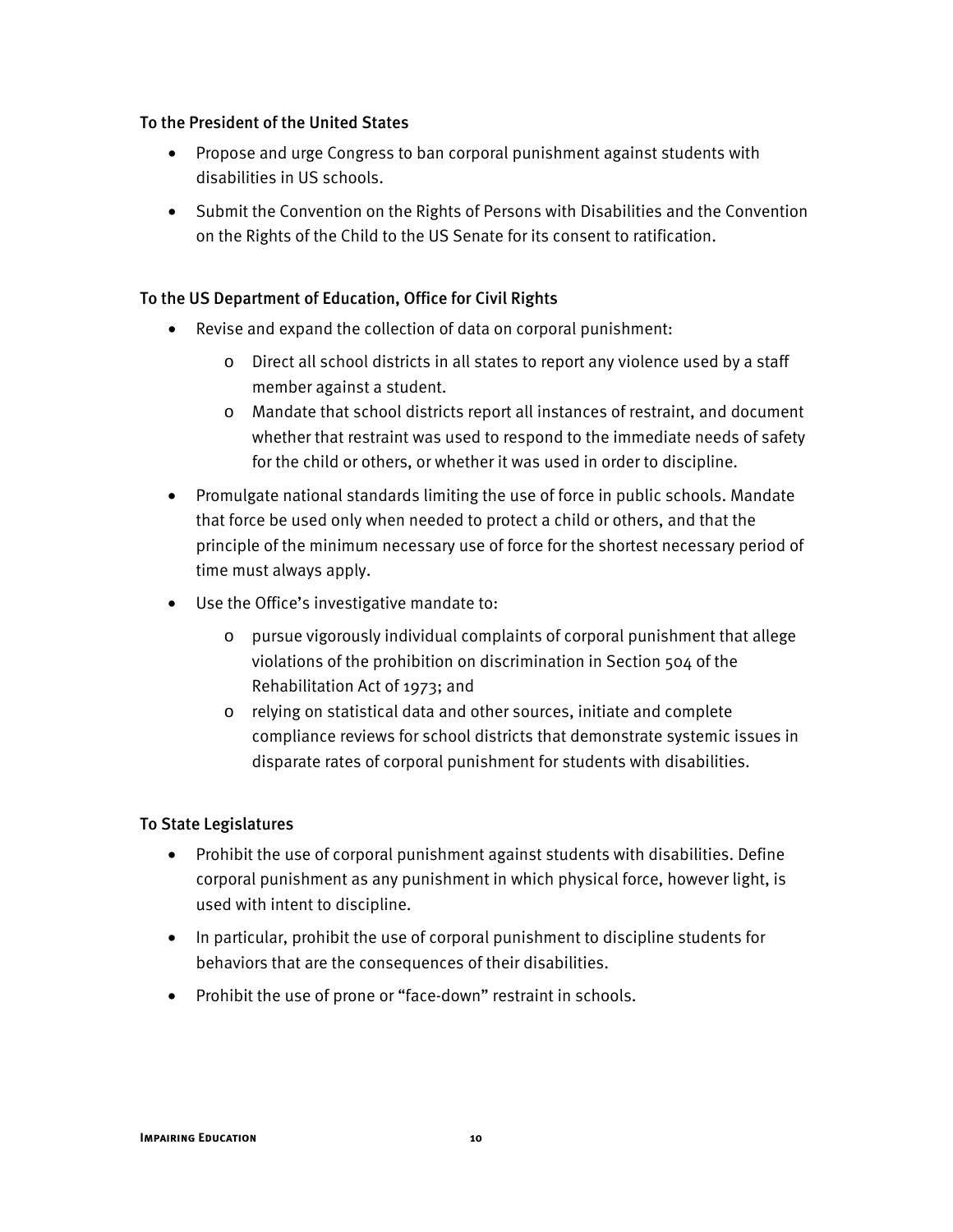- Repeal or modify existing legislation that grants educators who use corporal punishment immunity from civil lawsuits or criminal prosecution; permit civil lawsuits and criminal prosecution for assault in schools.
- Enact legislation requiring school boards to incorporate positive behavior systems into individual school district discipline policies and codes of conduct.
- Increase funding to school districts to train all staff, including teachers and paraprofessionals, on effective methods of school discipline (including positive behavioral supports), and to provide for behavioral analysts and counseling staff to improve the delivery of appropriate discipline to students with disabilities.

#### To State Governors and Departments of Education

- Propose and implement an immediate and complete ban on the use of corporal punishment against students with disabilities. Define corporal punishment as any punishment in which physical force, however light, is used with intent to discipline.
- Promulgate state-wide standards limiting the use of force in public schools. Mandate that force be used only when needed to protect a child or others, and that the principle of the minimum necessary use of force for the shortest necessary period of time must always apply.
- Promulgate state-wide standards requiring training of all staff, including teachers and para-professionals, on effective methods of school discipline (including positive behavioral supports). Ensure that staff are trained on the strict limits on permitted use of force in exceptional situations.
- Implement a statistical review system that tracks every instance of corporal punishment of any kind in public schools. Authorities should be required to record each instance of force used against a child, including use of restraint.

#### To School Boards, Superintendents, Principals, and Teachers

- Revise discipline policies to ensure that students with disabilities do not receive corporal punishment.
- Institute alternative discipline systems such as positive behavioral support systems.
- Increase training programs to ensure that all staff, including teachers and paraprofessionals, can use effective methods of school discipline (including positive behavioral supports). Ensure that all staff members are conscious of best practices in responding to their students' individualized needs, including by reaching out to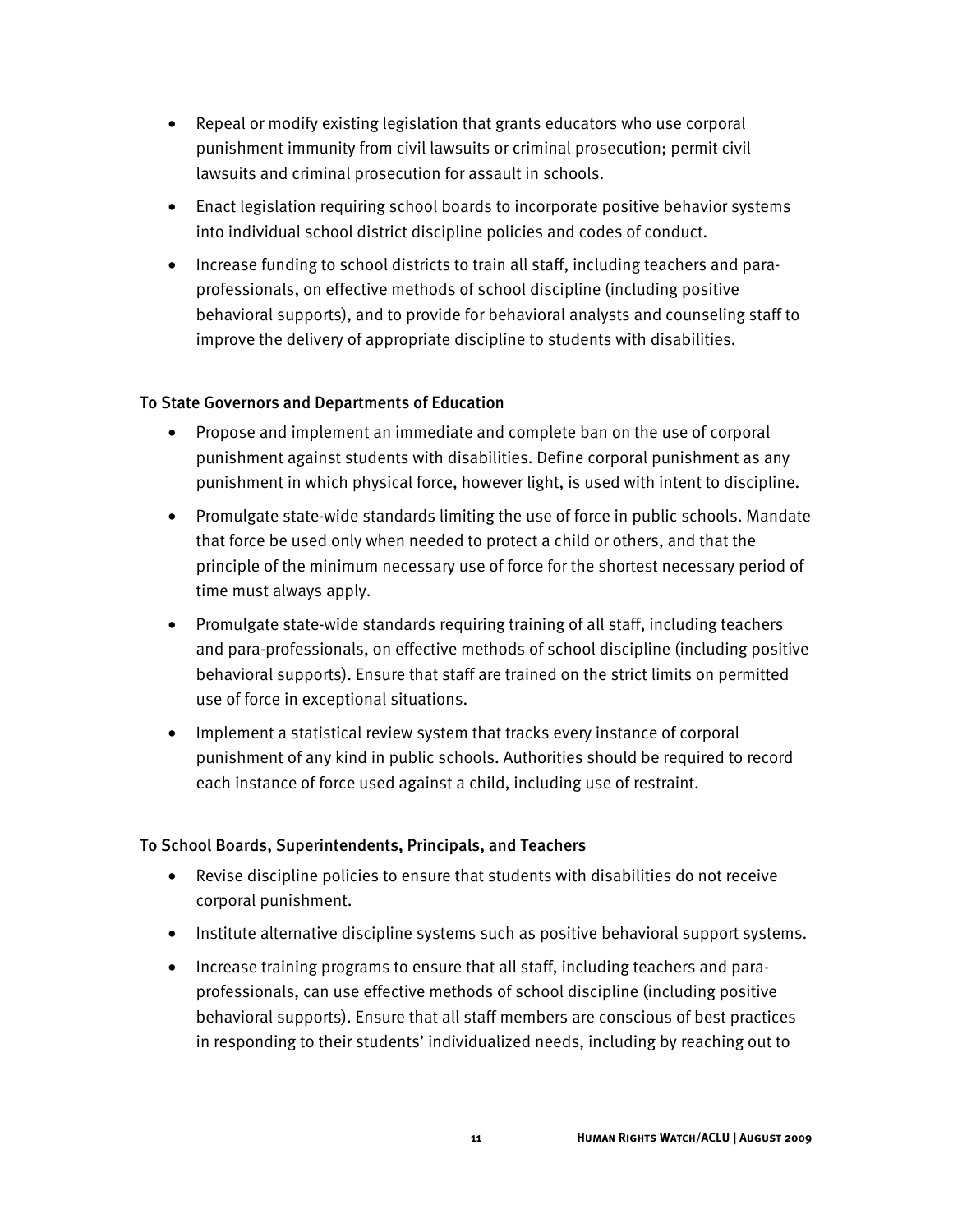local medical professionals who can assist in training. Ensure that staff are trained on the strict limits on permitted use of force in exceptional situations.

- Provide for behavioral analysts and counseling staff to improve the delivery of appropriate discipline to students with disabilities.
- Better utilize professionally conducted behavioral assessments for students with disabilities; ensure that those assessments include an evaluation of what individualized, positive interventions can be used to provide effective incentives for appropriate conduct.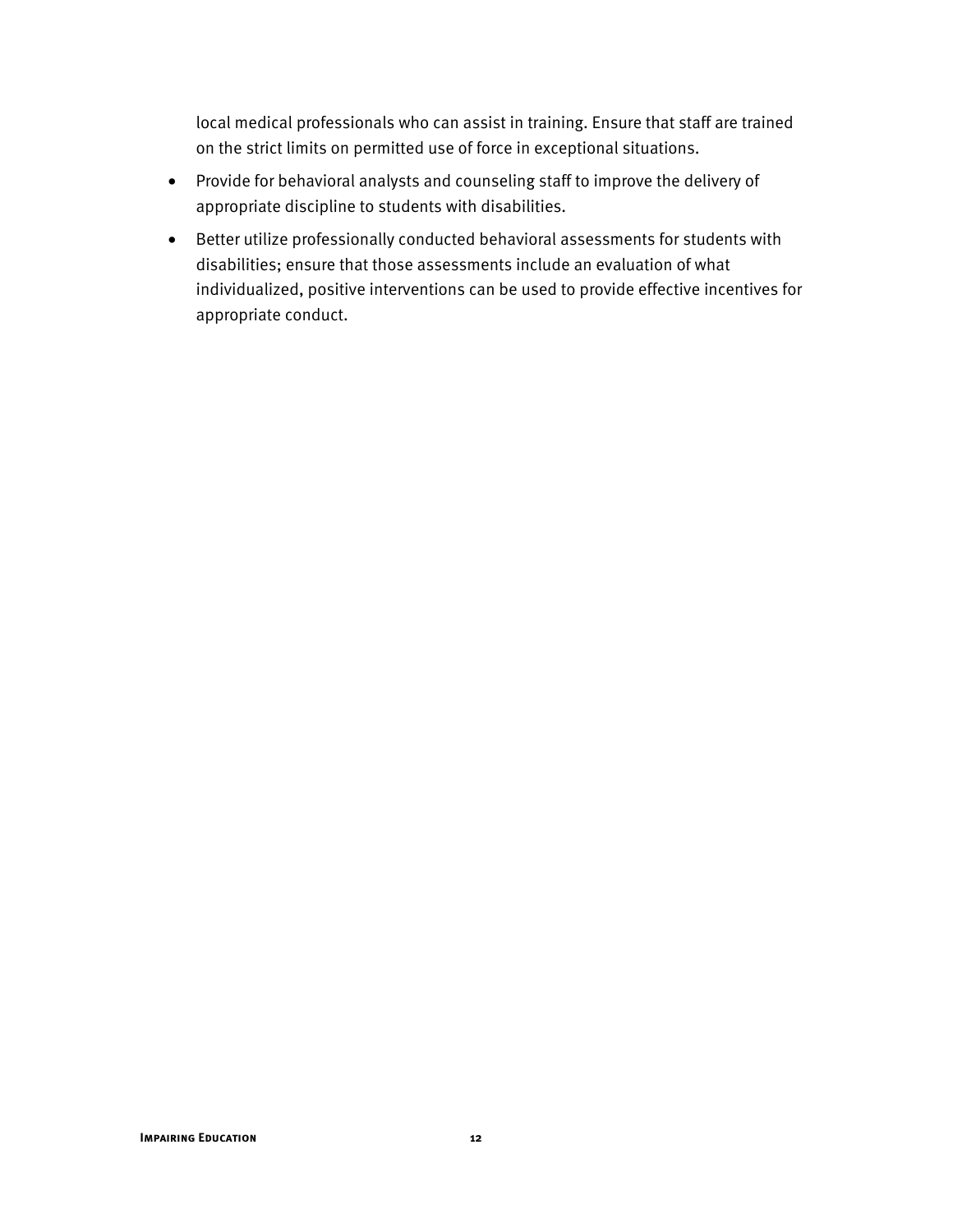#### **III. Methodology**

This report is based on 202 in-person and telephone interviews conducted by Human Rights Watch and the American Civil Liberties Union between December 2007 and June 2009. Some of these interviews were used for a 2008 ACLU/Human Rights Watch report, A Violent Education: Corporal Punishment of Children in US Public Schools. Telephone interviews were conducted from Human Rights Watch or ACLU offices in New York.

We conducted interviews with experts and individuals directly affected by corporal punishment, including parents, students, teachers, administrators, and special education professionals. We interviewed 32 parents of students with disabilities, 18 teachers who have relevant experience, and 15 officials (including current and former school board members, superintendents, principals, and assistant principals). In addition, we spoke with lawyers, advocates for students with disabilities, and educational experts to obtain information on all sides of the issue.

We spoke directly with students who had been subjected to corporal punishment, including students with and without disabilities. Where students were too young, had disabilities that impeded their ability to participate comfortably in an interview, or faced possible trauma, we spoke instead with their parents.

This report incorporates data from the US Department of Education's Office for Civil Rights (OCR), which measure prevalence of corporal punishment (and other school discipline and educational tracking data) by school district, race, gender, and enrollment in special education programming, among other criteria. The OCR data provide the most reliable numbers presently available on the use of corporal punishment in US public schools. However, as discussed in this report, those numbers are likely undercounted, in part because routine violence against students with disabilities is not always reported to OCR.

Before interviewing any subject, we obtained written or oral consent to use the information obtained in the interview, and we determined whether the interviewee wished to remain anonymous. We obtained written consent from all in-person interviews, oral consent from those interviewed by telephone, and parental consent to speak to minors aged 16 or younger. Participants did not receive any material compensation in return for speaking with us. All participants were informed of the purpose of the interview, its voluntary nature, and the ways in which the data would be collected and used.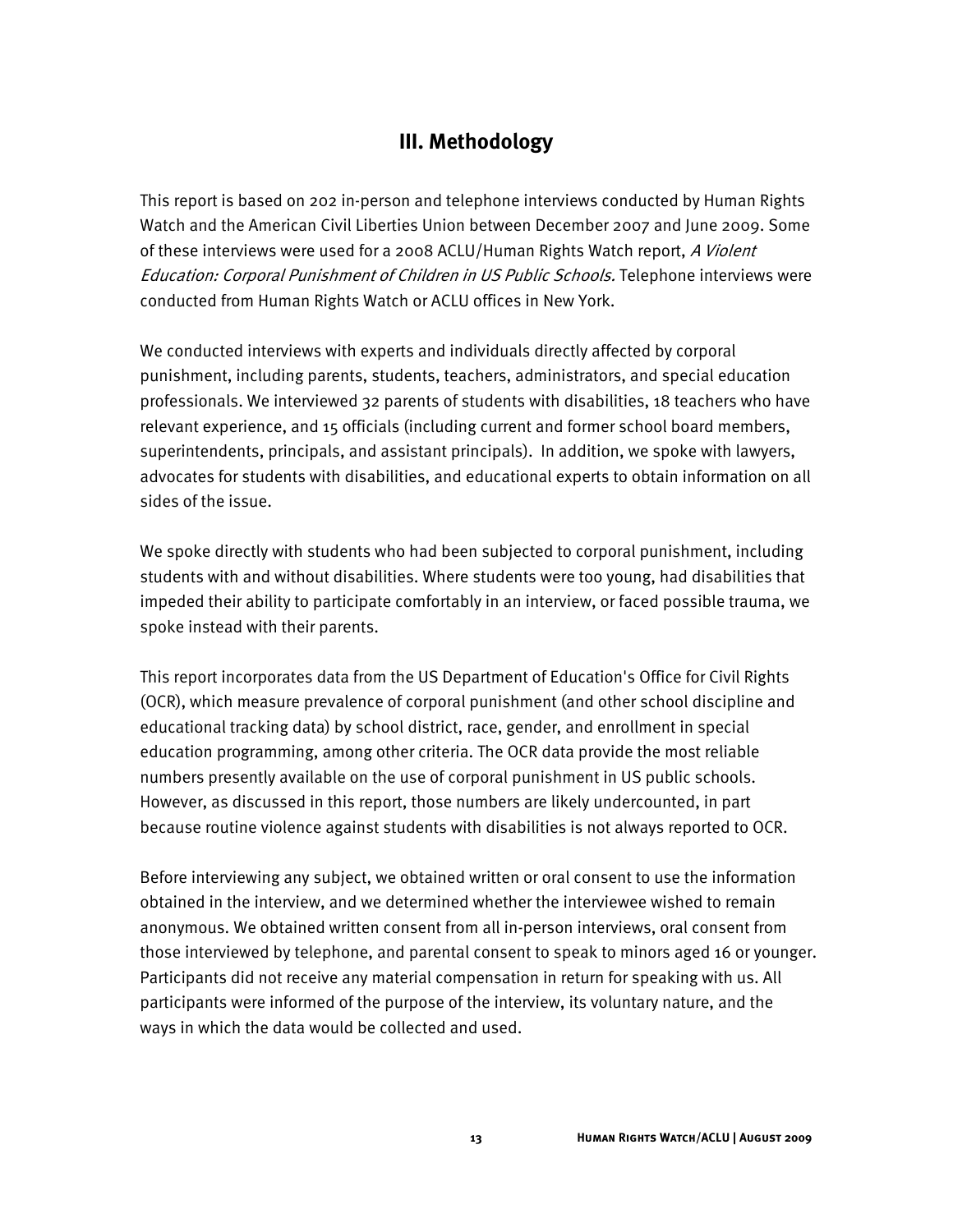All children interviewed or discussed in this report are identified with pseudonyms to safeguard their privacy and ensure there is no retaliation against them. Because parents' names could be used to identify children, parents are referred to only by first name and first initial of the last name. In addition, all parents, teachers, administrators, school board members, or other adults who requested confidentiality are identified by pseudonyms, and this is indicated in the relevant citations. In some cases, certain other identifying information such as school, town, or grade level also has been withheld for the same reasons.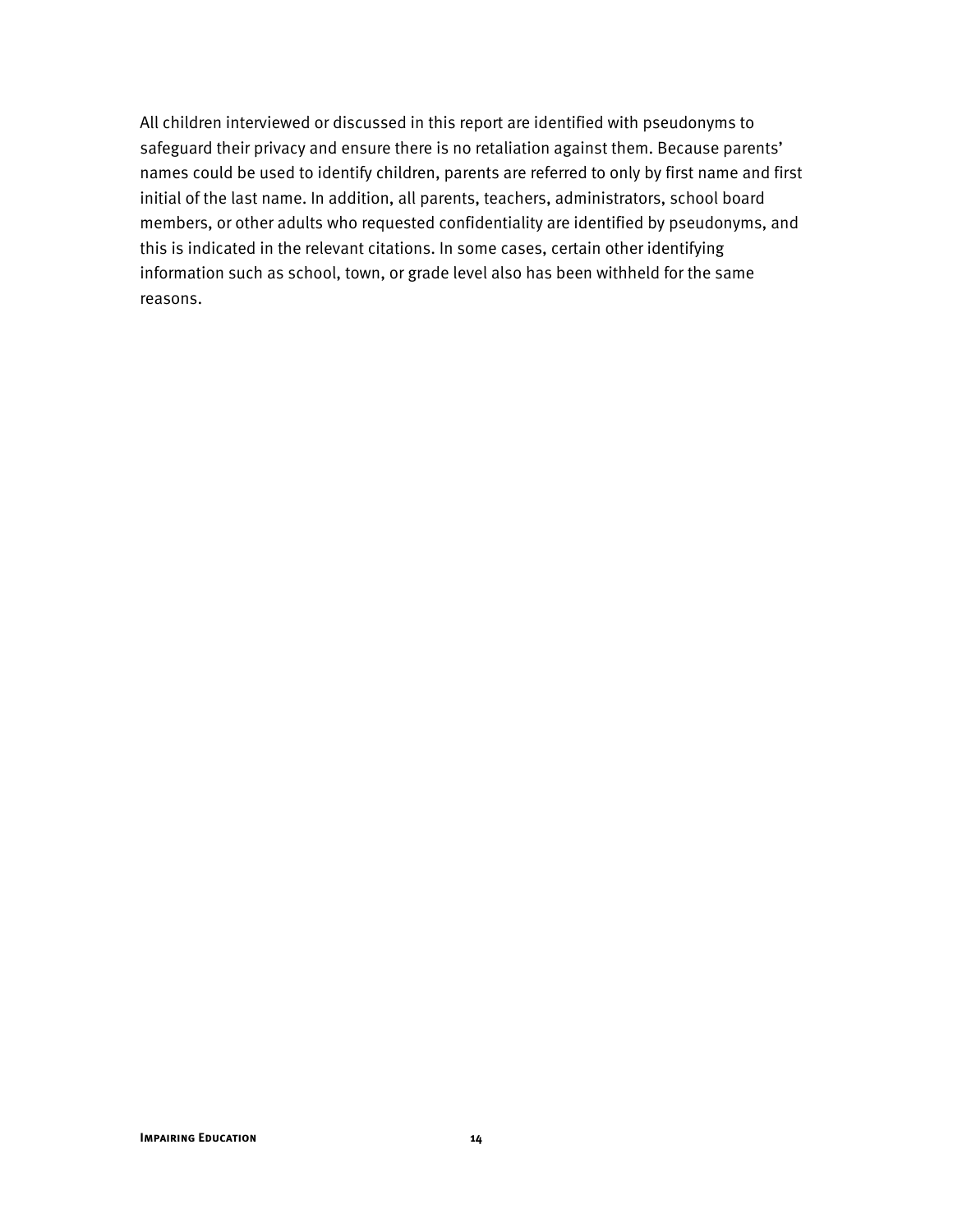#### **IV. Corporal Punishment in US Public Schools**

Corporal punishment is routinely used against students with and without disabilities in US public schools. Corporal punishment most often takes the form of paddling: a wooden board swung repeatedly against the child's buttocks, causing immediate pain and sometimes lasting injury. According to the most recent data available from the US Department of Education, Office for Civil Rights, 223,190 students nationwide were paddled at least once in the 2006-2007 school year, including at least 41,972 students with disabilities. Students with disabilities are paddled at disproportionately high rates, given their percentage of the student population.

In addition to paddling, other forms of violent discipline are often used against students with disabilities. Corporal punishment is defined under human rights law as "any punishment in which physical force is used and intended to cause some degree of pain or discomfort";<sup>25</sup> there is no comprehensive definition of corporal punishment under US state or federal law. The ACLU and Human Rights Watch documented cases of corporal punishment including hitting children with a belt, a ruler, a set of rulers taped together, or a toy hammer; pinching, slapping, or striking very young children in particular; grabbing children around the arm, the neck, or elsewhere with enough force to bruise; throwing children to the floor; slamming a child into a wall; dragging children across floors; and bruising or otherwise injuring children in the course of restraint.<sup>26</sup> Corporal punishment is prohibited under international law and in many US settings, including most juvenile correction facilities, $27$  yet it continues in public schools.

As discussed later in this report, educators may use force under limited circumstances to ensure a safe environment for their students, including through physical restraint. Yet this must be strictly limited: international human rights standards state that the use of force against students is only permissible in exceptional circumstances, and even then only to a

İ

**<sup>25</sup>** UN Committee on the Rights of the Child, General Comment No. 8, para. 11. The Committee on the Rights of the Child offers the authoritative interpretation of the UN Convention on the Rights of the Child in addition to its role as the body charged with overseeing governmental implementation of the treaty.

**<sup>26</sup>** "Restraint" is defined as any manual method, physical or mechanical device, material, or equipment that immobilizes or reduces the ability of an individual to move his or her arms, legs, body, or head freely. US Government Accountability Office (GAO), "Seclusions and Restraints: Selected Cases of Death and Abuse at Public and Private Schools and Treatment Centers," GAO-09-719T, May 19, 2009, http://www.gao.gov/new.items/d09719t.pdf (accessed July 29, 2009), p. 1.

**<sup>27</sup>** American Correctional Association, "Standards for Juvenile Correctional Facilities," 3-JTS-3A-31, February 2003 ("Use of Force: Written policy, procedure, and practice restrict the use of physical force to instances of justifiable self-defense, protection of others, protection of property, and prevention of escapes, and then only as a last resort and in accordance with appropriate statutory authority. In no event is physical force justifiable as punishment[.]").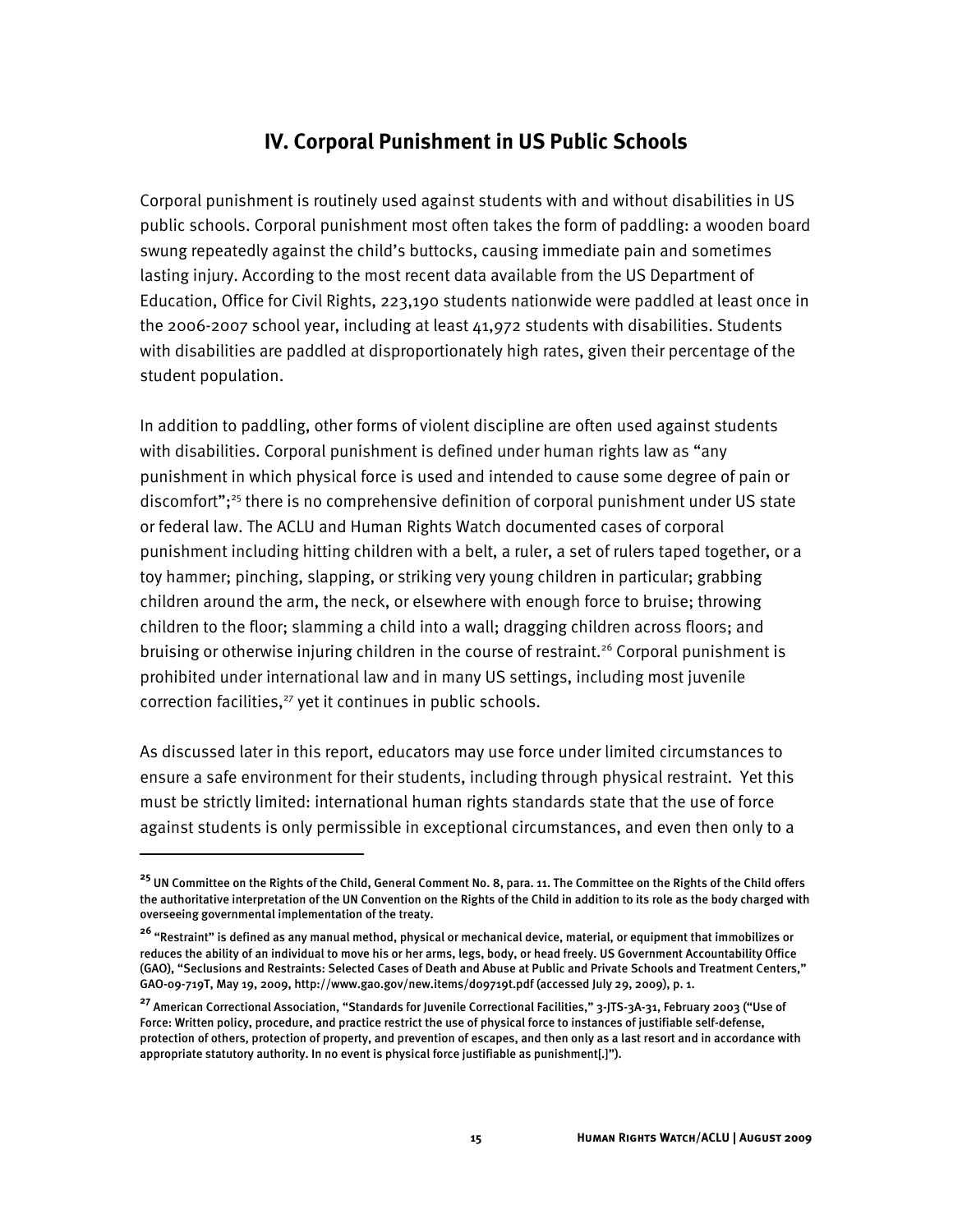minimal degree.28 Educators must be trained to respond to dangerous behavior, "both to minimize the necessity to use restraint and to ensure that any methods used are safe and proportionate to the situation and do not involve the deliberate infliction of pain."29 Any force with intent to punish is prohibited, $3^{\circ}$  meaning that the vast majority of the violent techniques used in US public schools amount to corporal punishment and violate human rights law.

#### Paddling

Paddling (also commonly called "swats," "pops," or "licks") usually means hitting a student three or more times on the buttocks and upper thighs with a wooden paddle.<sup>31</sup> Charles B., the father of an 11-year-old Texas boy with attention deficit hyperactivity disorder and dyslexia, described a paddling his son received in early 2009:

The first swat knocked [my son] down ... when he fell, the principal said he had five seconds to get back up, or he'd start all over again ... it probably took him a minute and a half to get up again. They gave him two more swats. Then the principal had to go to the nurse's office to get the asthma inhaler, [my son] couldn't breathe ... When he came home from school, my wife found the marks on him. When I came home at 8 [p.m.], we went to the sheriff's office. He had severe bruising on his buttocks and on his lower back. His butt was just covered.<sup>32</sup>

The paddle used to hit children is typically around 15 inches long, between two and four inches wide, and one-half inch thick, with a six-inch handle at one end. One former teacher in Texas told the ACLU and Human Rights Watch that he found shaved down baseball bats

I

**<sup>28</sup>** UN Committee on the Rights of the Child, General Comment No. 8, para. 15 (commenting on the Convention on the Rights of the Child (CRC), adopted November 20, 1989, G.A. Res.  $44/25$ , annex,  $44$  UN GAOR Supp. (No. 49) at 167, UN Doc. A $/44/49$ (1989), entered into force September 2, 1990, signed by the United States February 16, 1995, arts. 19, 28(2), and 37) ("The Committee recognizes that there are exceptional circumstances in which teachers and others … may be confronted by dangerous behavior which justifies the use of reasonable restraint to control it. Here too there is a clear distinction between the use of force motivated by the need to protect a child or others and the use of force to punish. The principle of the minimum necessary use of force for the shortest necessary period of time must always apply.").

**<sup>29</sup>** Ibid.

**<sup>30</sup>** UN Committee on the Rights of the Child, General Comment No. 8, para. 11 (defining corporal punishment as "any punishment in which physical force is used and intended to cause some degree of pain or discomfort, however light…. In the view of the Committee, corporal punishment is invariably degrading.").

**<sup>31</sup>** For a thorough discussion of the mechanics of paddling, see Human Rights Watch/ACLU, A Violent Education.

**<sup>32</sup>** ACLU telephone interview with Charles B., Texas, March 5, 2009.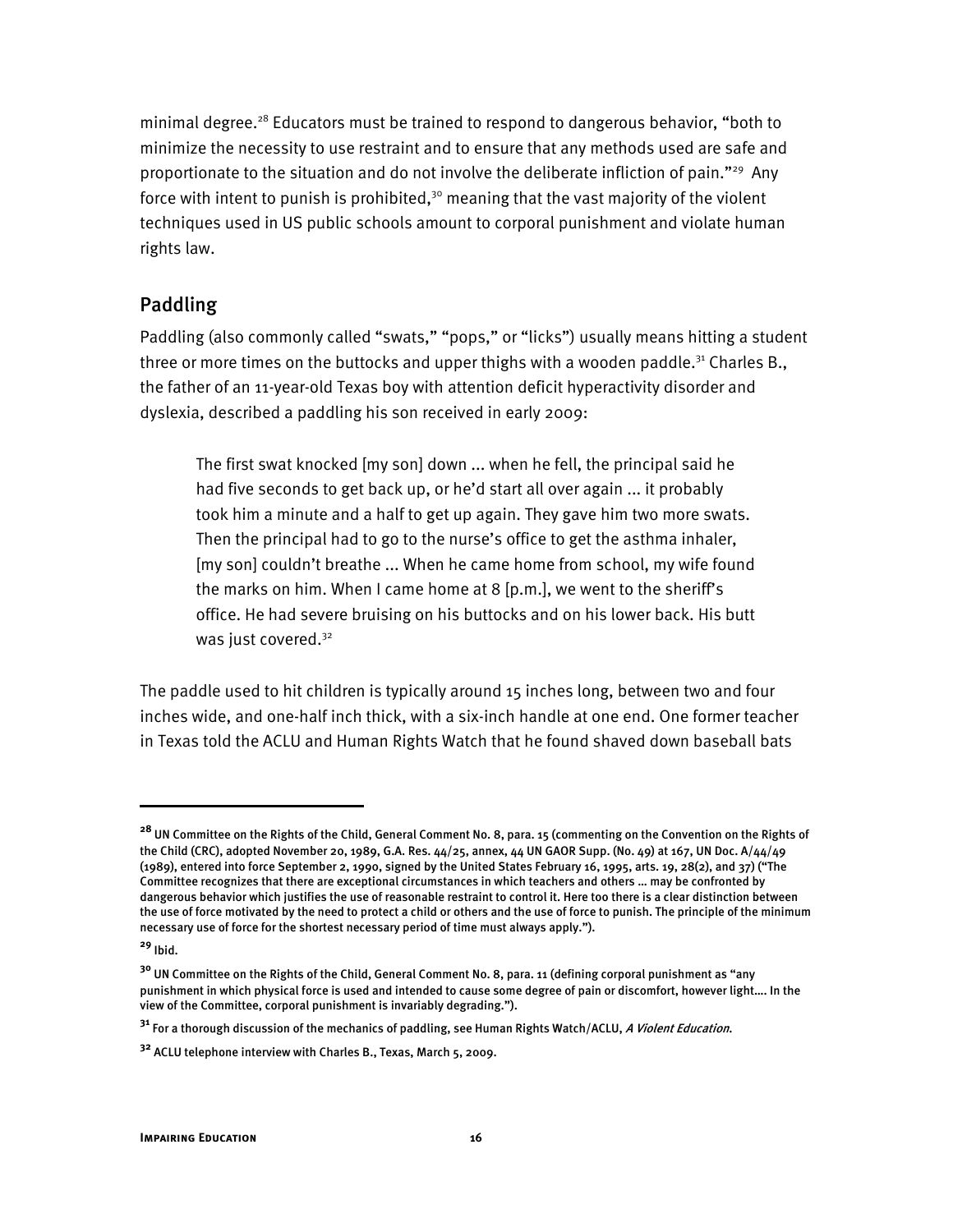that were being used as paddles, similar to those depicted below.<sup>33</sup>



Paddles made from baseball bats (keys indicate size) and standard paddle. © 2008 Alice Farmer/Human Rights Watch.

I

**<sup>33</sup>** Human Rights Watch interview with Jimmy Dunne, former teacher in Houston, Texas, February 19, 2008.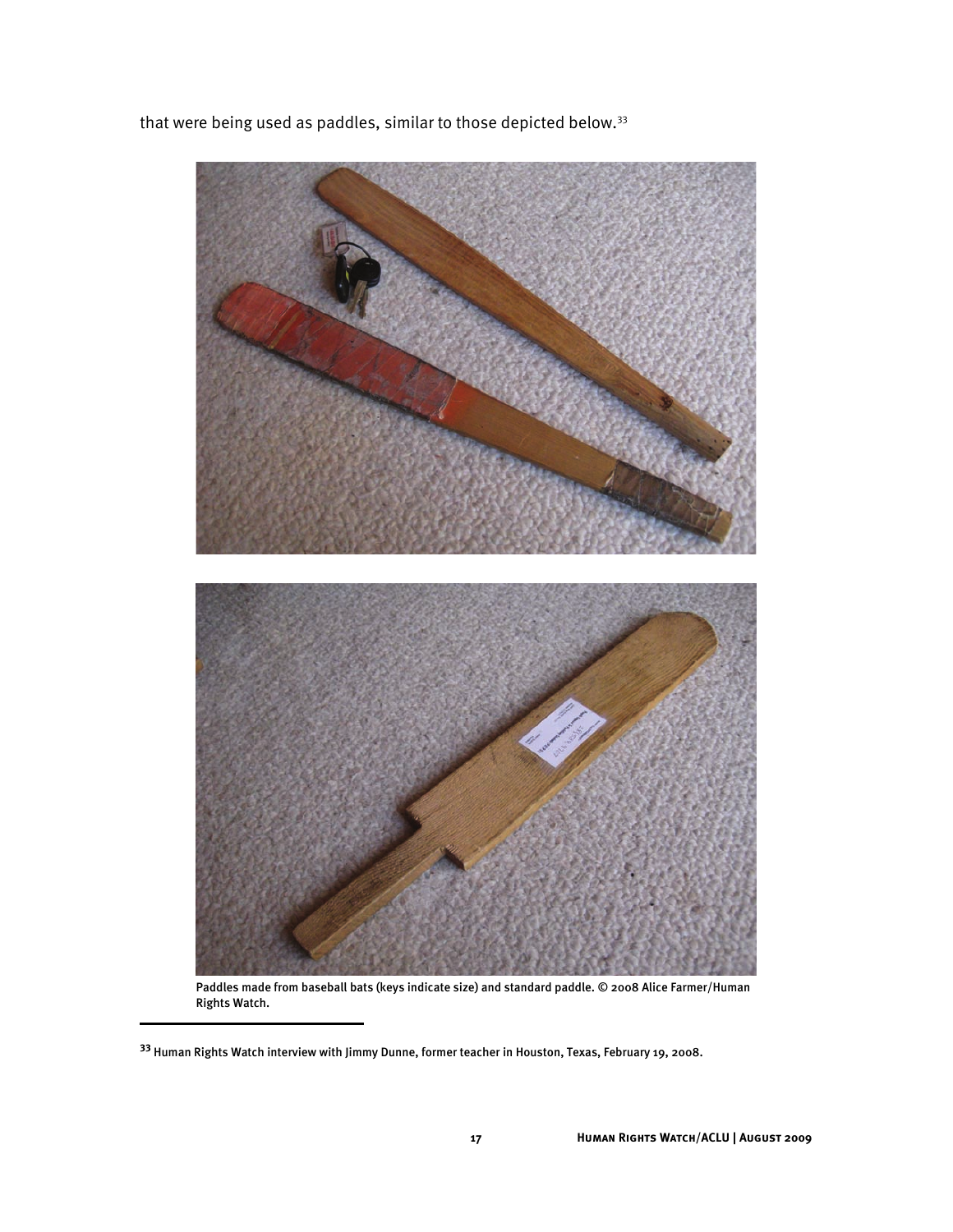Students are typically beaten by administrators (principals, vice principals, or assistant principals) or teachers.34 The majority of paddlers in incidents described by our interviewees were male. One Mississippi teacher and mother noted that the "swats are given by grown men; some of them [are] good swingers."35 Jacquelyn K., a Mississippi grandmother, commented, "[My grandson, who has autism], was in first grade ... This AP [assistant principal], a big, 300 pound man, picked up an inch-thick paddle and paddled him. My child just lost it."<sup>36</sup> According to our interviews, students with disabilities were also struck by teacher's aides or other para-professionals.<sup>37</sup>

When a student is paddled, she is typically told to stand with her hands on a desk or a chair, so that the student is bent over.<sup>38</sup> These stances are submissive, placing the student in a position with no opportunity for self defense, even though he is being subjected to violent blows. Students take steps to mitigate the blows, well aware of the pain they may face. One Texas boy, who has ADHD and dyslexia, "wore extra clothing because he had heard the coach hit hard."39

#### Other Physical Force Used Against Students

Physical force used to punish is never acceptable, yet according to our interviews, a wide variety of violent tactics were used to discipline students with disabilities. Under human rights law, the minimum use of force for the shortest necessary period of time may be used where there is a need to protect a child or others.<sup>40</sup> Yet the instances of physical force documented by the ACLU and Human Rights Watch were used to punish, not protect, the child, and go far beyond permissible levels of force.

ֺ

**<sup>34</sup>** Human Rights Watch/ACLU, A Violent Education, "V. Corporal Punishment in US Public Schools."

**<sup>35</sup>** Human Rights Watch interview with Sharrie L. (pseudonym), Indianola, Mississippi, December 4, 2007.

**<sup>36</sup>** ACLU telephone interview with Jacquelyn K., Mississippi, April 14, 2009.

**<sup>37</sup>** ACLU telephone interview with Theresa E., Georgia, March 5, 2009 (student physically punished by teacher's aide); ACLU telephone interview with Anna M., Florida, March 9, 2009 (student physically punished by Exceptional Student Center coordinator); ACLU telephone interview with Rose C., Florida, May 18, 2009 (student physically punished by trainer); ACLU telephone interview with Karen W., Arkansas, May 22, 2009 (student physically punished by a case manager and aide).

**<sup>38</sup>** Human Rights Watch interview with Gerardo H., who recently left high school, Midland, Texas, February 25, 2008 ("This one time, like the other times, I had to stand up, and put my hands on the chair … and then, 'pop, pop.'")

**<sup>39</sup>** Email from Deena S., mother of boy who was paddled, to ACLU, May 20, 2009.

**<sup>40</sup>** UN Committee on the Rights of the Child, General Comment No. 8, para. 15 (commenting on the Convention on the Rights of the Child, arts. 19, 28(2), and 37).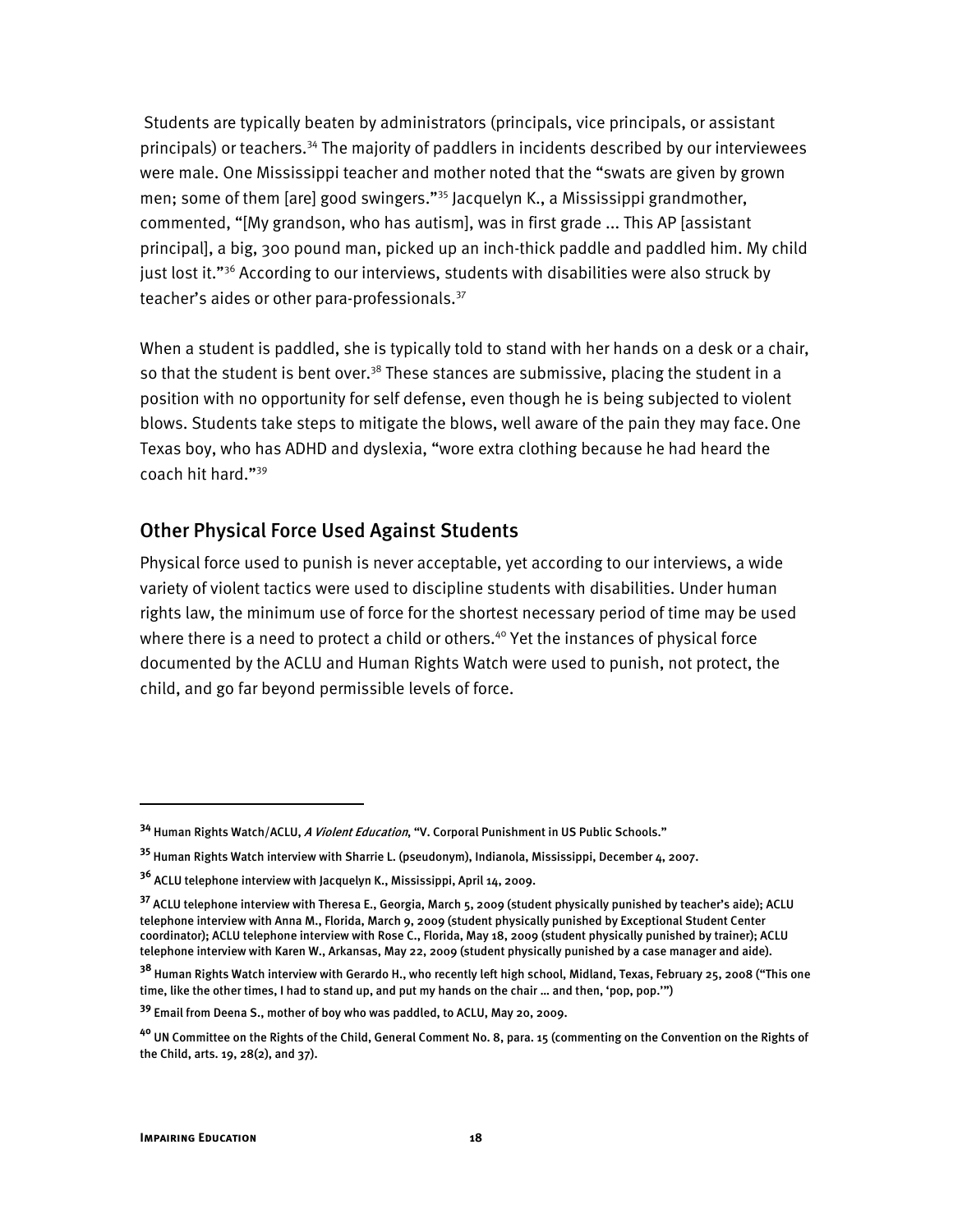#### *Students Hit with Other Objects*

The ACLU and Human Rights Watch received reports of students being struck with objects other than a paddle. Theresa E., a Georgia grandmother and primary caretaker of a girl with autism, learned that her five-year-old granddaughter had been hit with a toy hammer, which the teacher allegedly used to "tap [kindergarteners] on the forehead" but which did far more damage to her granddaughter: "Jessie has a tactile sensory disorder. The school was aware she had this problem ... I said to her, what feels like a tap to you feels like something entirely different to this girl."<sup>41</sup>

We heard multiple reports of students being hit by teachers with rulers, especially among younger children. A Mississippi middle school boy was hit in fifth grade with a set of rulers taped together: "I was talking, it was a group of students and she [the teacher] told us to come up to her desk and she popped us on our palms ... this was with four rulers taped together."42

Theresa E. knows that her granddaughter was hit with another object, but her granddaughter, who at the time was non-verbal (unable to communicate as a symptom of her disability), $43$ could not tell her grandmother what that object was:

I was picking her up under her armpits, that's when she started crying. You could see the bruising. Her whole arm was swollen by the time she got to the emergency room. Her right arm. The doctor said it looked like she'd been hit by a baseball bat or had been in a motorcycle accident. That's the only time he'd seen injuries like that ... To this day, I have no idea what they hit her with ... The human hand doesn't have that kind of strength.<sup>44</sup>

#### *Students Spanked, Pinched, Grabbed and Bruised, or Beaten*

Many students in families we interviewed were subjected to violence in school without the use of an implement. This can constitute corporal punishment; the UN Committee on the

I

**<sup>41</sup>** ACLU telephone interview with Theresa E., March 5, 2009.

**<sup>42</sup>** Human Rights Watch interview with Ryan A., a seventh-grade boy in rural Mississippi, December 12, 2007.

**<sup>43</sup>** Children on the autism spectrum may be "non-verbal" or unable to communicate: "All children with autism demonstrate some degree of qualitative impairment… of communication." American Academy of Pediatrics, Committee on Children with Disabilities, "The Pediatrician's Role in the Diagnosis and Management of Autism Spectrum Disorder in Children," Pediatrics, vol. 107, 2001, pp. 1221-1226; see also Melanie Manning, MD, et al., "Terminal 22q Deletion Syndrome: A Newly Recognized Cause of Speech and Language Disability in the Autism Spectrum," Pediatrics, vol. 114 no. 2, 2004, pp.451-457.

**<sup>44</sup>** ACLU telephone interview with Theresa E., Georgia, March 5, 2009.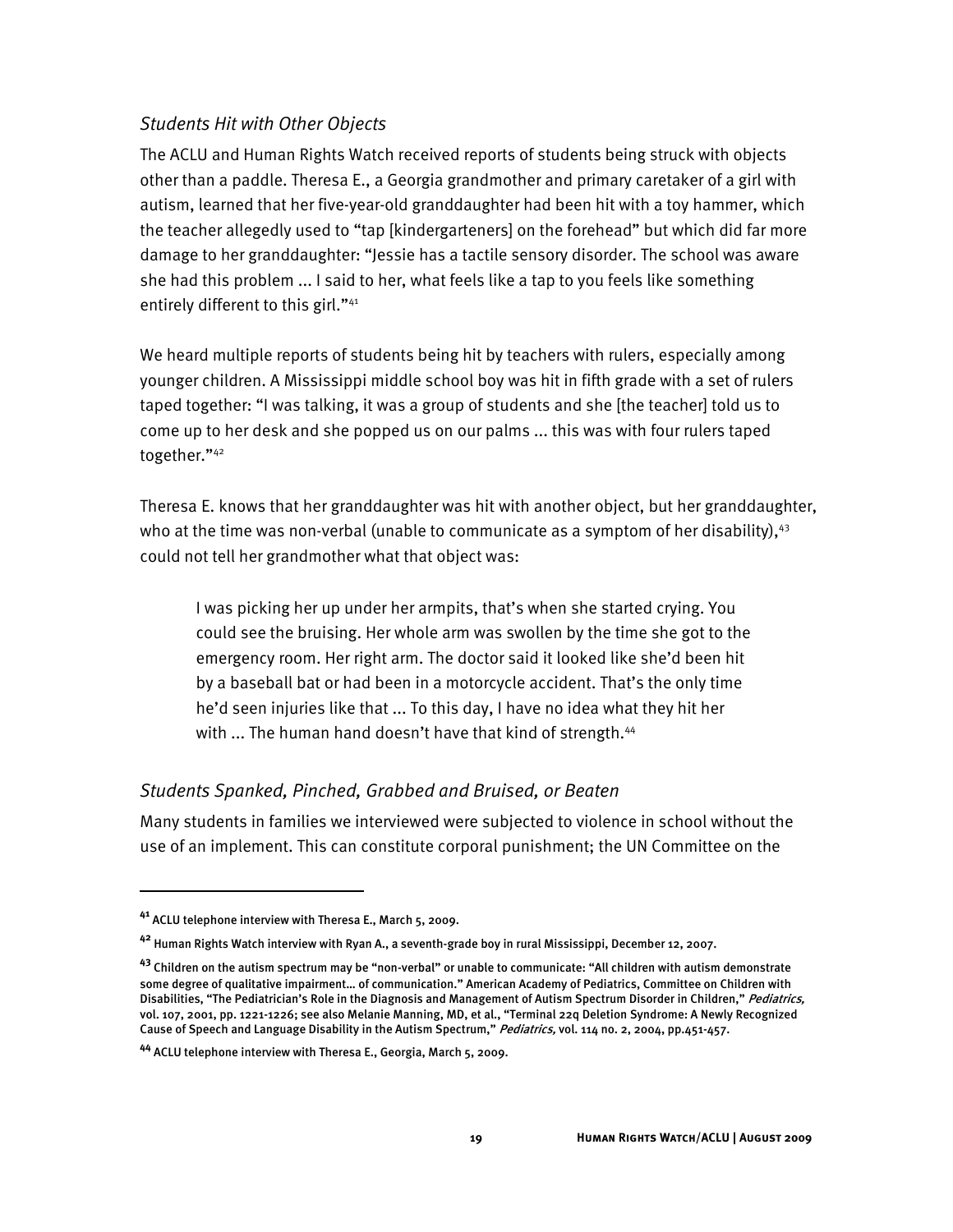Rights of the Child lists examples of corporal punishment as including "hitting ('smacking,' 'slapping,' 'spanking') children, with the hand[.]"45

Punishments reported to us include spanking, pinching, grabbing and bruising, and beating. Tom R.'s son, a boy with OCD, Tourette Syndrome, and bipolar disorder, was in first grade when he was "spanked on his behind. With an open hand. The teacher hit him. The times he told us about it—it happened at least five or six times ... within a three month period of time that he was there in first grade."<sup>46</sup>

One mother, Cynthia C., reports that her son, who has significant congenital brain abnormalities and developmental delays, came home from school with "pinch marks on him ... It kept going on, it started in kindergarten. The marks were on his arms, usually on the top by the bicep, sometimes by the wrist  $\ldots$  They would stay on his body, it was bruising." $47$ Cynthia reports that when she asked her son's teacher about these marks, the teacher "would say that he had been screaming and kicking, so he needed to be punished." $48 \text{ ln } a$ separate incident when he was six, Cynthia's son was bruised in school; her son is nonverbal and unable to tell her what happened: "I'm sure they hit him. There was a handprint, a handprint on his back during the 2006-2007 school year. On the middle of his back ... It was clearly an adult handprint, not a child's handprint."<sup>49</sup>

Some students were injured when they were grabbed or beaten by their caretakers. Anna M.'s son, who has an autistic spectrum disorder, was seven years old when he was beaten, scratched, and bruised in school, sustaining injuries to his arms, torso, and lip.<sup>50</sup> Theresa E., the grandmother of a girl on the autism spectrum<sup>51</sup> describes two incidents that happened in kindergarten:

**<sup>48</sup>** Ibid.

ֺ

**<sup>49</sup>** Ibid.

**<sup>45</sup>** UN Committee on the Rights of the Child, General Comment No. 8, para. 11 (commenting on the Convention on the Rights of the Child, arts. 19, 28(2), and 37).

**<sup>46</sup>** Human Rights Watch interview with Tom R. (pseudonym), Hinds County, Mississippi, December 8, 2007 (interviewed with Michelle R. (pseudonym), spouse).

**<sup>47</sup>** ACLU telephone interview with Cynthia C., Georgia, May 22, 2009.

**<sup>50</sup>** ACLU telephone interview with Anna M., Florida, March 9, 2009.

**<sup>51</sup>** The term "autism spectrum" refers to a set of five specific syndromes (Rett Syndrome, childhood disintegrative disorder, autism, pervasive developmental disorder not otherwise specified (PDD-NOS), and Asperger's Syndrome) which are characterized by neurological impairments in three major categories of behavior, including social skills, communication, and repetitive and stereotyped behaviors. Johnny Matson and Santino LoVullo, "A Review of Behavioral Treatments for Self-Injurious Behaviors of Persons with Autism Spectrum Disorders," Behavior Modification, vol. 32 no. 1, January 2008, pp. 61-62.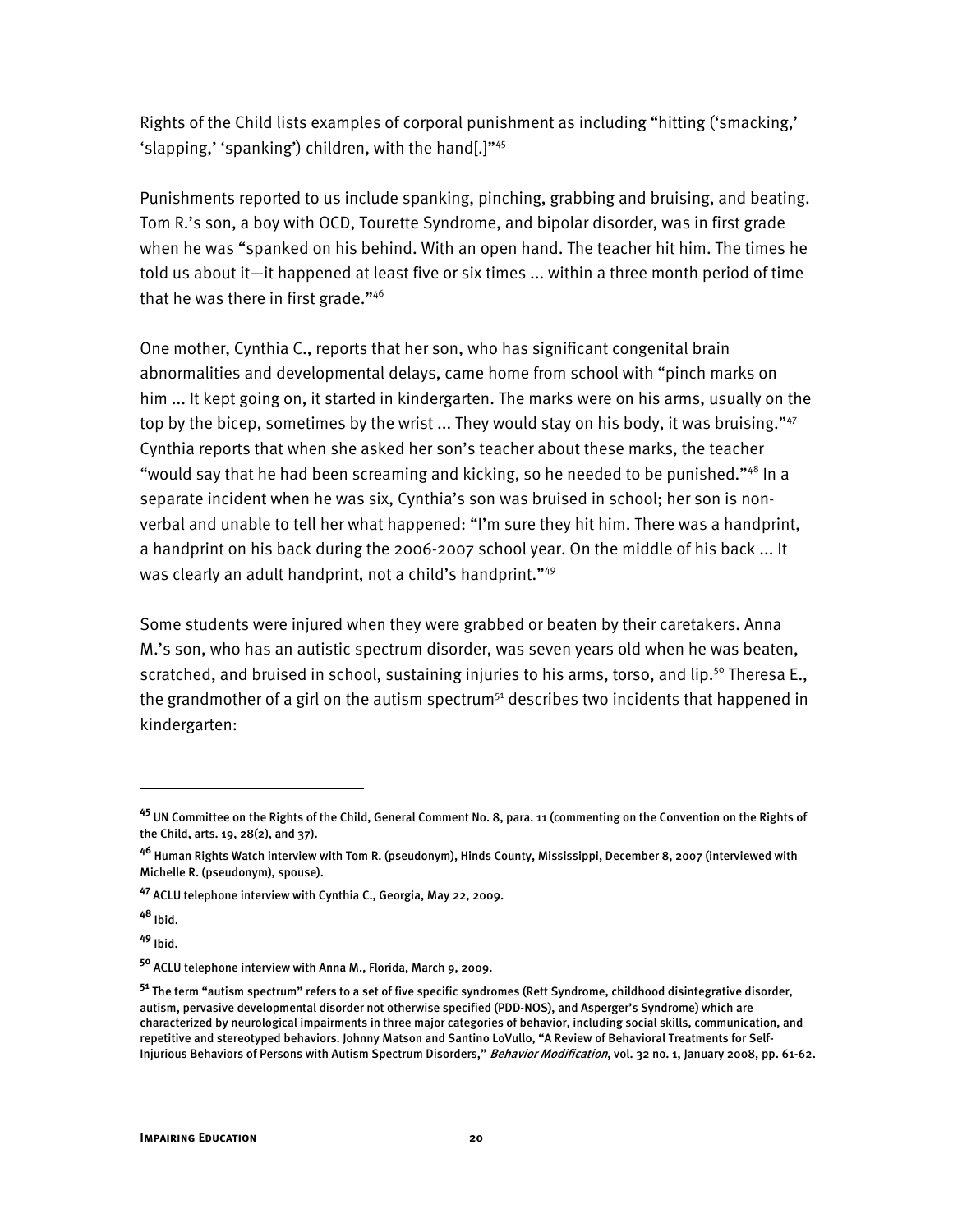Third week of school, she came home with bruises on her arm. It was a handprint. You could see the finger marks, extended on her arm, between the elbow and the wrist ... either the teacher grabbed her hard, or hit her with excessive force.52

In the second incident, the five-year-old girl sustained contusions on her neck:

She had bruises, a couple inches, from side-to-side, on the front portion of her neck. To be honest with you, it looked like a belt. It was maybe two-tothree inches from side to side. I thought, maybe she got tangled in a swing. Jessie said, "no mommy." She said "the teacher got mad. I couldn't breathe."53

#### *Dragging, Throwing, or Pulling Children*

Many families we interviewed reported that physical force was used in order to drag or pull children to another part of the school. Some children were thrown to the floor or into a wall by teachers or teachers' aides. When used to discipline, these incidents also constitute corporal punishment, which as the UN Committee on the Rights of the Child observes, can involve "kicking, shaking, or throwing children."54

Brian, Karen W.'s son with autism, was dragged from under his desk by an aide when he was 10 years old:

He was under the desk, crying ... He finally bolted up from under his desk and grabbed the man [the aide]'s hand. He [my son] wasn't a threat to him. But in their mind, they saw that as physical aggression toward a staff. [Another staff member] helped [the aide] drag out Brian ... he came home with bruises. Bruises to the back of his neck from being held down. This is the day when we started saying, "you've got to make accommodations, you cannot do this to him."55

 $\overline{a}$ 

**<sup>52</sup>** ACLU telephone interview with Theresa E., Georgia, March 5, 2009.

**<sup>53</sup>** Ibid.

**<sup>54</sup>** UN Committee on the Rights of the Child, General Comment No. 8, para. 11 (commenting on the Convention on the Rights of the Child, arts. 19, 28(2), and 37).

**<sup>55</sup>** ACLU telephone interview with Karen W., Arkansas, May 22, 2009.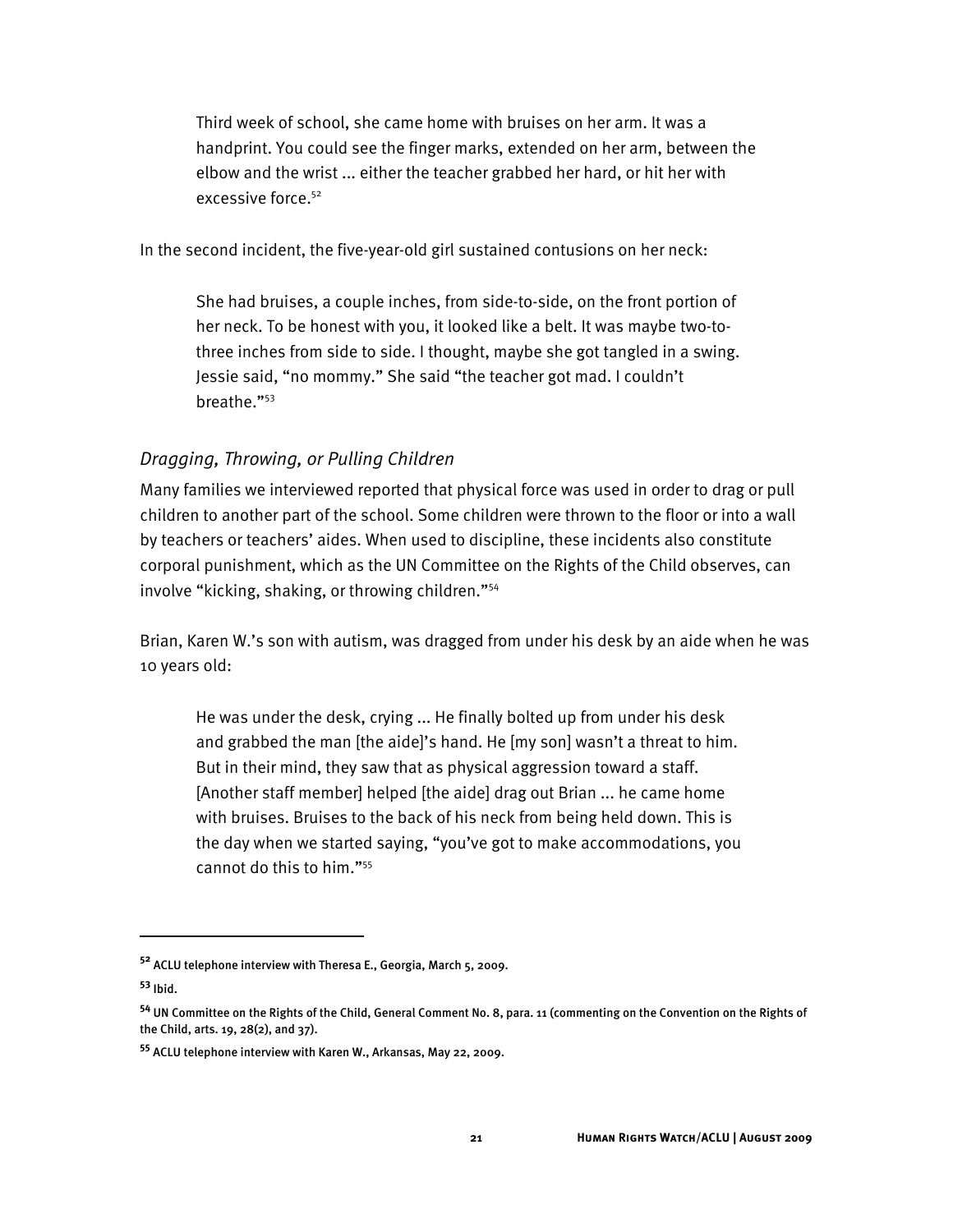Theresa E. had gone to pick up her granddaughter at kindergarten, when she saw another student in her daughter's small special education class thrown across the room: "Amanda, a non-verbal child, started rocking and spinning at the same time. The TA [teacher's aide] walked over and grabbed her, and threw her into the wall. She gave her no warning."<sup>56</sup> Anna M.'s son, who has a developmental disorder, was seven years old when he was thrown across his Florida classroom:

An ESC [Exceptional Students Center] coordinator ... says she "gently placed him" on his "safe space" mat, but my son had a contusion on his head. He says they threw him into a stack of chairs. They didn't call me. They just sent him out like the end of a regular day. He had red marks across his face when he came to the car. I asked him what was going on. He wouldn't say, he was quiet. I gave him time to calm down. But another parent called me at 6 [p.m.], and said, is he OK? So I asked him again, and he started screaming. I checked his head, and he had a big bump on his temple, under his hairline. So I took him to the emergency room, they noted contusions....<sup>57</sup>

Rose C.'s son, who has autism and cognitive delays, was 15 when he was dragged across campus and thrown onto a tile floor, and on another day thrown into a stack of chairs. Rose obtained videotape of the first incident and described it as follows:

[My son] is sitting with a female student ... My son gets mad, he screams ... My son starts running away. Then a male staff member—we don't know who he is—picks him up and throws him into the tile floor, face first. They're all on him now, on the tile floor in the cafeteria. Eventually they ... pick up my son by his limbs ... They took him to room 119, it's a meeting room ... My son threw a pencil across the room and knocked over the table. The male staff member picked him up, and put him in a chokehold. Other staff members come running. Three or four of them tackle him, and he's thrown to the floor again.58

ֺ

**<sup>56</sup>** ACLU telephone interview with Theresa E., Georgia, March 5, 2009.

**<sup>57</sup>** ACLU telephone interview with Anna M., Florida, March 9, 2009.

**<sup>58</sup>** ACLU telephone interview with Rose C., Florida, May 18, 2009.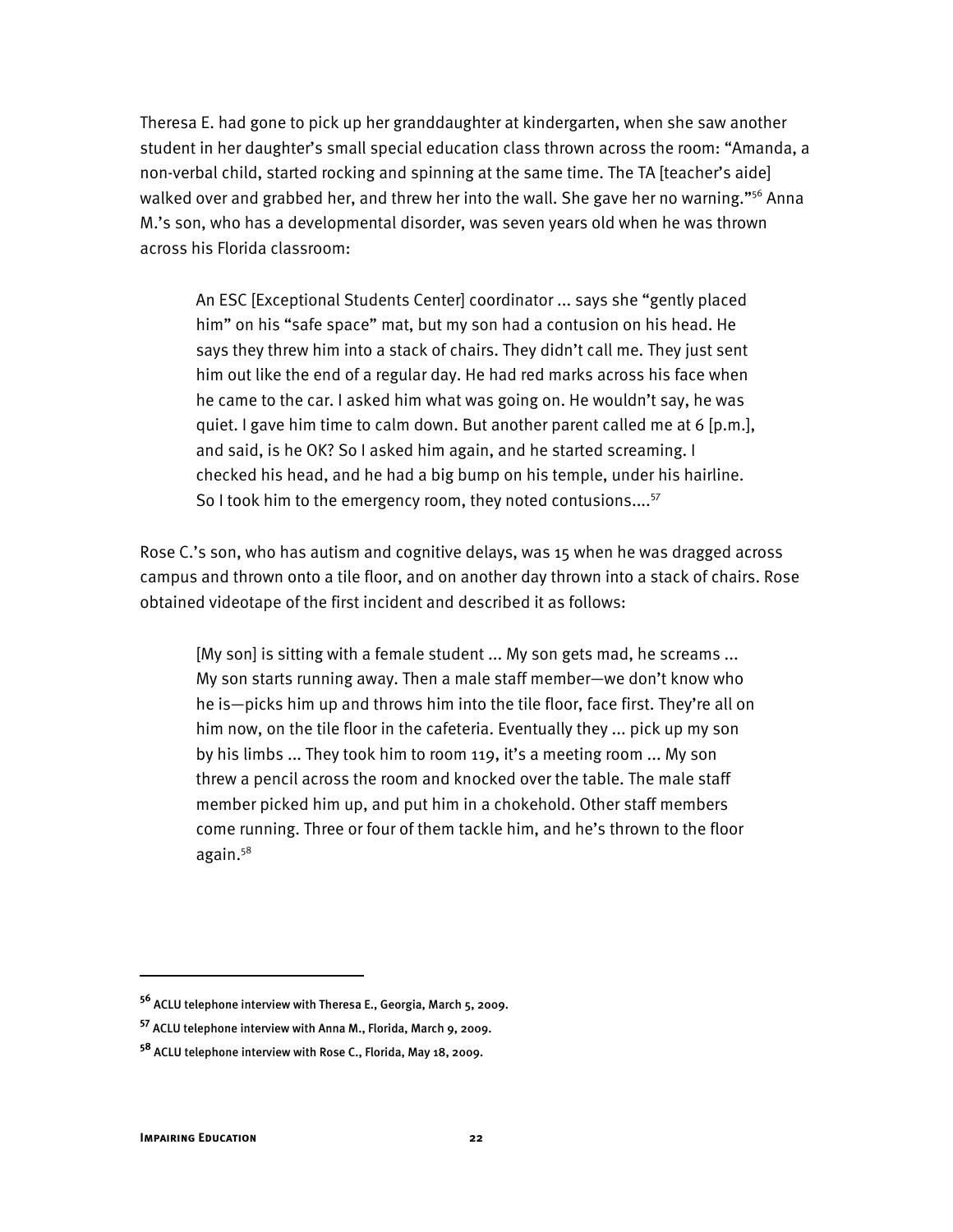#### *Children Bruised or Injured During Restraint*

Schools throughout the United States use restraints<sup>59</sup> in response to students with disabilities, and allegations of abusive restraints have been raised across the nation.<sup>60</sup> The ACLU and Human Rights Watch documented numerous cases in which students were bruised or more seriously injured in the course of restraints or holds.

Educators may use force under limited circumstances to ensure a safe environment for their students. Under international law, in "exceptional circumstances ... dangerous behavior [may] justif[y] the use of reasonable restraint," but that force must be the minimum amount necessary for the shortest period of time, and must never be used to punish.<sup>61</sup> Educators must be trained to respond to dangerous behavior, "both to minimize the necessity to use restraint and to ensure that any methods used are safe and proportionate to the situation and do not involve the deliberate infliction of pain."62

#### *Face-Down or Prone Restraint*

Several families we interviewed reported that their children were subjected to prone restraint, in which a child is pinned face-down to the floor, often with his hands pulled behind his back. Prone restraint is "one of the most lethal school practices":<sup>63</sup> sudden fatal cardiac arrhythmia or respiratory arrest can occur through prone restraint.<sup>64</sup> Non-lethal consequences of prone restraint can include cerebral and cerebellar oxygen deprivation, lacerations, abrasions, injury to muscles, contusions or bruising, blunt trauma to the head, neck injury, dislocation of shoulder and other joints, hyperextension of the arms, and

**<sup>62</sup>** Ibid.

I

**<sup>59</sup>** "Restraint" is defined as any manual method, physical or mechanical device, material, or equipment that immobilizes or reduces the ability of an individual to move his or her arms, legs, body, or head freely. US Government Accountability Office, "Seclusions and Restraints," p. 1. As analyzed by the National Disability Rights Network (NDRN), there are no explicit federal requirements, and only a patchwork of incomplete state laws, governing the use of restraint in schools. National Disability Rights Network, "School is Not Supposed to Hurt: Investigative Report on Abusive Restraint and Seclusion in Schools," January 2009, pp. 10-11 and Appendix 1.

**<sup>60</sup>** US Government Accountability Office, "Seclusions and Restraints," p. 5; National Disability Rights Network, "School is Not Supposed to Hurt," pp. 13-27.

**<sup>61</sup>** UN Committee on the Rights of the Child, General Comment No. 8, para. 15 (commenting on the Convention on the Rights of the Child, arts. 19, 28(2), and 37).

**<sup>63</sup>** National Disability Rights Network, "School is Not Supposed to Hurt," p. 13.

**<sup>64</sup>** Ibid. See also US Government Accountability Office, "Seclusions and Restraints," p. 7 ("facedown or other restraints that block air to the lungs can be deadly").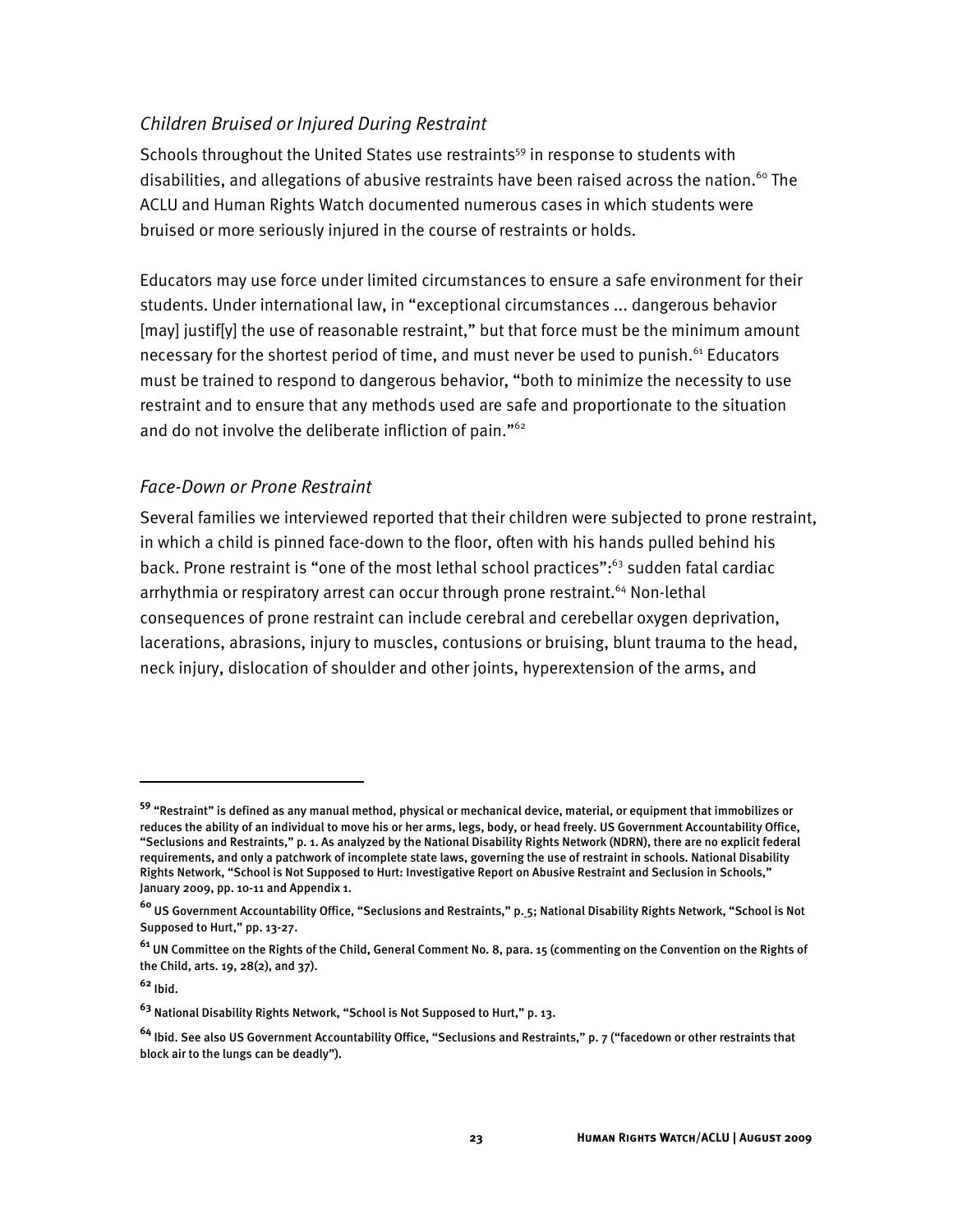decrease in circulation to the extremities.<sup>65</sup> The National Disability Rights Network has documented three cases in which students died following prone restraint.<sup>66</sup>

Tom R.'s son weighed just 40 pounds when he was pinned to the floor, face-down, by his assistant principal: "[he] had huge bruises across his chest ... on his upper ribs, across both his arms, down both of his legs."<sup>67</sup> Rose C. described her son's face-down restraint:

All different teachers come in, they hold him down. One of the girls [women teachers], she's a heavy girl, she's on his back. He has a sore neck, he can't breathe. He's about 15, he's the skinniest boy you've ever seen. He's 5'7", about 125 pounds ... When he was released, the first thing my son did is go for his neck [because it was hurt].<sup>68</sup>

Karen W.'s son, who has autism, was only able to describe prone restraint years later: "Later, now, he's been able to tell me about face down restraints. He showed me on the floor. One person on his back, one person on his feet. If he would raise his head, they'd force it back down. I think they were trying to break his spirit."<sup>69</sup>

Face-down restraint is extremely dangerous and never appropriate.<sup>70</sup> It does not meet international standards requiring the minimum use of force for the shortest period of time, and it should be absolutely prohibited in schools.

#### *Other Restraint*

I

Many families we interviewed described other forms of restraint used against their children, including "holds" or vertical restraints, which can amount to corporal punishment when used with intent to discipline and cause pain and discomfort. Families reported that their

**<sup>65</sup>** National Disability Rights Network, "School is Not Supposed to Hurt," pp. 13-14.

**<sup>66</sup>** Ibid., pp. 14-15 (The allegations documented by NDRN: A Michigan boy with autism died while being physically restrained at school by four employees who pinned him face-down for 60-70 minutes; the boy became non-responsive after 45 minutes but the restraint was continued. A Texas middle school student died after his teacher held him down, despite the student's assertion "I can't breathe." A Wisconsin girl was suffocated and killed at a mental health day treatment facility when several adult staff pinned her to the floor in prone restraint.) See also US Government Accountability Office, "Seclusions and Restraints," p. 8 (referring to cases of death following prone restraint).

**<sup>67</sup>** Human Rights Watch interview with Tom R. (pseudonym), Mississippi, December 8, 2007.

**<sup>68</sup>** ACLU telephone interview with Rose C., Florida, May 18, 2009.

**<sup>69</sup>** ACLU telephone interview with Karen W., Arkansas, May 22, 2009.

**<sup>70</sup>**Colorado, Connecticut, Iowa, Michigan, and Pennsylvania all have bans on prone restraint. National Disability Rights Network, "School is Not Supposed to Hurt," pp. 11-13; see also US Government Accountability Office, "Seclusions and Restraints," p. 7.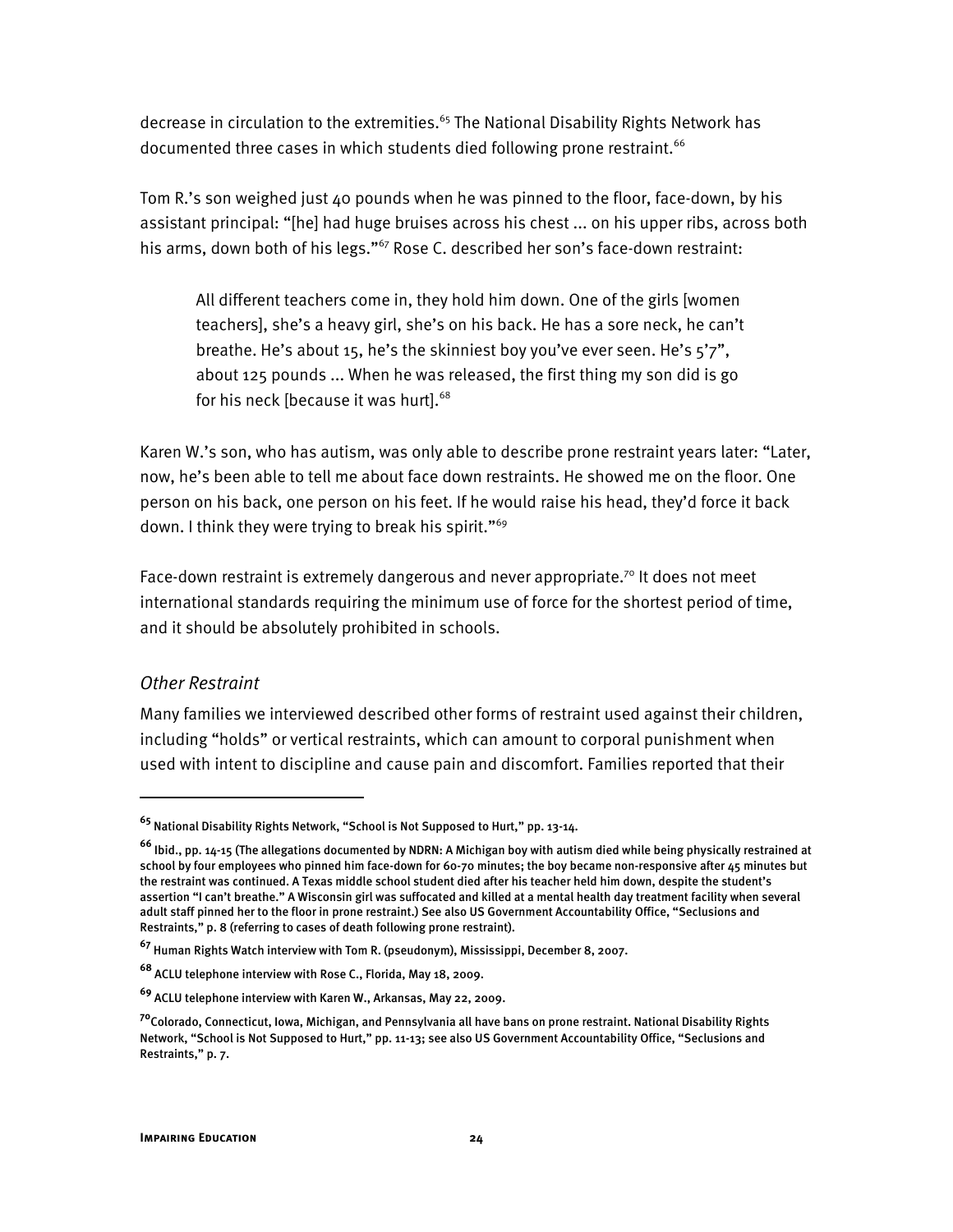students were bruised or even more severely injured in the course of restraints. Again, international standards mandate that force can only be used to protect a child or others, and then the force used must be to the minimum degree possible for the shortest period of time. The restraints reported to us far exceed human rights standards.

May R.'s daughter, who has bipolar and anxiety disorders, was seven when "she was placed in a hold for 30-45 minutes [causing bruising from shoulder to wrist, and broken blood vessels under her armpits]. The teacher told me a new technique was used on her to place her in a hold that would intentionally cause discomfort in order to deter future misbehavior."71 The use of force with the intent to cause discomfort amounts to corporal punishment, not permissible restraint.

Cynthia C.'s son developed chest pains following repeated "basket" holds. The teacher repeatedly approached her son, English, from behind and picked him up as if he were in a basket. Cynthia reported that "she [the teacher] would say that he had been screaming and kicking, so he needed to be punished."72 English's cardiologist directed that the basket holds be discontinued, as his "heart muscle is at the upper limit of normal."<sup>73</sup>

ֺ

**<sup>71</sup>** ACLU telephone interview with May R., Florida, April 16, 2009.

**<sup>72</sup>** ACLU telephone interview with Cynthia C., Georgia, May 22, 2009.

**<sup>73</sup>** Letter from English's cardiologist "To Whom it May Concern," March 26, 2007 (on file with ACLU).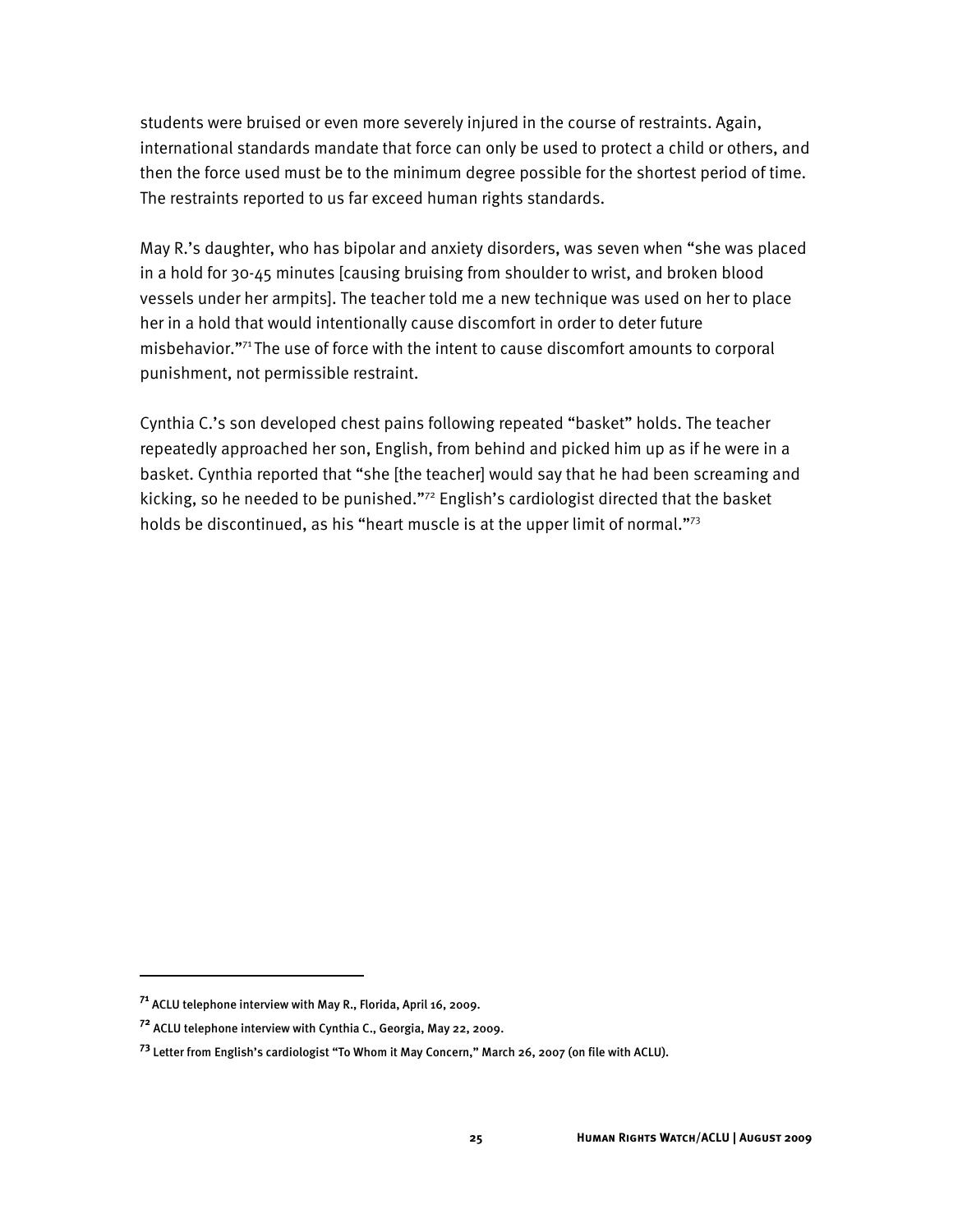#### **V. Corporal Punishment by the Numbers**

Data from the Office for Civil Rights at the US Department of Education demonstrate that at least 41,972 students with disabilities were subjected to corporal punishment at least once in the 2006-2007 school year, the most recent year for which data exist.<sup>74</sup> Of these, 39,093 students are defined as disabled under the Individuals with Disabilities Education Act.<sup>75</sup> and the additional 2,879 students receive assistance under Section 504 of the Rehabilitation Act. $76$  These numbers likely undercount the extent of violence against students with disabilities, in part because schools are not required to report all forms of violent discipline.

The total number of students, with and without disabilities, who were subjected to corporal punishment in the 2006-2007 school year was 223,190.<sup>77</sup> Students with disabilities, therefore, made up 18.8 percent of those who received corporal punishment,<sup>78</sup> even though they constitute just 13.7 percent of the nationwide student population.<sup>79</sup> This disparity

I

**<sup>74</sup>**US Department of Education, Office for Civil Rights (OCR), "Civil Rights Data Collection 2006," March 26, 2008, http://ocrdata.ed.gov/ocr2006rv30/xls/2006Projected.html (accessed August 8, 2008). The US Department of Education, Office for Civil Rights, has been conducting a biennial survey of the nation's public elementary and secondary schools since 1968. The Civil Rights Data Collection is conducted pursuant to 34 C.F.R. Section 100.6(b) of the Department of Education regulation implementing Title VI of the Civil Rights Act of 1964. Information is collected on enrollment and discipline, among other topics, by race and by gender. The data collection is a rolling stratified sample of approximately 6,000 districts and 60,000 schools within those districts, which facilitates state and national projections of data. The 2006 Civil Rights Data Collection contains information on 5,929 public school districts and 62,484 schools in those school districts, and provides information reflecting the 2006-2007 school year. OCR, "Civil Rights Data Collection 2006," "About the Data," http://ocrdata.ed.gov/ocr2006rv30/aboutdat.html (accessed August 8, 2008); OCR, "Civil Rights Data Collection 2006," "Data Collection," http://ocrdata.ed.gov/ocr2006rv30/wdscoll.html (accessed August 8, 2008); Human Rights Watch telephone interview with an official at the US Department of Education who chose to remain anonymous, Washington, DC, April 15, 2008.

**<sup>75</sup>** Defined here (and by the OCR) as students who qualify for federal services under the Individuals with Disabilities Education Act (IDEA) of 2004, sec. 602 (PL 108-446) (20 U.S.C. 1400) ("(A) In general. The term 'child with a disability' means a child (i) with mental retardation, hearing impairments (including deafness), speech or language impairments, visual impairments (including blindness), serious emotional disturbance (referred to in this title as 'emotional disturbance'), orthopedic impairments, autism, traumatic brain injury, other health impairments, or specific learning disabilities; and (ii) who, by reason thereof, needs special education and related services. (B) Child aged 3–9 — The term 'child with a disability' for a child aged 3 through 9 (or any subset of that age range, including ages 3 through 5), may, at the discretion of the State and the local educational agency, include a child — (i) experiencing developmental delays, as defined by the State and as measured by appropriate diagnostic instruments and procedures, in 1 or more of the following areas: physical development; cognitive development; communication development; social or emotional development; or adaptive development; and (ii) who, by reason thereof, needs special education and related services.").

**<sup>76</sup>** Defined here (and by the OCR) as students who qualify for federal services under the Rehabilitation Act of 1973, sec. 504 (29 USCA Section 701 et seq.) ("The term 'disability' means (A) except as otherwise provided in subparagraph (B), a physical or mental impairment that constitutes or results in a substantial impediment to employment; or (B) for the purposes of sections 701, 711, and 712 of this title and subchapters II, IV, V, and VII of this chapter, a physical or mental impairment that substantially limits one or more major life activities") .

**<sup>77</sup>**OCR, "Civil Rights Data Collection 2006."

**<sup>78</sup>**Ibid. (figure derived by calculating 41,972 students as a percentage of 223,190 students).

**<sup>79</sup>**OCR, "Civil Rights Data Collection 2006."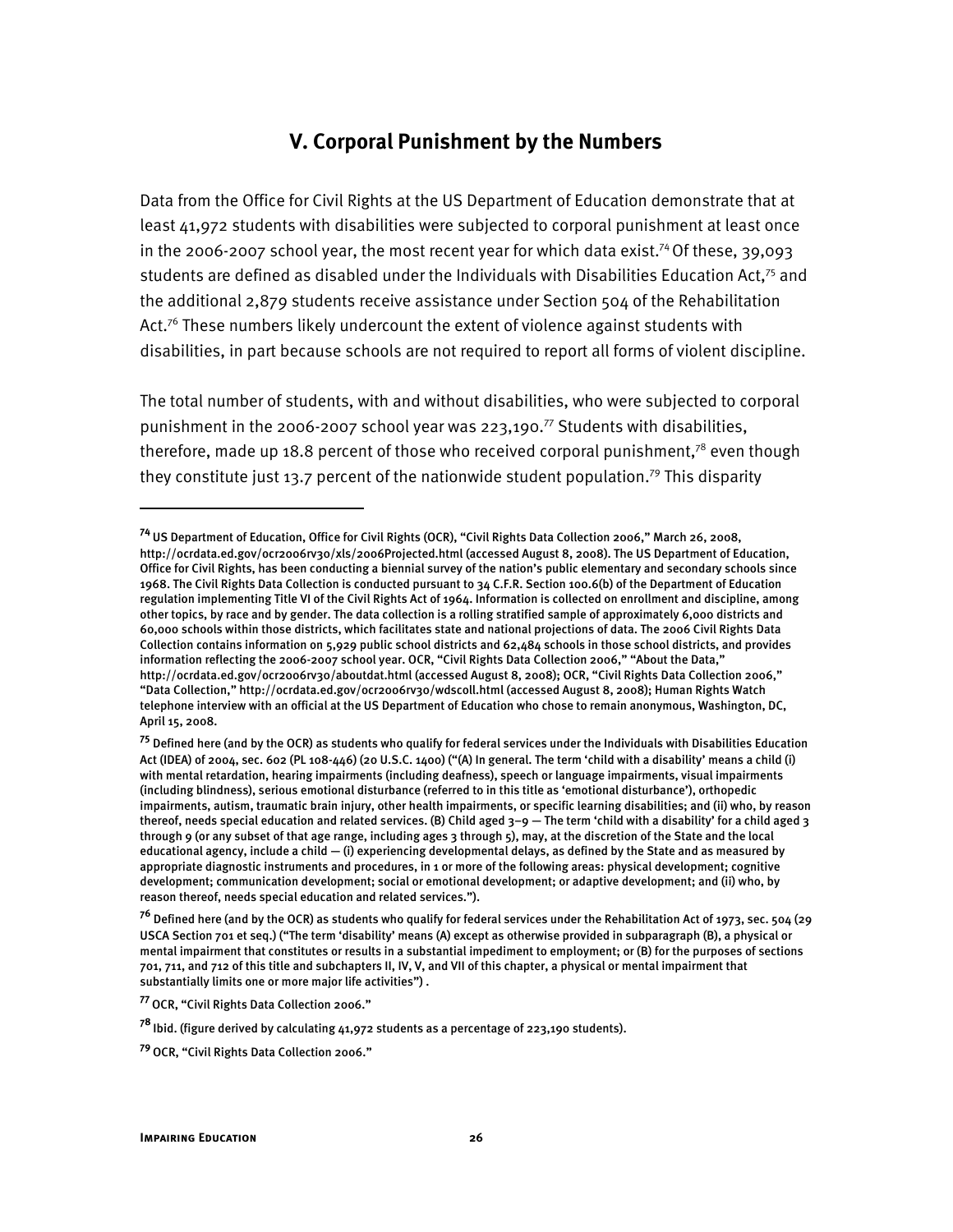suggests that the most vulnerable students are receiving beatings at disproportionately high rates.



#### Number of Students Paddled in the 2006-2007 School Year, by State

© 2008 Human Rights Watch

I

### Disproportionately High Rates of Corporal Punishment among Students with **Disabilities**

Corporal punishment is legal under domestic law in 20 states, though in these states many individual school districts choose not to use corporal punishment.  $80$  In each of those states, corporal punishment of students with disabilities—regardless of the type or degree of disability—is permitted. The vast majority of state laws permitting paddling do not distinguish between students with disabilities and students without disabilities,<sup>81</sup> despite

**<sup>80</sup>** Corporal punishment is permitted in some form in Alabama, Arizona, Arkansas, Colorado, Florida, Georgia, Idaho, Indiana, Kansas, Kentucky, Louisiana, Mississippi, Missouri, New Mexico, North Carolina, Oklahoma, South Carolina, Tennessee, Texas, and Wyoming. Human Rights Watch/ACLU, A Violent Education, "V. Prevalence of Corporal Punishment in US Public Schools."

**<sup>81</sup>** Alabama: Ala. Code sec. 16-28A-1. See also ibid., sec. 16-28A-2; sec. 16-28A-5; sec. 13A-3-24(1); Arizona: Ariz. Rev. Stat. Ann. sec. 15-843(B). See also ibid., sec. 13-403(B). Arkansas: Ark. Code. Ann. sec. 6-18-503(b)(1). See also ibid., sec. 6-18- 505(c)(1); Florida: Fla. Stat. sec. 1003.32(1)(k); Georgia: Ga. Code Ann. sec. 20-2-730; Idaho: Idaho Code Ann. sec. 33-1224;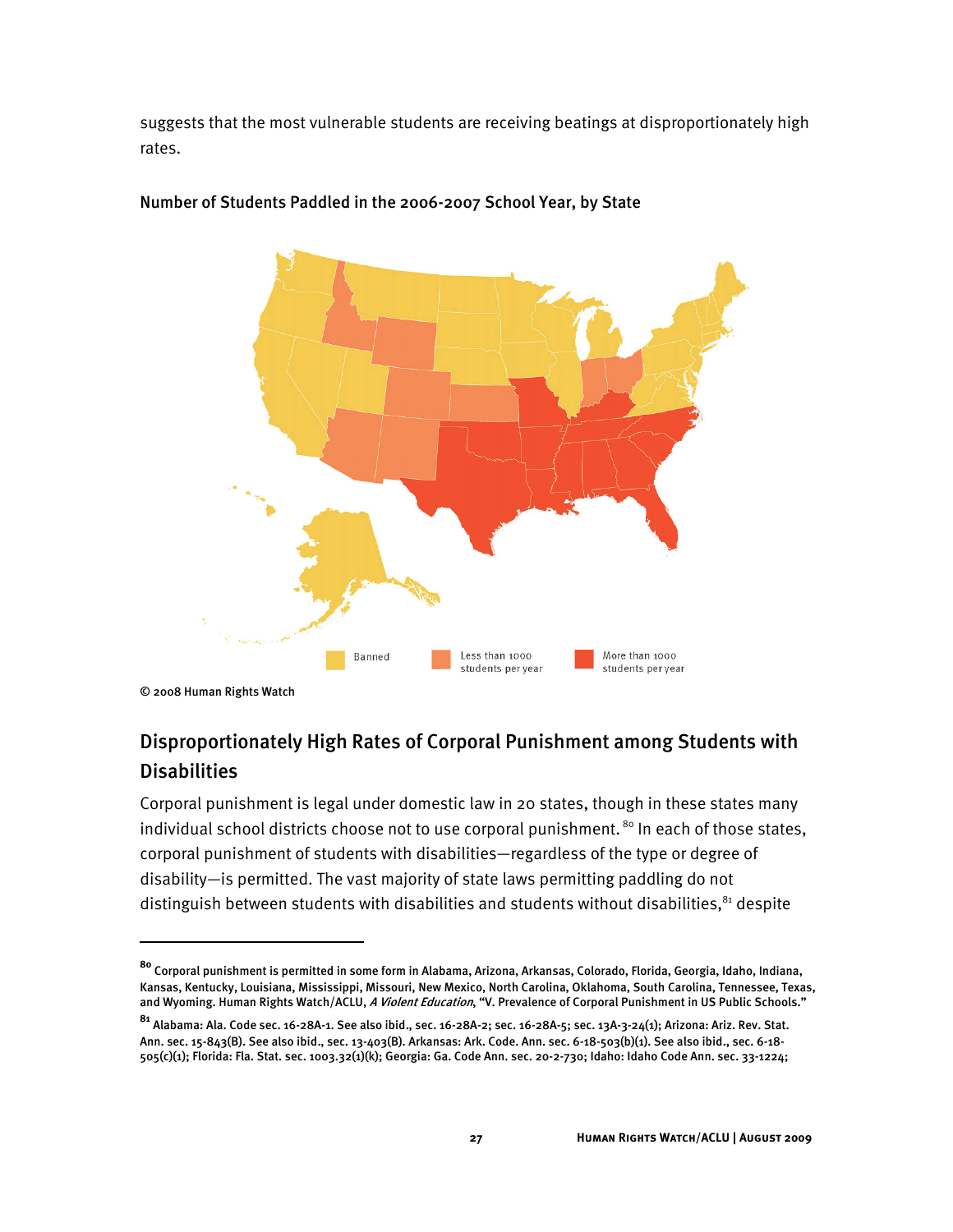the fact that corporal punishment is prohibited in some states' psychiatric institutions.<sup>82</sup> The Kentucky statute permitting corporal punishment allows corporal punishment of "mentally disabled persons."83 Texas prohibits certain types of confinement for students with disabilities, but allows them to be paddled.<sup>84</sup>

Some states with legal corporal punishment use it more than others; states that paddle all students at high rates also paddle students with disabilities at high rates. For instance, Texas paddles the most students in the nation, as well as the most students with disabilities: OCR data show that 10,222 students with disabilities were subjected to corporal punishment in the 2006-2007 school year, more than in any other state.  $85$ 

| <b>State</b> | <b>Number of Students with</b><br><b>Disabilities Receiving Corporal</b><br>Punishment | <b>Number of All Students Receiving</b><br><b>Corporal Punishment</b> |
|--------------|----------------------------------------------------------------------------------------|-----------------------------------------------------------------------|
| Texas        | 10,222                                                                                 | 49,157                                                                |
| Mississippi  | 5,831                                                                                  | 38131                                                                 |
| Alabama      | 5,111                                                                                  | 33,716                                                                |
| Arkansas     | 4,082                                                                                  | 22314                                                                 |
| Georgia      | 3,903                                                                                  | 18,249                                                                |
| Tennessee    | 3,618                                                                                  | 14,868                                                                |
| Louisiana    | 2,463                                                                                  | 11,080                                                                |
| Oklahoma     | 2,249                                                                                  | 14,828                                                                |
| Florida      | 1,331                                                                                  | 7,185                                                                 |
| Missouri     | 1,191                                                                                  | 5,129                                                                 |

#### Table 1: The Ten States with the Highest Rates of Corporal Punishment

Source: OCR Civil Rights Data Collection, 2006.

Indiana: Ind. Code sec. 31-34-1-15; Kansas: Kan. Stat. Ann. sec. 21-3609; Louisiana: La. Rev. Stat. Ann. sec. 17:223(A); Mississippi: Miss. Code Ann. sec. 37-11-57(2); Missouri: Mo. Rev. Stat. sec. 160.261(1); New Mexico: N.M. Stat. sec. 22-5-4.3(B); North Carolina: N.C. Gen. Stat. sec. 115C-391(a). See also ibid., sec. 115C-390; Oklahoma: Okla. Stat. tit. 21, sec. 844. See also ibid., tit. 70, sec. 24-100.4 ("Except concerning students on individualized education plans (IEP) pursuant to the Individuals with Disabilities Education Act, the State Board of Education shall not have authority to prescribe student disciplinary policies for school districts or to proscribe corporal punishment in the public schools.") (internal citation omitted); South Carolina: S.C. Code Ann. sec. 59-63-260; Tennessee: Tenn. Code Ann. sec. 49-6-4103. See also ibid., sec. 49-6-4104; Wyoming: Wyo. Stat. Ann. sec. 21-4-308.

**<sup>82</sup>** See, for example, Colo. Rev. Stat. sec. 27-10.5-115(1); N.C. Gen. Stat. sec. 122C-59; S.C. Code Ann. sec. 44-24-280 ("No child in an inpatient treatment facility of the department may be subjected to corporal punishment.").

**<sup>83</sup>** Ky. Rev. Stat. Ann. sec. 503.110(1).

**<sup>84</sup>** Tex. Educ. Code Ann. sec. 37.0021(a) (preventing students with disabilities from being confined in locked spaces); Tex. Penal Code Ann. sec. 9.62 (permitting corporal punishment).

**<sup>85</sup>**OCR, "Civil Rights Data Collection 2006."

ֺ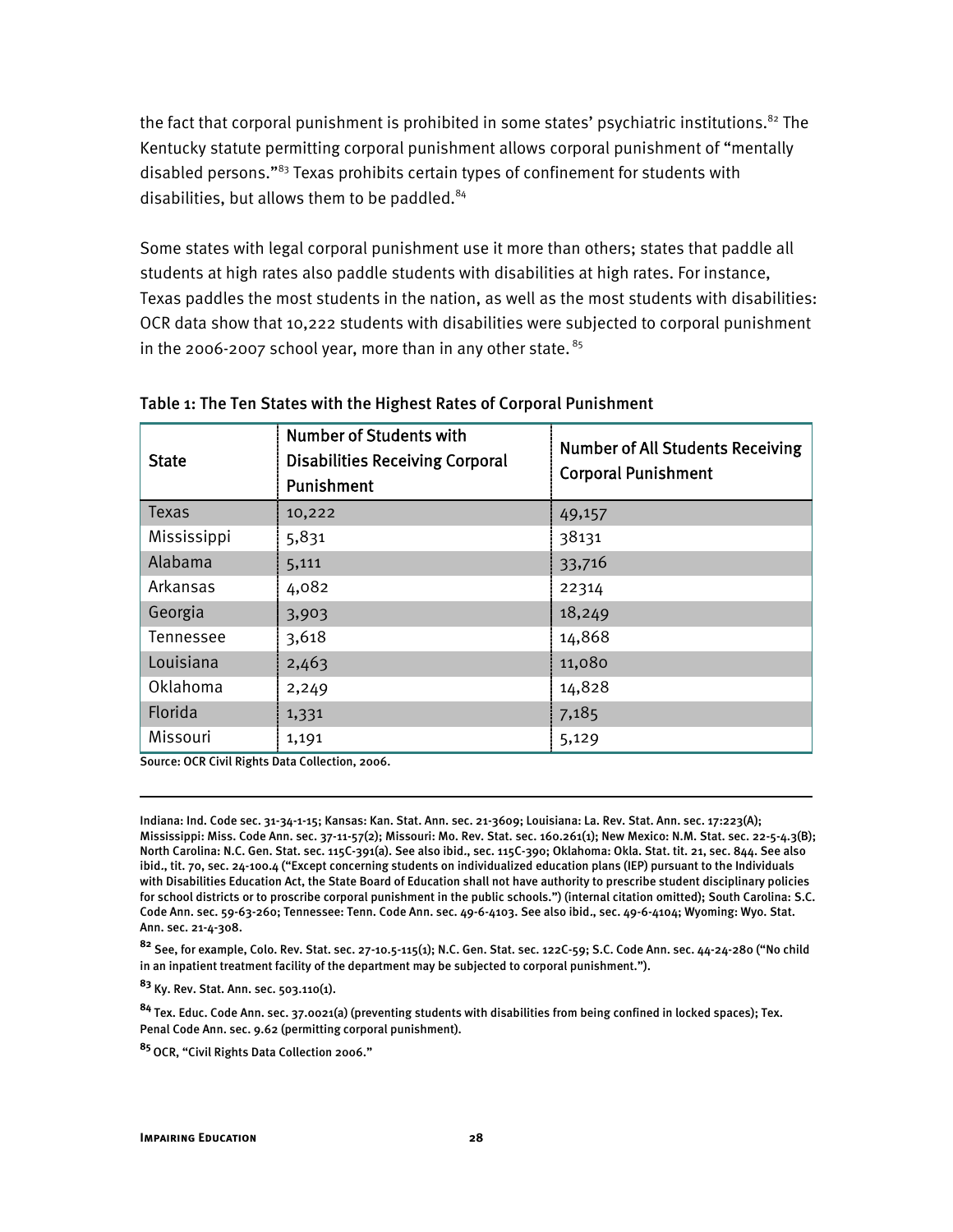Students with disabilities are corporally punished at disproportionately high rates in almost every state that uses paddling heavily. In Tennessee, for example, students with disabilities are 2.1 times as likely to be paddled as all students. $86$  Likewise, in Georgia, students with disabilities are 1.7 times as likely to be paddled as all students.<sup>87</sup> Of these states that use corporal punishment heavily, only Oklahoma paddles students with and without disabilities at roughly the same rate.<sup>88</sup> While some students with disabilities may have particular behavioral problems, this does not justify the disproportionate use of violence against these students. As discussed below, there are more effective methods of discipline that provide safe environments in which all students can learn.<sup>89</sup>

| <b>State</b> | <b>Percentage of students</b><br>in general population<br>receiving corporal<br>punishment | Percentage of<br>students with<br>disabilities receiving<br>corporal punishment | Disproportionality |
|--------------|--------------------------------------------------------------------------------------------|---------------------------------------------------------------------------------|--------------------|
| Mississippi  | 7.50                                                                                       | 9.24                                                                            | 1.23               |
| Arkansas     | 4.67                                                                                       | 6.38                                                                            | 1.37               |
| Alabama      | 4.54                                                                                       | 5.69                                                                            | 1.25               |
| Tennessee    | 1.47                                                                                       | 3.08                                                                            | 2.10               |
| Louisiana    | 1.69                                                                                       | 2.40                                                                            | 1.42               |
| Oklahoma     | 2.33                                                                                       | 2.26                                                                            | 0.97               |
| Georgia      | 1.12                                                                                       | 1.91                                                                            | 1.71               |
| Texas        | 1.08                                                                                       | 1.85                                                                            | 1.71               |
| Missouri     | 0.55                                                                                       | 0.87                                                                            | 1.58               |
| Kentucky     | 0.33                                                                                       | 0.47                                                                            | 1.42               |
| Florida      | 0.26                                                                                       | 0.31                                                                            | 1.19               |

Table 2: Disproportionality for Students with Disabilities in the Ten States with the Highest Rates of Corporal Punishment

Source: OCR Civil Rights Data Collection, 2006.

**<sup>86</sup>**Ibid.

ֺ

**<sup>87</sup>**Ibid.

**<sup>88</sup>**Ibid.

**<sup>89</sup>** See below, "IX. Best Practices."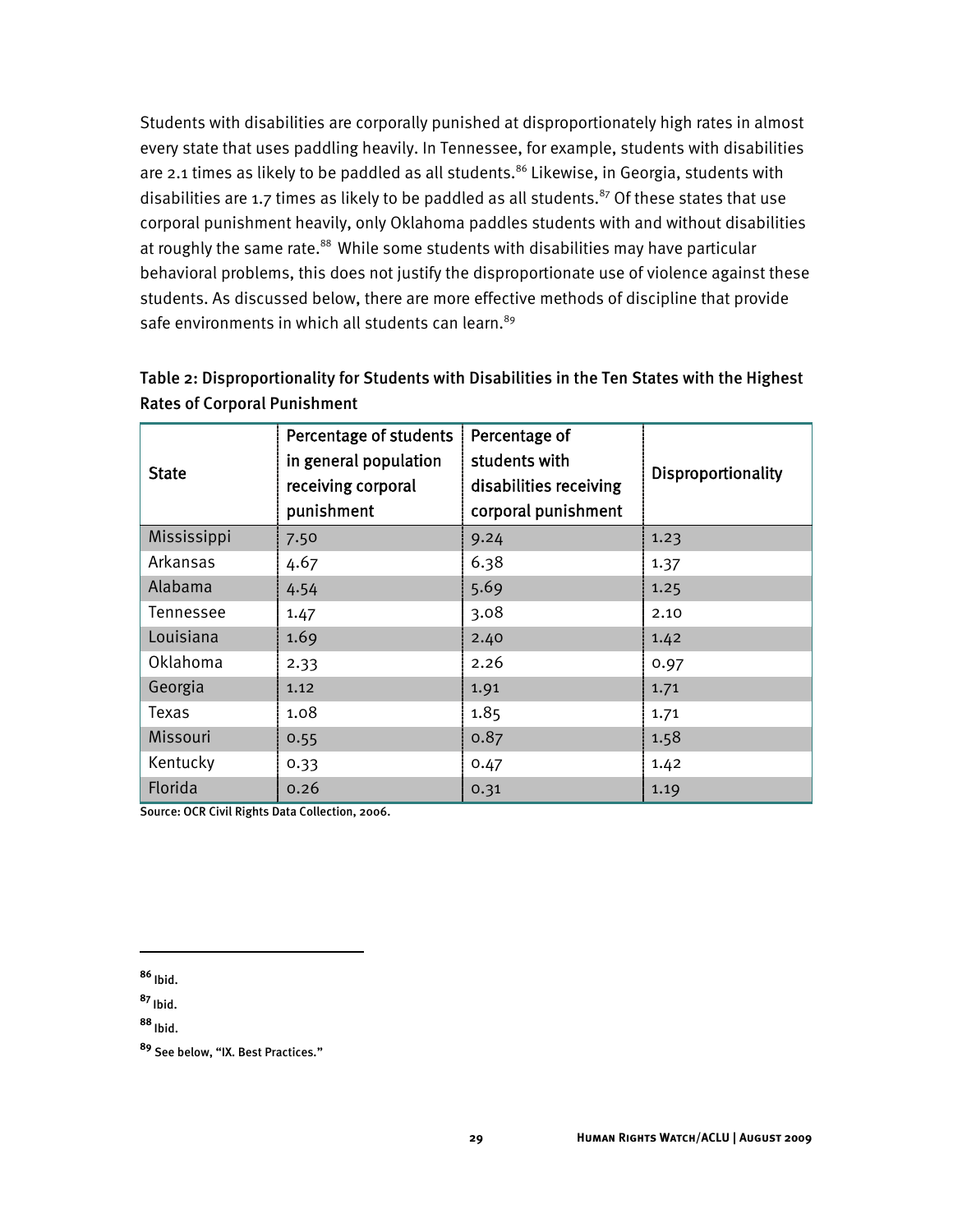#### Undercounting of Data on Corporal Punishment

While these figures and rates may already appear high, they likely undercount and therefore do not reflect the full extent of corporal punishment against students with disabilities in US public schools. First, the data record the number of students hit each year, not the number of incidents.<sup>90</sup> In other words, the data show that  $41,972$  individual students with disabilities were beaten in the relevant school year, but do not show on how many occasions corporal punishment occurred. Because many students likely were beaten more than once in the school year—a reasonable assumption given the evidence collected from our interviewees the overall number of beatings administered each year is undoubtedly higher.

The data also very likely undercount the number of students paddled each year because some school districts fail to report all incidents to the federal government. A parent and advocate for students with disabilities in Mississippi told us "most schools don't know they have to report paddling."<sup>91</sup> One superintendent of a major Mississippi school district told us the reported numbers were low: "[W]e probably do it twice as much as reported.... [T]here is no documentation you have to send to the central office to say that you did it." $92$ 

Furthermore, the OCR data likely do not incorporate two major categories of violent discipline against special education students. First, violent discipline which might not be considered "corporal punishment" by the school district, yet nonetheless meets the definition of corporal punishment under human rights law, would not be reported.<sup>93</sup> Our interviews suggest that many incidents of corporal punishment outside of paddling take place, yet are not reported.

Second, school districts in states without legal corporal punishment may nonetheless use violent techniques against students with disabilities; 94 such instances are not reported to

İ

**<sup>90</sup>** OCR, "Civil Rights Data Collection Individual School Report: ED102, Reporting Requirement," March 31, 2005, www.ed.gov/about/inits/ed/pbdmi/surveytool/crdcollection/ed102\_inst.pdf (accessed August 8, 2008), p. 4 ("Enter the number of students who … received corporal punishment. Count each student only once regardless of the number of times punished."); Human Rights Watch telephone interview with an official at the US Department of Education who chose to remain anonymous, Washington, DC, April 15, 2008 (reporting that the OCR does not have the resources to perform external audits of the school districts' reports, but noting that they do check that a district does not report more corporal punishment than enrollment, which would indicate that a school district reported number of instances, as opposed to number of students).

**<sup>91</sup>** Human Rights Watch telephone interview with Mandy R., Mississippi, October 26, 2007.

**<sup>92</sup>** Human Rights Watch interview with a superintendent of a mid-sized urban district in the Mississippi Delta, December 12, 2007.

**<sup>93</sup>** UN Committee on the Rights of the Child, General Comment No. 8, para 11.

**<sup>94</sup>** See, for example, US Government Accountability Office, "Seclusions and Restraints"; National Disability Rights Network, "School is Not Supposed to Hurt."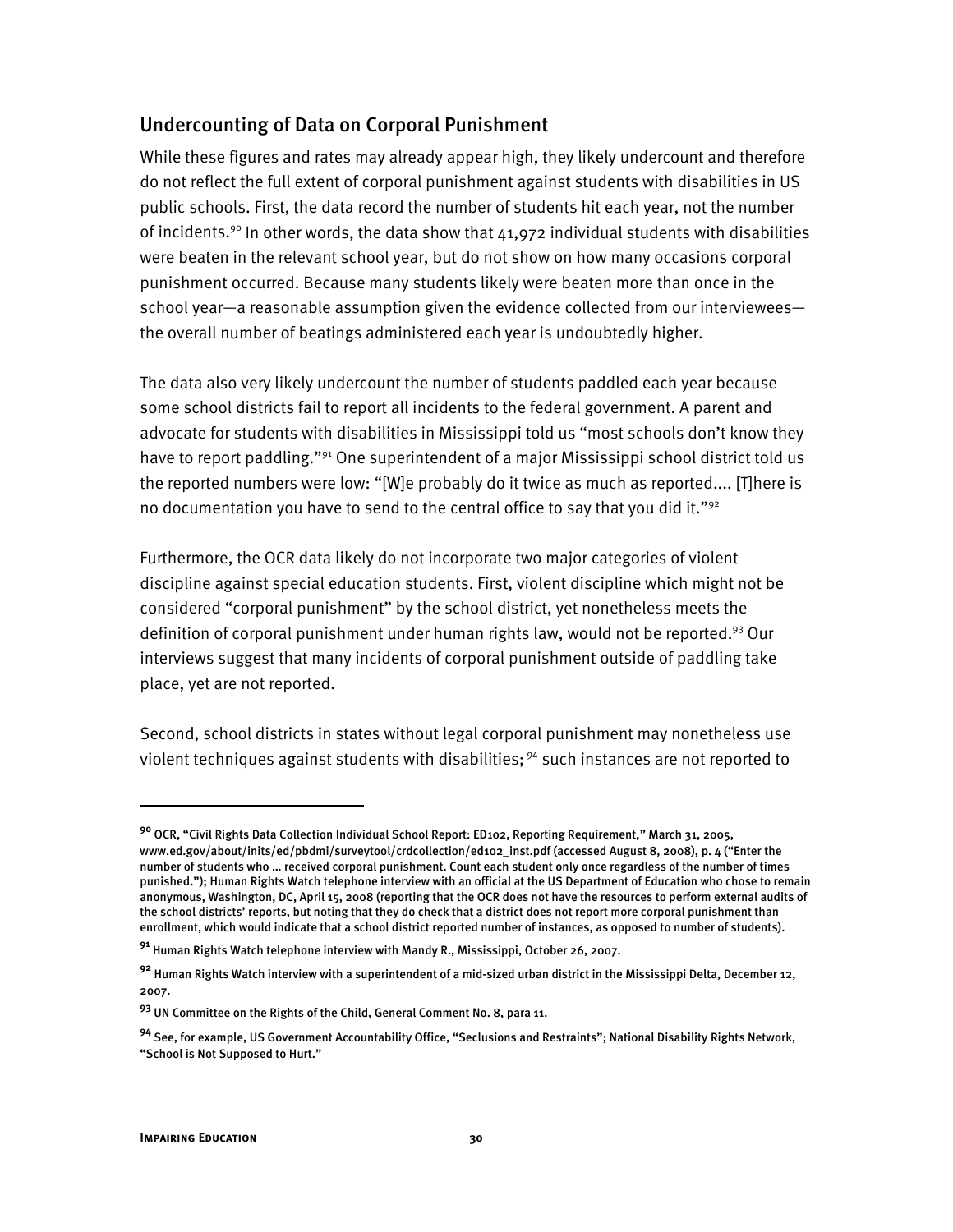OCR.95 For instance, in the course of restraint in states throughout the US, students are subjected to violent discipline that can amount to corporal punishment.<sup>96</sup> Furthermore, there is no federal reporting requirement for the use of restraint, and only two states (California and Connecticut) require annual reporting on the use of restraints.<sup>97</sup>

#### Lack of Information on Violence against Students with Disabilities

According to our interviewees, students with disabilities are routinely and repeatedly subjected to physical force in schools. Yet parents—who have particularly strong interests in knowing what happens to their children—report that they were unable to get information on the forms of punishment used against their children. If parents themselves are unable to gather information, any more general data or systematic reporting is surely lacking, suggesting chaotic, haphazard record-keeping at best.

Parents repeatedly reported that the school did not tell them when force was used against their children. May R., the mother of a then seven-year-old girl with bipolar disorder in Florida, noted that "most of the time, they didn't call me if they restrained or secluded her."98 Sarah P., who is the grandmother of a then five-year-old boy with Asperger's Syndrome in Oklahoma, reported, "No-one called me, no-one told me anything. The principal really doesn't want parents to know about anything."99

Parents are left with an incomplete picture of the abuse against their children. A 2009 study on restraint and other abusive practices used against students with disabilities found that  $71$ percent of the 185 sets of parents interviewed did not consent to the use of these practices.100 An Arkansas mother, Karen W., reported to us, "You've got to understand, there's no law here that says they have to tell us when they do this. I'm just telling you the ones [the incidents] I saw. [My son, who has autism] was probably restrained 20 or 30 times during this period, from August to October."<sup>101</sup> Anna M., the mother of a Florida boy with

İ

**<sup>95</sup>** Email to the ACLU from an official at the US Department of Education who chose to remain anonymous, June 23, 2009, (stating that OCR does not make data projections for states without legal corporal punishment, and they do not look at reported data for those states).

**<sup>96</sup>** See, for example, US Government Accountability Office, "Seclusions and Restraints"; National Disability Rights Network, "School is Not Supposed to Hurt."

**<sup>97</sup>** US Government Accountability Office, "Seclusions and Restraints," p. 4.

**<sup>98</sup>**ACLU telephone interview with May R. (pseudonym), Florida, April 16, 2009.

**<sup>99</sup>**ACLU telephone interview with Sarah P. (pseudonym), Oklahoma, May 22, 2009.

**<sup>100</sup>** Council of Parent Attorneys and Advocates, "Unsafe in the Schoolhouse: Abuse of Children with Disabilities," May 27, 2009, p. 4.

**<sup>101</sup>** ACLU telephone interview with Karen W., Arkansas, May 22, 2009.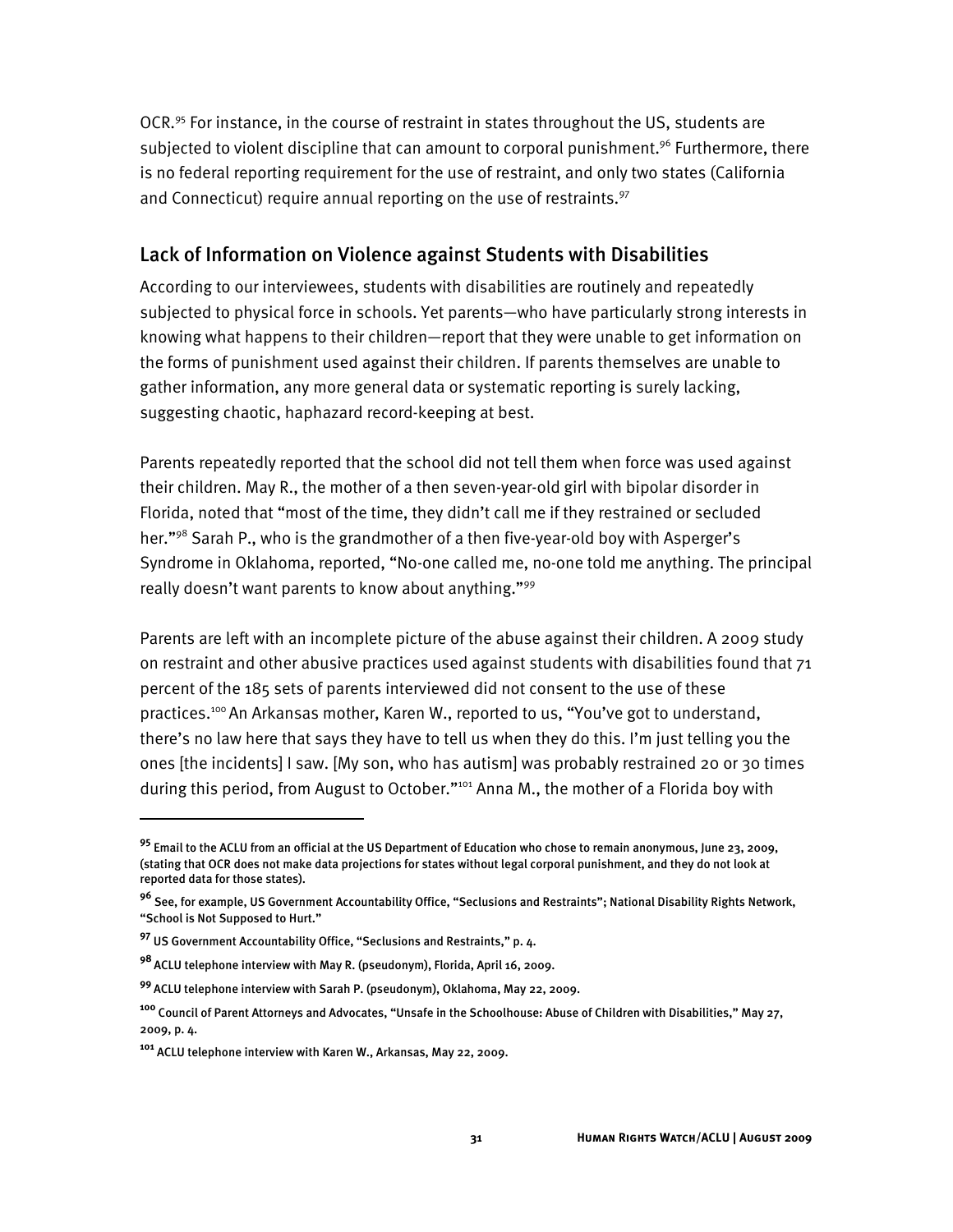autism, struggled to find out what happened to her son: "I had to hire attorneys, I still don't know everything. No one will tell me everything."<sup>102</sup>

Children who have disabilities that hinder verbal communication may often be unable to tell their parents what happened to them. Sharon H., a Georgia mother of a now nine-year-old girl with autism, regrets that she does not know the extent of her daughter's beatings at the age of five: "I'm afraid I don't know [all that happened.] Brianna was afraid to talk. She was grabbed, yanked, pulled. But I don't know all that happened. She wasn't very verbal. $"103$ Anna M., a Florida mother, observed that "sometimes it took my son [who has autism] weeks to come out with things—I don't know if he couldn't process it, or find words. He's much better now [since moving from the abusive environment]."<sup>104</sup>

Some parents find out years later the extent of the abuse against their children. Sharon H., the mother of the now nine-year-old girl with autism, reported that her daughter has begun to tell her more about what happened at school: "Brianna is still coming out with things. It took her a whole year to tell me the other stuff."<sup>105</sup> Karen W., whose son with autism was physically punished between the ages of 8 and 10, found out more details now that he is 13 years old:

He wasn't very verbal back then ... It took him a long time to tell me what happened. But I'm a lot more fortunate than some of these parents. My son could at least tell me, he couldn't explain, but he could tell me.106

I

**<sup>102</sup>** ACLU telephone interview with Anna M., Florida, March 9, 2009.

**<sup>103</sup>**ACLU telephone interview with Sharon H., Georgia, March 9, 2009.

**<sup>104</sup>** ACLU telephone interview with Anna M., Florida, March 9, 2009.

**<sup>105</sup>** ACLU telephone interview with Sharon H., Georgia, March 9, 2009.

**<sup>106</sup>** ACLU telephone interview with Karen W., Arkansas, May 22, 2009.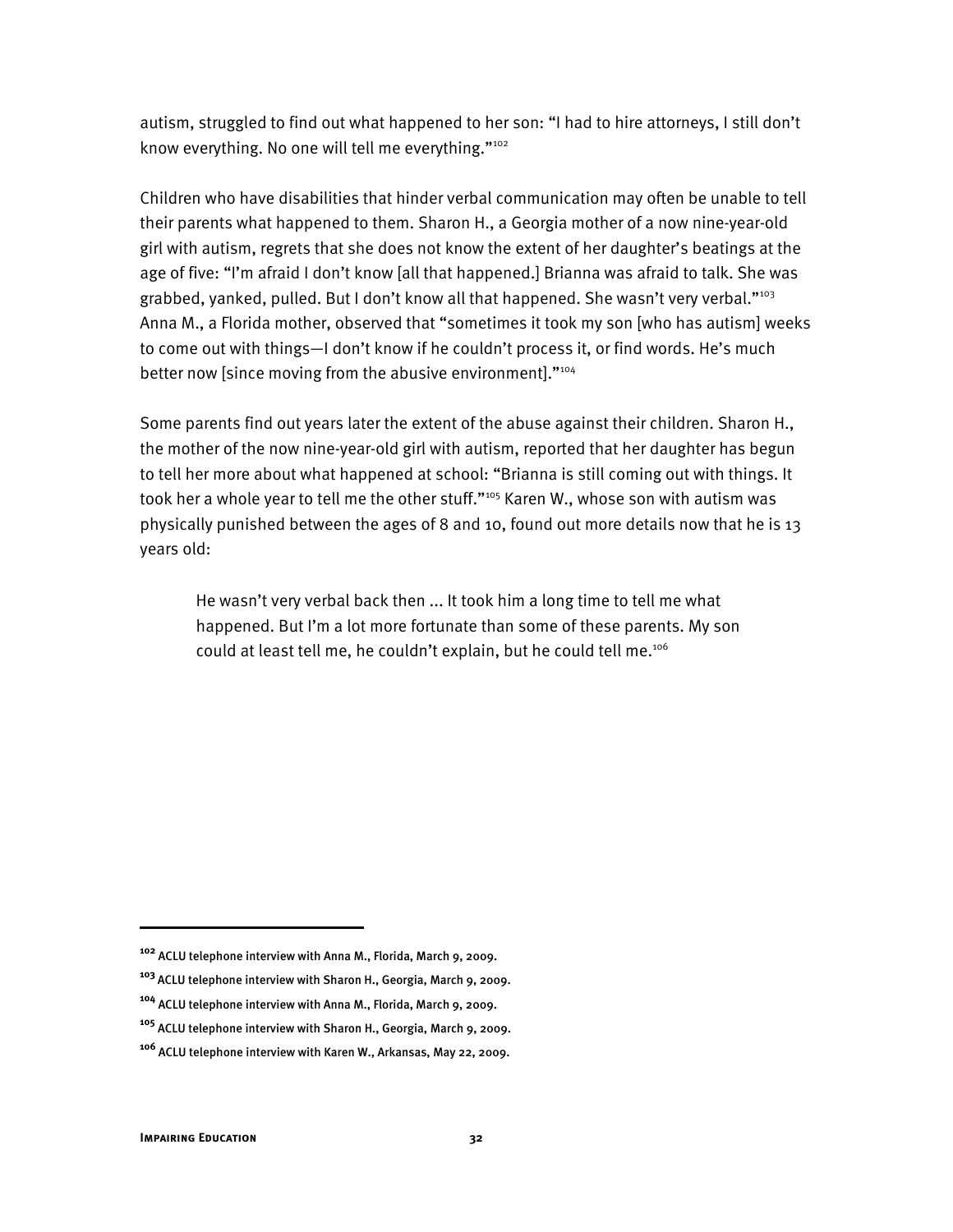# **VI. Behaviors Leading to Beatings**

Students are beaten in schools for infractions ranging from minor misbehavior like speaking out in class to major violations such as fighting. While corporal punishment is never appropriate, it is particularly illegitimate when used as a disproportionate, angry response to minor infractions that might be expected from any child. Even in cases where students commit serious infractions, corporal punishment is not an effective method of redressing the problem.

Students with disabilities are also punished for behavior that stems from their disability itself. Students with disabilities—like all students—deserve tailored discipline programs that teach them appropriate behaviors and allow them to thrive. When they are punished for behaviors connected to their disabilities, they are subjected to particularly harsh discipline and unfairly denied access to quality education.

# Misbehaviors Leading to Corporal Punishment

Most instances of corporal punishment reported to the ACLU and Human Rights Watch were for minor infractions, such as having a shirt untucked, being tardy (late to class or to school), or talking in class or in the hallway.<sup>107</sup> A superintendent in a district that uses corporal punishment noted that the practice is particularly egregious if used for minor misbehavior: "I hate to think that a child gets three or five swats for being late to class, I hate to think that a child gets three or five swats for running in the hall-those are minor infractions."<sup>108</sup>

Students in the early grades receive corporal punishment for behavior typical among young children. This is especially problematic for some students with disabilities, who can have trouble learning appropriate social behaviors.<sup>109</sup> Cynthia C., the mother of a boy with congenital brain abnormalities and developmental delays, noted that when he was six and seven, her son received corporal punishment at his Georgia elementary school for

**<sup>107</sup>** Human Rights Watch/ACLU, A Violent Education, "IV. Offenses Leading to Corporal Punishment."

**<sup>108</sup>** Human Rights Watch interview with a superintendent of a mid-sized urban district in the Mississippi Delta, December 12, 2007.

**<sup>109</sup>** For example, students with autism often have trouble with "normal" school behavior or socialization, as "[t]he regression, or failure to progress, affects language, play, and social interaction and occasionally other skills." Lorna Wing, "The Autistic Spectrum," The Lancet, vol. 350 no. 9093, December 13, 1997, pp. 1761-1766.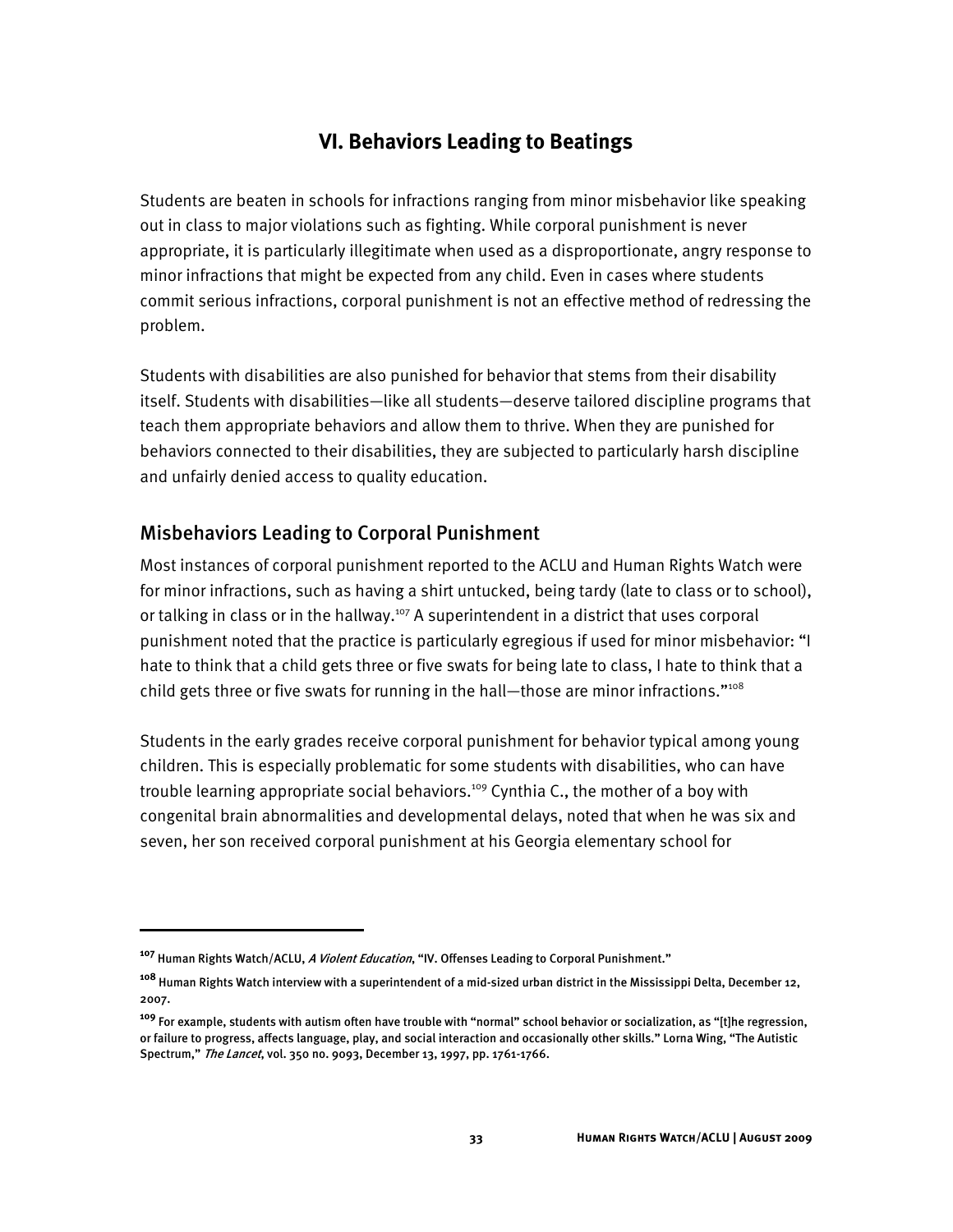"screaming and kicking."110 Young students with sickle cell anemia in Tennessee were paddled for forgetting forms or avoiding classwork.<sup>111</sup>

### *Corporal Punishment for Serious Offenses, including Violence*

Some students we interviewed were subjected to corporal punishment for serious infractions, including fighting.<sup>112</sup> A serious disciplinary response is clearly appropriate in such circumstances, and very limited force may be used solely to protect the child or others.<sup>113</sup> Corporal punishment goes far beyond permissible force; it uses a violent technique to respond to violent misbehavior, ultimately reinforcing rather than changing the student's behavior. Research suggests that corporal punishment is linked to increased rates of aggression in school in the months and years following the punishment.<sup>114</sup>

The ACLU and Human Rights Watch found that students with disabilities were among those beaten for violent misbehavior. One special education teacher in Mississippi observed, "I see these autistic children who get in fights and then get paddled. So you're supposed to teach them not to hit by hitting them."115 Andrea N., the mother of a 10-year-old with ADHD, reports that her son was paddled for fighting, in violation of her expressed wishes.<sup>116</sup>

Corporal punishment as a response to violence can be particularly ineffective for certain students with disabilities, especially where those students learn to model violent or selfprotective behavior as a consequence of being beaten themselves. Tom R. noted that his son, a Mississippi boy with obsessive compulsive disorder and bipolar disorder, does not see corporal punishment as a deterrent: "With my son, it's not 'I did this, this is my

 $\overline{a}$ 

**<sup>110</sup>** ACLU telephone interview with Cynthia C., Georgia, May 22, 2009.

**<sup>111</sup>** ACLU telephone interview with Jennifer Parker, Tennessee, March 10, 2009.

**<sup>112</sup>** Human Rights Watch/ACLU, A Violent Education, "IV. Offenses Leading to Corporal Punishment."

**<sup>113</sup>** Under human rights law, in "exceptional circumstances ... dangerous behavior [may justify] the use of reasonable restraint," but that force must be the minimum amount necessary for the shortest period of time, and must never be used to punish.UN Committee on the Rights of the Child, General Comment No. 8, para. 15 (commenting on the Convention on the Rights of the Child, arts. 19, 28(2), and 37).

**<sup>114</sup>** "Corporal Punishment in Schools: Position Paper of the Society for Adolescent Medicine," Journal of Adolescent Health, vol. 32, 2003, p. 388 ("punished children become more rebellious and are more likely to demonstrate vindictive behavior"); UN General Assembly, Report of the independent expert for the United Nations study on violence against children, World Report on Violence against Children, Paulo Pinheiro, Independent Expert, A/61/299, August 29, 2006,

http://www.violencestudy.org/IMG/pdf/English.pdf (accessed July 31, 2009) , p.132 (reviewing North American studies that have found a direct correlation between abusive behavior from educators and the prevalence of violence or bullying among children).

**<sup>115</sup>** Human Rights Watch interview with Michelle R. (pseudonym), Hinds County, Mississippi, December 8, 2007 (interviewed with Tom R. (pseudonym), spouse).

**<sup>116</sup>** Human Rights Watch interview with Andrea N. (pseudonym), Grapeland, Texas, February 28, 2008.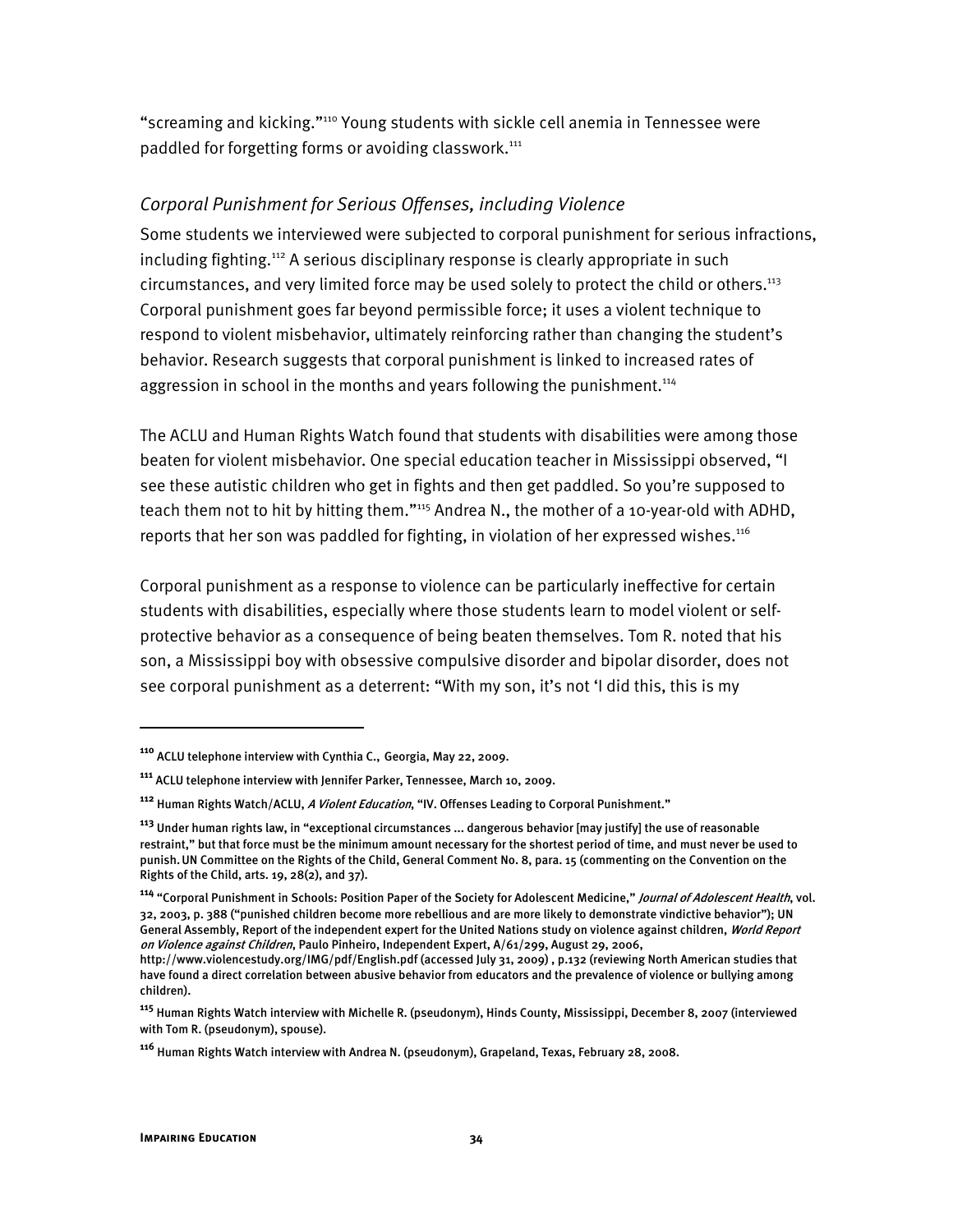consequence so I better correct my behavior.' It's 'I did this and it's wrong and now they hate me. Now they're going to beat me and I'm going to protect myself.'" 117 Johnny McPhail, the father of a Mississippi girl with autism, felt paddling was extremely detrimental: "An autistic child never forgets a paddling. They have total recall, programming needs to be the same. If you hit her, she'd be hitting, it's hard to talk her out of it."<sup>118</sup>

## Punishment for Consequences of Disability

The ACLU and Human Rights Watch received numerous reports of students who were punished for the consequences of their disability. Many of the cases involved students with autism, who were physically punished for exhibiting behaviors common to children on the autism spectrum. Some parents reported that school staff did not take their children's conditions under consideration when administering discipline. Students are being beaten for behavior they simply cannot control, or cannot reasonably be expected to control, a grossly disproportionate and fundamentally demeaning response to the child's condition.

For instance, students with Tourette Syndrome, a condition that causes involuntary vocal and physical tics,<sup>119</sup> may be punished in part because of those tics. Anna M., whose son with autism and Tourette Syndrome was repeatedly punished, observed that "[My son] fought back, he had loud vocalizations, those were his tics. They kept restraining him. They dragged him down the hallway."<sup>120</sup> Michelle R. noted that her son's Tourette Syndrome induces physical tics:

One of his tics was balling up his fists ... that was seen as aggression and he would get in trouble with it ... He would try to explain that it was a tic, and he couldn't control it, but they see that as him escalating it. So now they have him in restraints and then they're giving him sedatives and calling for me to come pick him up. They had a closet and he would go in there and that's where he was hit.<sup>121</sup>

I

**<sup>117</sup>** Human Rights Watch interview with Tom R. (pseudonym), December 8, 2007.

**<sup>118</sup>** Human Rights Watch interview with Johnny McPhail, Oxford, Mississippi, December 14, 2007.

**<sup>119</sup>** National Institute of Neurological Disorders and Stroke, National Institutes of Health, "Tourette Syndrome Fact Sheet," http://www.ninds.nih.gov/disorders/tourette/detail\_tourette.htm (accessed June 10, 2009) ("Tourette Syndrome (TS) is a neurological disorder characterized by repetitive, stereotyped, involuntary movements and vocalizations called tics.").

**<sup>120</sup>** ACLU telephone interview with Anna M., Florida, March 9, 2009

**<sup>121</sup>** Human Rights Watch interview with Michelle R. (pseudonym), Mississippi, December 8, 2007.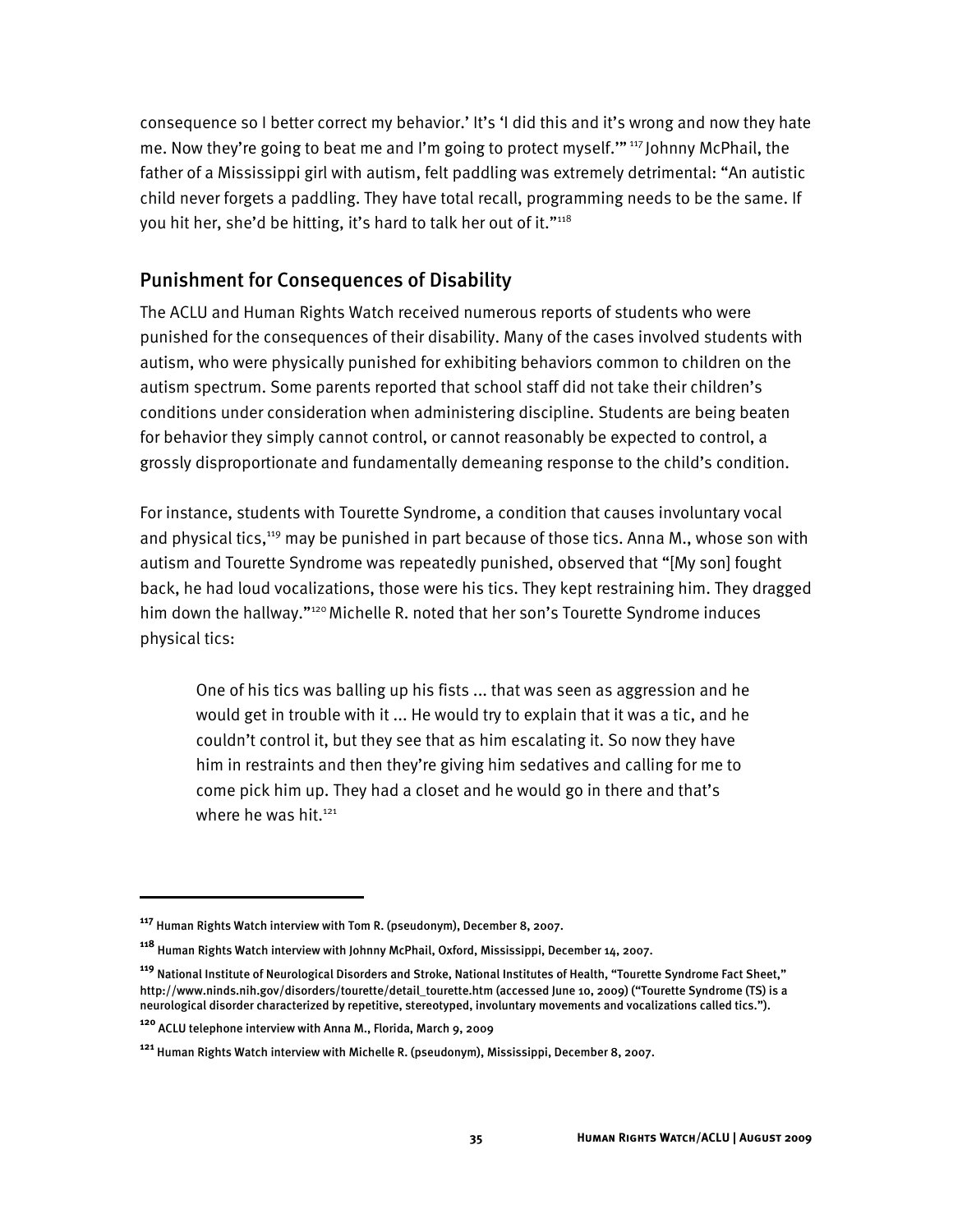Jennifer Parker, an advocate who works with more than 750 school-age sickle cell patients in Mississippi, Tennessee, and Arkansas through a hospital clinic, observed that many of her patients are paddled for minor infractions directly related to their disability:<sup>122</sup>

Our kids [with sickle cell anemia] are at higher instances of having to repeat grades, or have difficulty with language or processing speed. A lot of our patients can't read, or can't read at grade level. With processing speed, once a teacher gives a direction, the kid might need to hear it multiple times or in different ways. The teacher might get angry when the kid doesn't follow the instructions, and paddles them.<sup>123</sup>

Students were punished for behaviors related to obsessive compulsive disorder and attention deficit hyperactivity disorder. Tom R. reported that his son with OCD "would erase through a paper and get in trouble for that. It was a manifestation of his obsessive compulsive disorder, and they were punishing him for it."<sup>124</sup> One very young student in Texas, a three-year-old boy with ADHD attending a public pre-kindergarten program, was beaten and bruised during paddling.<sup>125</sup> He was paddled for taking off his shoes and for playing with an air conditioner.<sup>126</sup> The child sustained bruises to his hips that reached around to his navel.127

US federal law is not clear as to whether corporal punishment administered for conduct resulting from a student's disabilities is permissible.<sup>128</sup> The Rehabilitation Act of 1973<sup>129</sup> and

**<sup>122</sup>** The University of Maryland Medical Center notes that a complication in sickle cell patients is that "the misshapen cells can block the major blood vessels that supply the brain with oxygen. Any interruption in the flow of blood and oxygen to the brain can result in devastating neurological impairment." University of Maryland Medical Center, http://www.umm.edu/blood/sickle.htm (accessed June 2, 2009).

**<sup>123</sup>** ACLU telephone interview with Jennifer Parker, Tennessee, March 10, 2009.

**<sup>124</sup>** Human Rights Watch interview with Tom R. (pseudonym), Mississippi, December 8, 2007.

**<sup>125</sup>** The program was run at the local elementary school and governed by the school district policy on discipline. Early Childhood Center, "Student-Parent Handbook, 2007-2008," [name of location withheld], on file with Human Rights Watch (referring to the [name withheld] School District Student Code of Conduct, on file with Human Rights Watch).

**<sup>126</sup>** ADHD includes three groups of behavior symptoms: inattention, hyperactivity, and impulsivity. Symptoms of ADHD include having a very hard time paying attention; inability to stay seated; squirming and fidgeting; and acting and speaking without thinking. American Academy of Pediatrics, "Parenting Corner Q&A: ADHD," http://www.aap.org/publiced/BR\_ADHD.htm (accessed June 10, 2009) (listing symptoms of ADHD).

**<sup>127</sup>** Human Rights Watch interview with an attorney in private practice representing Heather P. (mother of the three-year-old boy), rural Texas, February 26, 2008.

**<sup>128</sup>** The Individuals with Disabilities Education Act prohibits expulsions or significant suspensions ("changes of placement") for conduct that is a manifestation of disability. 20 U.S.C. 1415 (k), 34 C.F.R. sec. 300.530. However, IDEA does not necessarily apply to in-class discipline or other discipline that does not amount to a change in placement. It therefore does not effectively prohibit corporal punishment for conduct that is a manifestation of a child's disability. See, for example, *Cole by Cole v.* Greenfield-Central Community Sch., 657 F.Supp. 56, 58-59 (S.D. Ind. 1986) (student with disabilities "is not entitled to any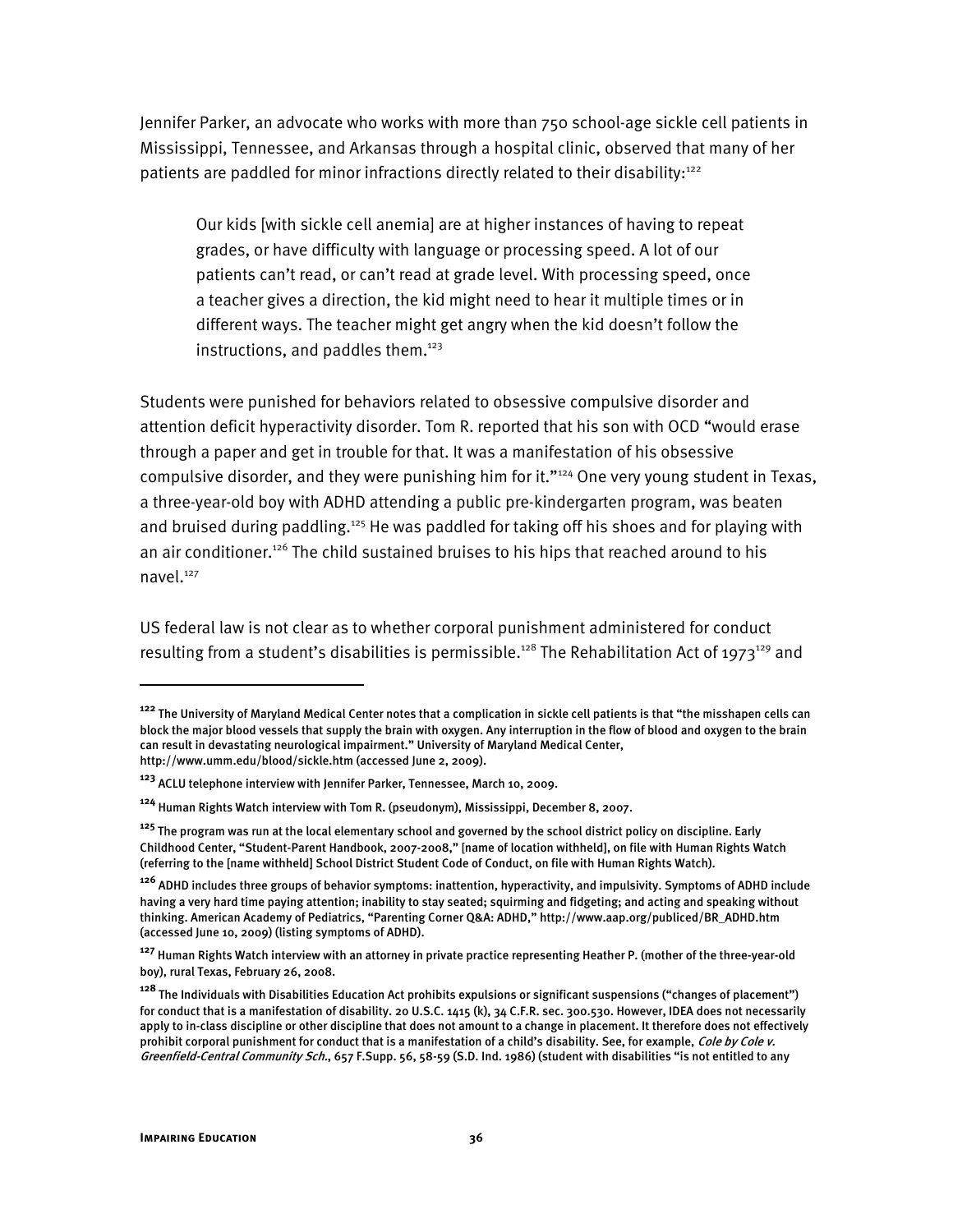the Americans with Disabilities Act (ADA)<sup>130</sup> prohibit discrimination against people with disabilities, including students; discipline for conduct that is a manifestation of disability may rise to the level of discrimination.<sup>131</sup> However, the Office for Civil Rights at the US Department of Education, which enforces the Rehabilitation Act and the ADA, has issued regulations which do not expressly prohibit corporal punishment.<sup>132</sup>

#### *Students with Conditions on the Autism Spectrum*

According to our interviews, students with autism, especially very young students, were physically punished for exhibiting behaviors commonly manifested by children on the autism spectrum. Students with autism often have difficulty with "normal" school behavior or socialization, as "[t]he regression, or failure to progress, affects language, play, and social interaction and occasionally other skills."<sup>133</sup> Common behaviors stemming from the condition may include physical and verbal aggression, repetitive talking on a favorite theme,

**<sup>130</sup>** 42 U.S.C. secs. 12131 et seq.

ֺ

**<sup>132</sup>** See 34 C.F.R. sec. 104.33 (the regulations focus on denial of a free appropriate public education (FAPE) as the discrimination prohibited by these statutes). Courts interpreting the Rehabilitation Act and the ADA have concluded that manifestation determinations are not required for discipline under these statutes. See M.G. et al. v. Chrisfield, et al., 547 F.Supp.2d 399, 419-20 (D.N.J. 2008); Centennial Sch. Dist. v. Phil L. and Lori L., ex rel. Matthew L., 559 F.Supp.2d 634 (E.D. Pa. 2008) (Parents failed to exhaust administrative remedies under IDEA, and Rehabilitation Act did not mandate that district provide student pre-expulsion manifestation hearing). "A manifestation determination is a creature of statute; specifically, the IDEA, not the Rehabilitation Act." Ibid., 559 F. Supp.2d at 645. But see Ron J. ex rel. R.J. v. McKinney Indep. Sch. Dist., No. 05-257, 2006 WL 2927446, at \*4 (E.D. Tex. Oct. 11, 2006) (comparing a Rehabilitation Act hearing and a manifestation determination under IDEA and finding that "there is little difference in what would have been presented").

**<sup>133</sup>** Wing, "The Autistic Spectrum," The Lancet, pp. 1761-1766.

unique exemptions or protections from a school's normal disciplinary procedures regarding corporal punishment because of his handicap."); B.A.L. v. Apple, No.00-0068-C-B/G, 2001 WL 1135024, \*6 (S.D. Ind. Sep. 21, 2001) (Same).

**<sup>129</sup>** Section 504 of the Rehabilitation Act, 29 U.S.C. sec.794, states: "No otherwise qualified individual with a disability in the United States ... shall, solely by reason of her or his disability, be excluded from participation in, be denied the benefits of, or be subjected to discrimination under any program or activity receiving Federal financial assistance."

**<sup>131</sup>** Courts are mixed in their analysis of whether adverse actions directed against individuals for manifestations of their disabilities are prohibited discrimination (1) "because of" disability (disparate treatment), (2) a failure to accommodate the known aspects of a disability, or (3) application of neutral policies that have the effect of discriminating against individuals with disabilities (disparate impact). The majority of cases considering the issue occur in the employment area. Some have concluded that adverse action for manifestations are prohibited under one or more of these theories. See Teahan v. Metro-North Commuter Railroad, 951 F.2d 511, 516 (2d Cir. 1991) (a plaintiff satisfies the "solely by reason of" handicap requirement of the Rehabilitation Act by showing that the employer "justifies termination based on conduct caused by the handicap."); Den Hartog v. Wasatch Academy, 129 F.3d 1076, 1087 (10th Cir. 1997) (under disparate impact theory under the ADA, "certain levels of disability-caused conduct [] have to be tolerated or accommodated.") The majority view in US federal courts, however, holds that people with disabilities can be subjected to adverse action, sometimes concluding that the action was taken not because of the disability but due to the conduct, or that in light of the conduct, in the employment realm, the employee was not qualified for the position because of the conduct. See Cheryl L. Anderson, "What Is 'Because of the Disability' under the Americans with Disabilities Act? Reasonable Accommodation, Causation, and the Windfall Doctrine," Berkeley Journal of Employment and Labor Law, vol. 27, 2006, p. 323; Kelly Cahill Timmons, "Accommodating Misconduct Under the Americans with Disabilities Act," Florida Law Review, vol. 57, 2005, p. 208 (noting the Diagnostic and Statistical Manual of Mental Disorders, Fourth Edition (DSM-IV) as defining certain mental impairments as "likely to manifest themselves in the form of [mis]conduct", and discussing cases).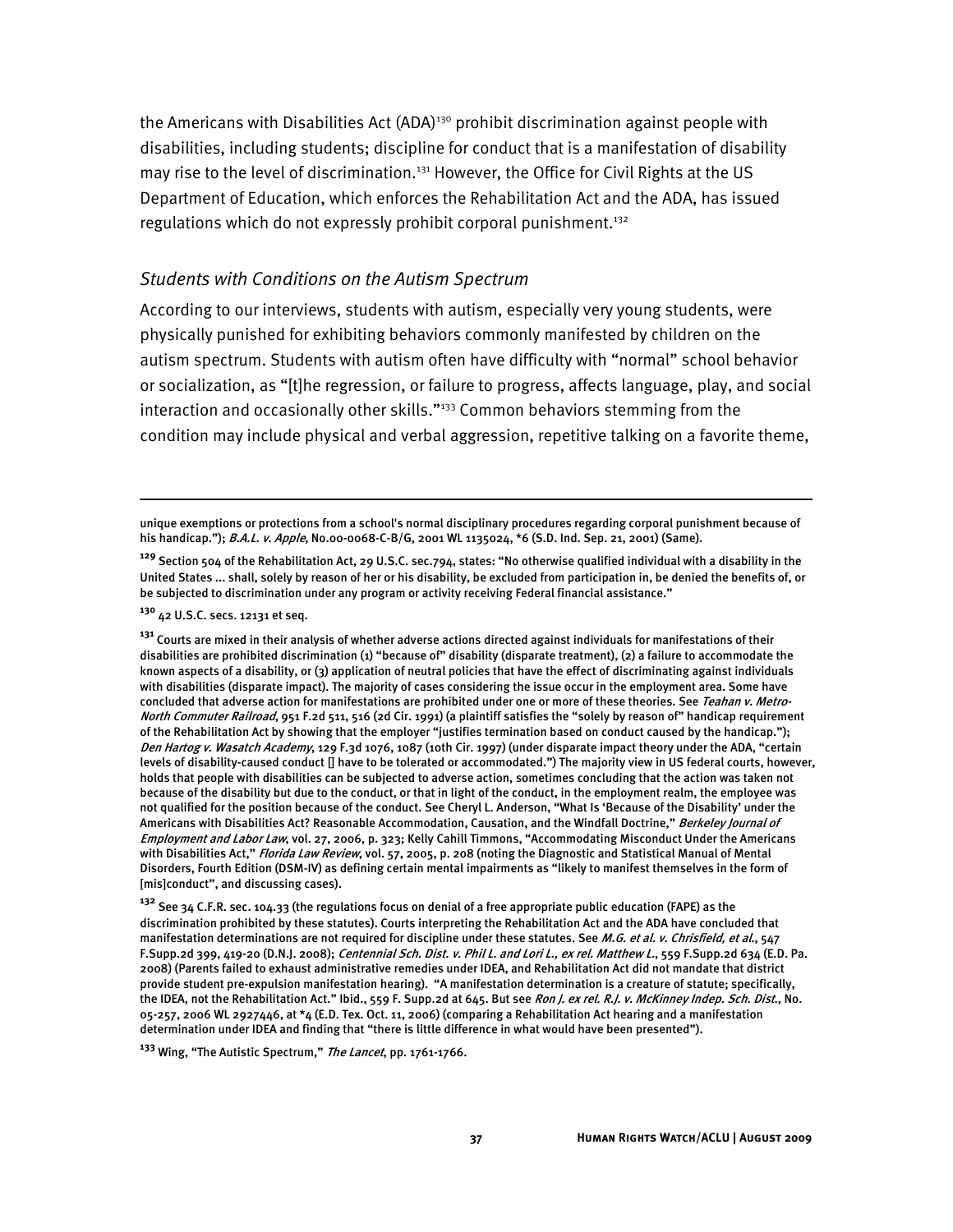stubborn resistance, and the constant asking of the same questions.<sup>134</sup> The Committee on Educational Interventions for Children With Autism of the National Research Council notes that "[s]ocial dysfunction is perhaps the most central defining feature of autism and related conditions, so it is critical that the effects of a child's social disability on behavior be considered."135

Despite this medical and scientific evidence, the ACLU and Human Rights Watch received numerous reports of children with autism who were punished because of their behavior. Sharon H., the mother of a girl with autism in Georgia, described her daughter's experience: "One time, she was just sitting, rocking side-by-side in the gym. That's what autistic kids do. She was five at the time. The fourth-grade teacher grabbed her and dragged her across the floor."136 Another kindergarten girl with autism in Georgia was thrown into a wall after she started rocking and spinning at the same time. $137$ 

An Oklahoma boy with Asperger's Syndrome, a form of high-functioning autism, was paddled when he was five years old. His grandmother observed that the punishment was meted out as a direct result of her grandson exhibiting behavior normal for his condition:

Kids on the autism spectrum are very sensitive to noise and external stimulation. He was spinning, turning around in the middle of the floor with his arms out. A little girl walked into his hands. The principal said he'd hit her, and spanked him for it. $138$ 

When Karen W. went to collect her son Brian—a boy with autism—from his first day at a new school in Arkansas, she found him outside screaming, being held down by two staff members, with injuries including scratches and a split lip. Brian, who was eight years old at the time, had been restrained following minor misbehaviors associated with his condition: "the school said he wouldn't keep his shoes on, wanted to play outside, wouldn't stay where he was supposed to stay. This is a child with autism, completely outside of his normal routine."139

**<sup>134</sup>** Ibid.

**<sup>135</sup>** National Research Council, Division of Behavioral and Social Sciences and Education, Committee on Educational Interventions for Children With Autism, Catherine Lord and James McGee, eds., Educating Children With Autism (Washington, DC: National Academy Press; 2001) p. 27.

**<sup>136</sup>** ACLU telephone interview with Sharon H., Georgia, March 9, 2009.

**<sup>137</sup>** ACLU telephone interview with Theresa E., who observed the incident, Georgia, March 5, 2009.

**<sup>138</sup>** ACLU telephone interview with Sarah P. (pseudonym), Oklahoma, May 22, 2009.

**<sup>139</sup>** ACLU telephone interview with Karen W., Arkansas, May 22, 2009.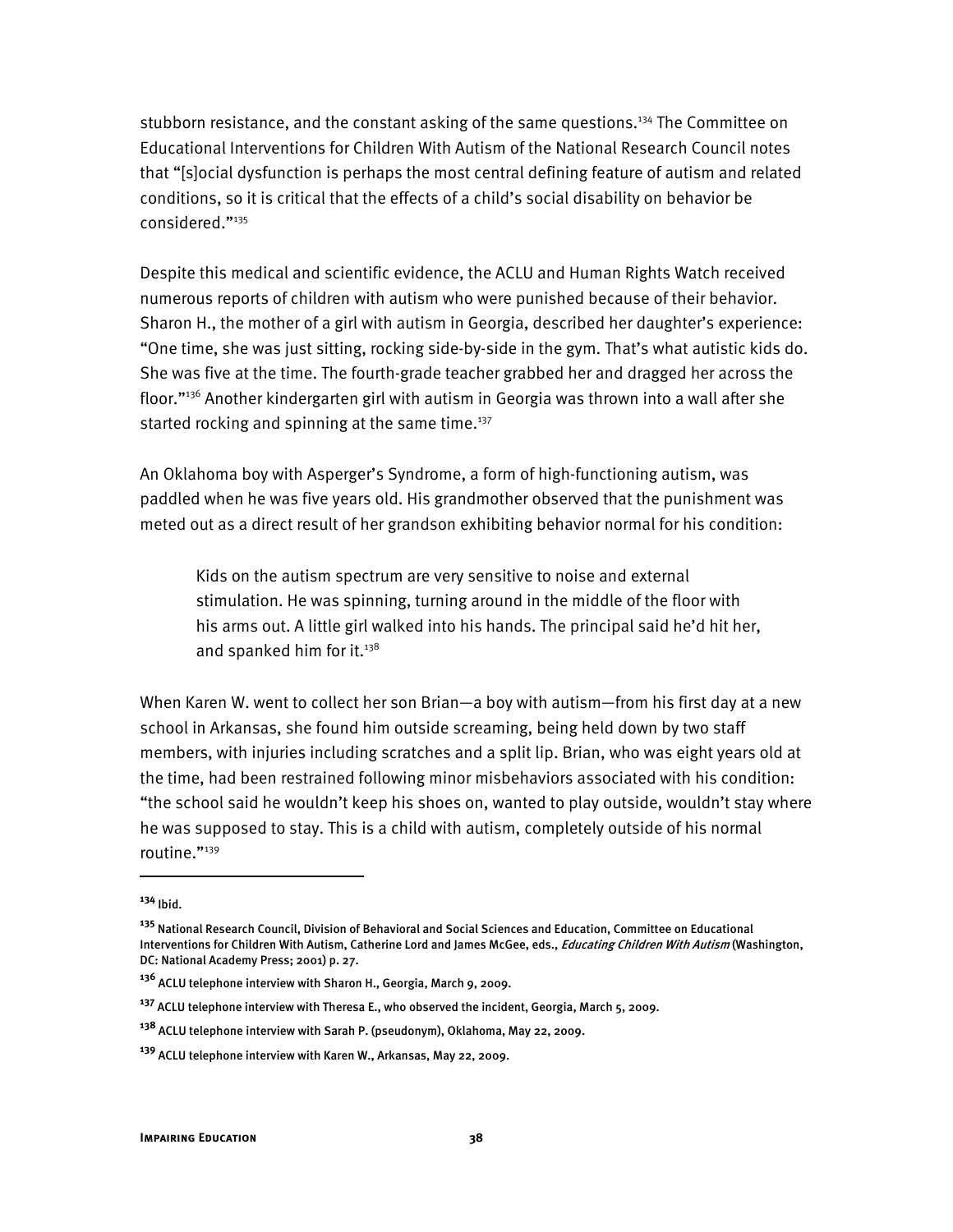Parents reported that their students' conditions were not taken into account when educators meted out discipline, despite the fact that those disabilities were routinely discussed with the schools in question. May R., whose daughter with autism was injured during corporal punishment, noted that her teachers "didn't look at her disability, they looked at her behavior."<sup>140</sup> Anna M., whose son with autism was physically punished repeatedly when he was seven years old, noted, "The teacher felt he was doing some stuff on purpose. If you met him, you wouldn't know he was autistic straight away. People thought we were making an excuse for him."141

Educators, who face the difficult task of maintaining order in the classroom, may resort to corporal punishment because it is quick to administer, or because the school lacks resources and training for alternative methods of discipline. One teacher pointed out that corporal punishment can be considered "cost-effective. It's free, basically. You don't have to be organized. All you need is a paddle."<sup>142</sup> Logistical or financial obstacles may prevent teachers from using other methods of discipline. One 18-year-old student who was critical of the use of corporal punishment in his rural school district stated that "we couldn't have after school detention. There was no busing. Kids who got detention would have to find another way home."<sup>143</sup> Yet despite the "convenience" of corporal punishment, teachers we interviewed noted that it was ineffective. As a middle school teacher stated: "the immediate impact is to get that student to stop that behavior, but there is no guarantee that it [won't] continue."144

Educators may use corporal punishment against students with disabilities in part because they have little to no understanding of the consequences of those disabilities.<sup>145</sup> Parents emphasized that educators lacked the training needed to understand students' disabilities. For instance, Tom R., a Mississippi father of a boy with disabilities, noted that "there's a

**<sup>140</sup>** ACLU telephone interview with May R. (pseudonym), Florida, April 16, 2009.

**<sup>141</sup>** ACLU telephone interview with Anna M., Florida, March 9, 2009.

**<sup>142</sup>** Human Rights Watch interview with Elizabeth Savage, former teacher in the Mississippi Delta, New Orleans, Louisiana, December 9, 2007.

**<sup>143</sup>** Human Rights Watch interview with Sean D. (pseudonym), Oxford, Mississippi, December 14, 2007.

**<sup>144</sup>** Human Rights Watch interview with Brad G. (pseudonym), middle school teacher, Mississippi Delta, December 12, 2007.

**<sup>145</sup>** Similar scenarios have been studied in the context of parental physical punishment, where research suggests that parents of children with communication problems may resort to physical discipline because of frustration over what they perceive as intentional failure to respond to verbal guidance, or where children's behavioral characteristics may become frustrating. Roberta Hibbard, Larry Desch, American Academy of Pediatrics Committee on Child Abuse and Neglect, and American Academy of Pediatrics Council on Children With Disabilities, "Maltreatment of children with disabilities," Pediatrics, vol. 199 no. 5, May 2007, p. 1020.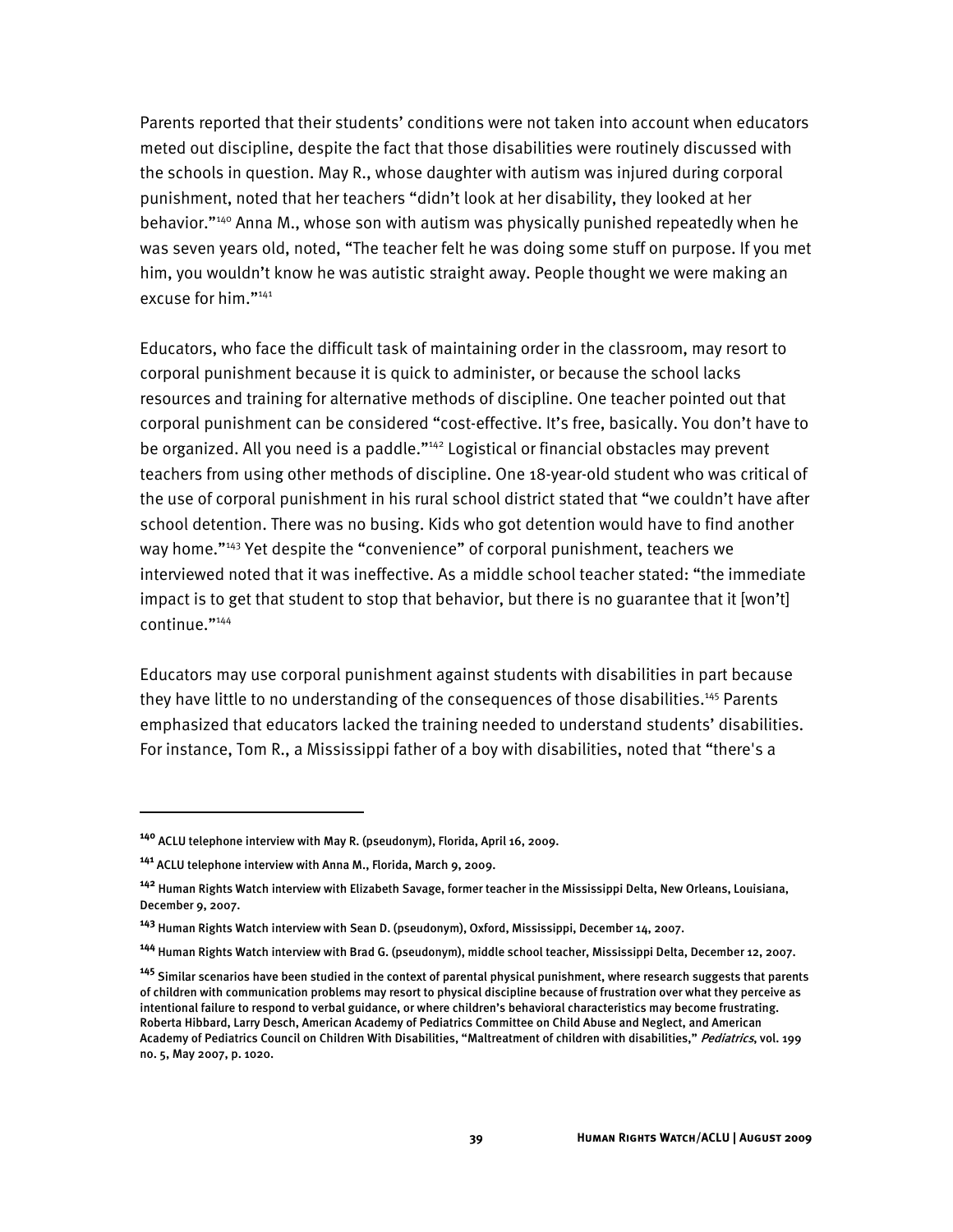total lack of regulation regarding training, and a lack of connection."<sup>146</sup> Jennifer Parker, an advocate who works with students with disabilities, found that training can help: "We do some educational outreach. We provide the school with brochures, and with documents from [the hospital], medical records, clinic notes, etc. ... We're exchanging a lot of information between school districts and the hospital. I think this helps teachers understand."147

ֺ

**<sup>146</sup>** Human Rights Watch interview with Tom R. (pseudonym), Mississippi, December 8, 2007.

**<sup>147</sup>** ACLU telephone interview with Jennifer Parker, Tennessee, March 10, 2009.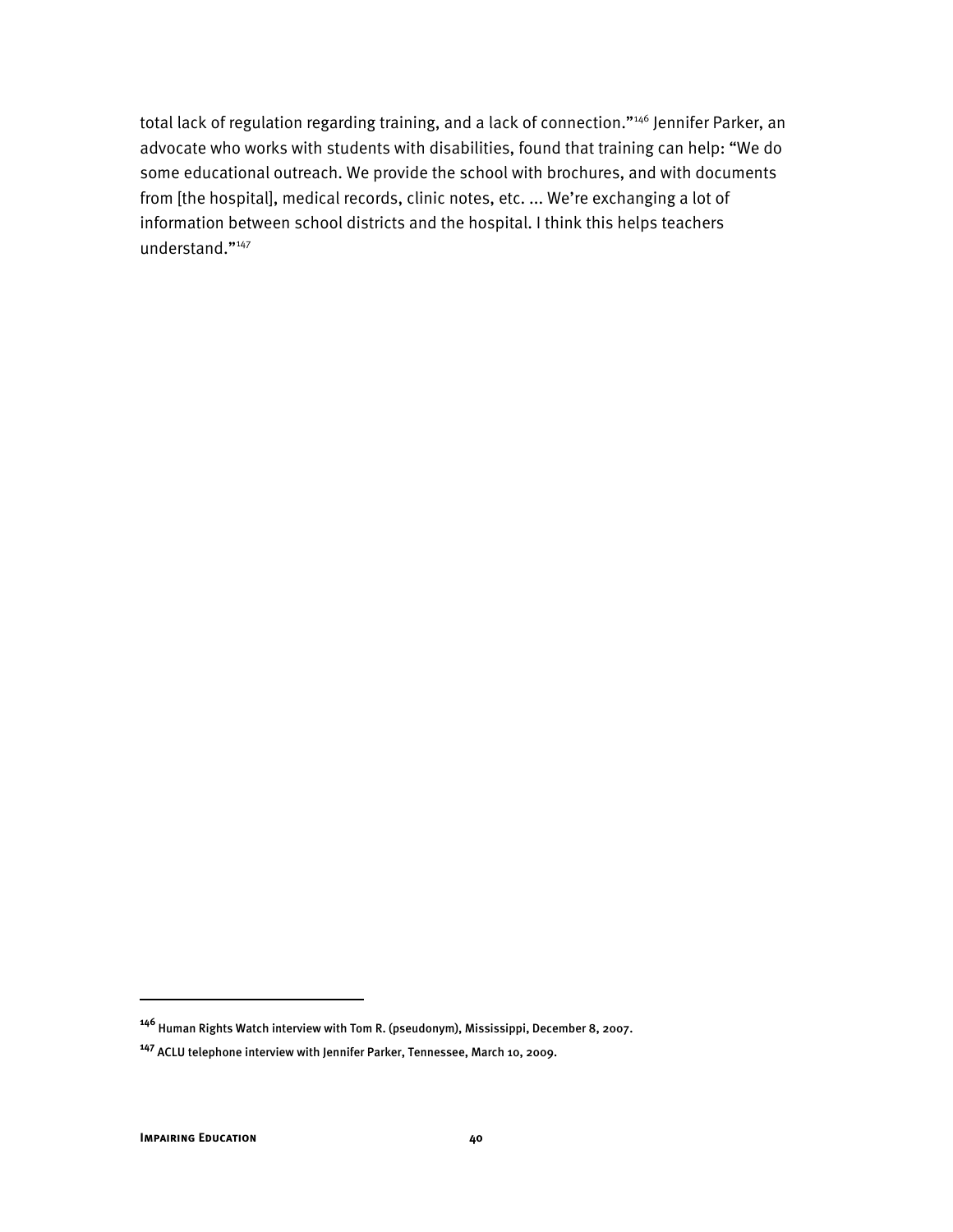# **VII. Impact of Corporal Punishment**

Corporal punishment harms all children, damaging their education and making it harder for them to thrive. Corporal punishment causes immediate pain and can result in lasting physical injury and ongoing mental trauma. It humiliates and degrades students, and may leave them depressed or withdrawn. Corporal punishment teaches students that violence is acceptable: it can make students aggressive, angry, and more likely to lash out in school. Students can become less engaged in school, less motivated to succeed, and may become more likely to drop out. Students with disabilities, who are already marginalized in academic settings, may find that corporal punishment establishes additional barriers to inclusive education.

For many students with disabilities whose stories are documented in this report, physical punishment made their medical situation worse, for instance by exacerbating conditions such as autism, and triggering pain crises in sickle cell patients. The fact that corporal punishment can exacerbate students' disabilities further accentuates the inappropriate and abusive nature of the punishment.

## Lasting Injuries and Barriers to Education

Many victims of corporal punishment in schools sustain serious injuries. The Society for Adolescent Medicine notes that injuries can include including severe muscle injury, extensive bruising, and whiplash damage.<sup>148</sup> A middle school student in rural Mississippi was severely bruised when paddling escalated. His mother found his buttocks were black from bruising.<sup>149</sup> It took more than a week for the bruises to heal, and during this period "he couldn't sit down."<sup>150</sup> A mother in Texas had a similar experience:

When I picked him up that afternoon, he was just kind of quiet. And then later I took a look. They were deep bruises. Not marks. They measured three inches by four inches. In the center of the bruises it was kind of clear. They

**<sup>148</sup>** "Corporal Punishment in Schools: Position Paper of the Society for Adolescent Medicine," Journal of Adolescent Health, p. 389 ("Medical complications may prevent students from returning to school for days, weeks, or even longer. Reported medical findings include abrasions, severe muscle injury, extensive hematomas, whiplash damage, life-threatening fat hemorrhage, and others.").

**<sup>149</sup>** Human Rights Watch interview with Rhonda H. (pseudonym), rural east Mississippi, December 11, 2007.

**<sup>150</sup>** Ibid.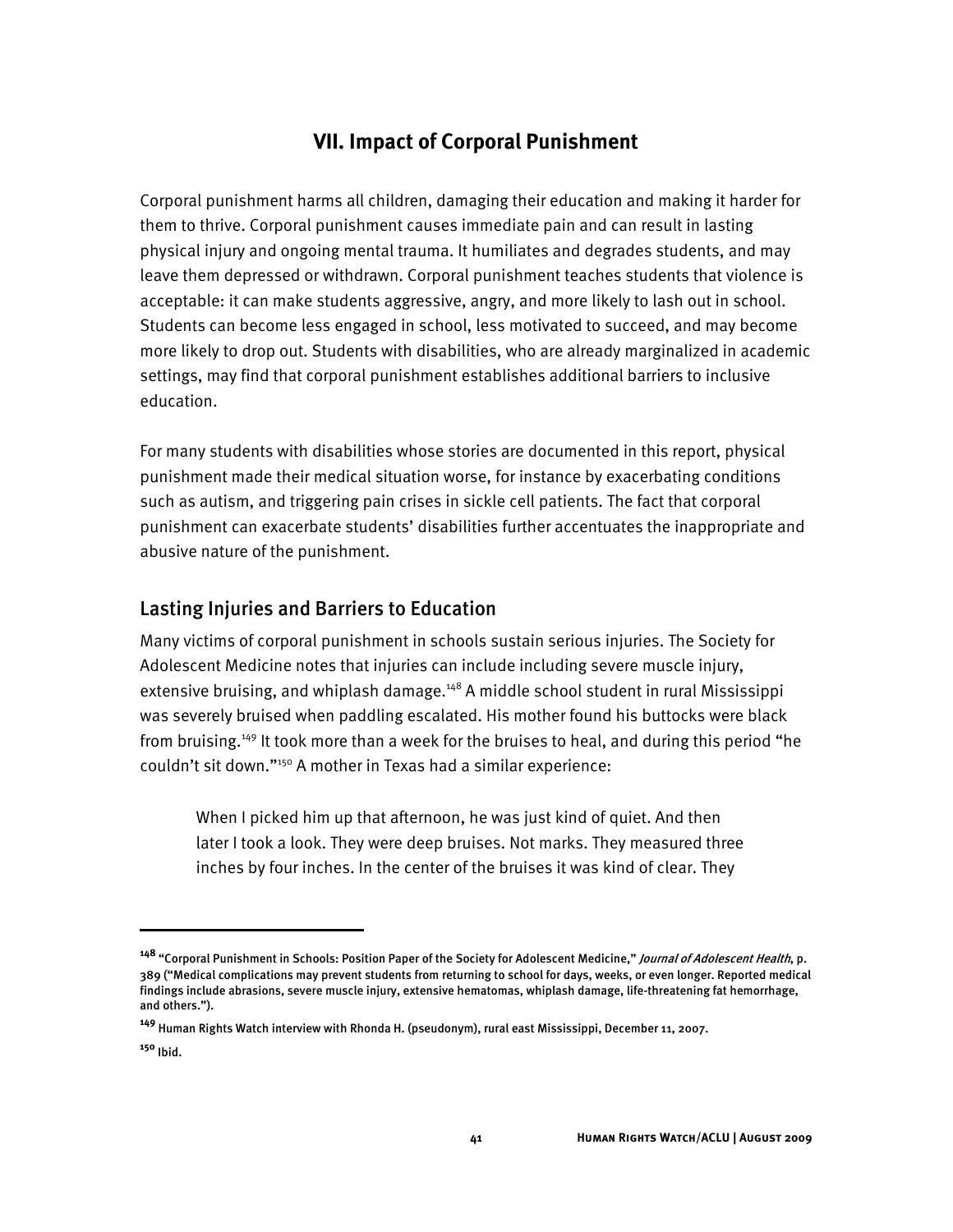ended up turning real dark. This wasn't just a little red mark, this was almost black. I ended up bringing him to the hospital, to the ER and everything.<sup>151</sup>

May R.'s seven-year-old daughter was badly bruised during restraint: "She came home with bruises from her shoulders to her wrists ... I called the school, what happened, where's the note? That's when the teacher told me about her armpits. I hadn't even realized that her armpits were bruised before then."<sup>152</sup> Rose C.'s son was injured when he was thrown into a tile floor and a stack of chairs: "the bridge of his nose was cut, and he had bruises on his forehead."153 Anna M.'s son was seven years old when he was punished in school:

I'm in the front office ... They bring [my son] into the room. His nose is beet red. He lifts up his shirt sleeve, I get a glimpse of scratches all up his arm. I got overwhelmed, I couldn't focus ... I wanted to get my son to the doctor. I get him home and I take off his clothes. He was marked, top of his arms, under his arms, down his torso. He had a busted lip, which I hadn't noticed at first. He said, "they made me wash the blood off before I saw you."<sup>154</sup>

#### *Depression and Anger*

Corporal punishment is humiliating and degrading, may make students angry and ready to lash out at their peers or at educators, and may make them less inclined to engage in learning.<sup>155</sup> According to the Society for Adolescent Medicine, victims of corporal punishment may endure psychological harm, including difficulty sleeping, suicidal thoughts, anxiety, increased anger, feelings of resentment, and outbursts of aggression.<sup>156</sup> The American Academy of Pediatrics, in taking a position against corporal punishment, observes that "corporal punishment may adversely affect a student's self-image and school achievement and that it may contribute to disruptive and violent behavior."<sup>157</sup>

I

**<sup>151</sup>** ACLU telephone interview with Deena S., Texas, May 22, 2009.

**<sup>152</sup>** ACLU telephone interview with May R. (pseudonym), Florida, April 16, 2009.

**<sup>153</sup>** ACLU telephone interview with Rose C., Florida, May 18, 2009.

**<sup>154</sup>** ACLU telephone interview with Anna M., Florida, March 9, 2009.

**<sup>155</sup>** Human Rights Watch/ACLU, A Violent Education, "VI. Impact of Corporal Punishment."

**<sup>156</sup>** "Corporal Punishment in Schools: Position Paper of the Society for Adolescent Medicine," Journal of Adolescent Health, p. 388.

**<sup>157</sup>** American Academy of Pediatrics, Committee on School Health, "Corporal Punishment in Schools," Pediatrics, vol. 106 no. 2, August 2000, http://aappolicy.aappublications.org/cgi/content/full/pediatrics percent3b106/2/343 (accessed August 8, 2008), p. 343.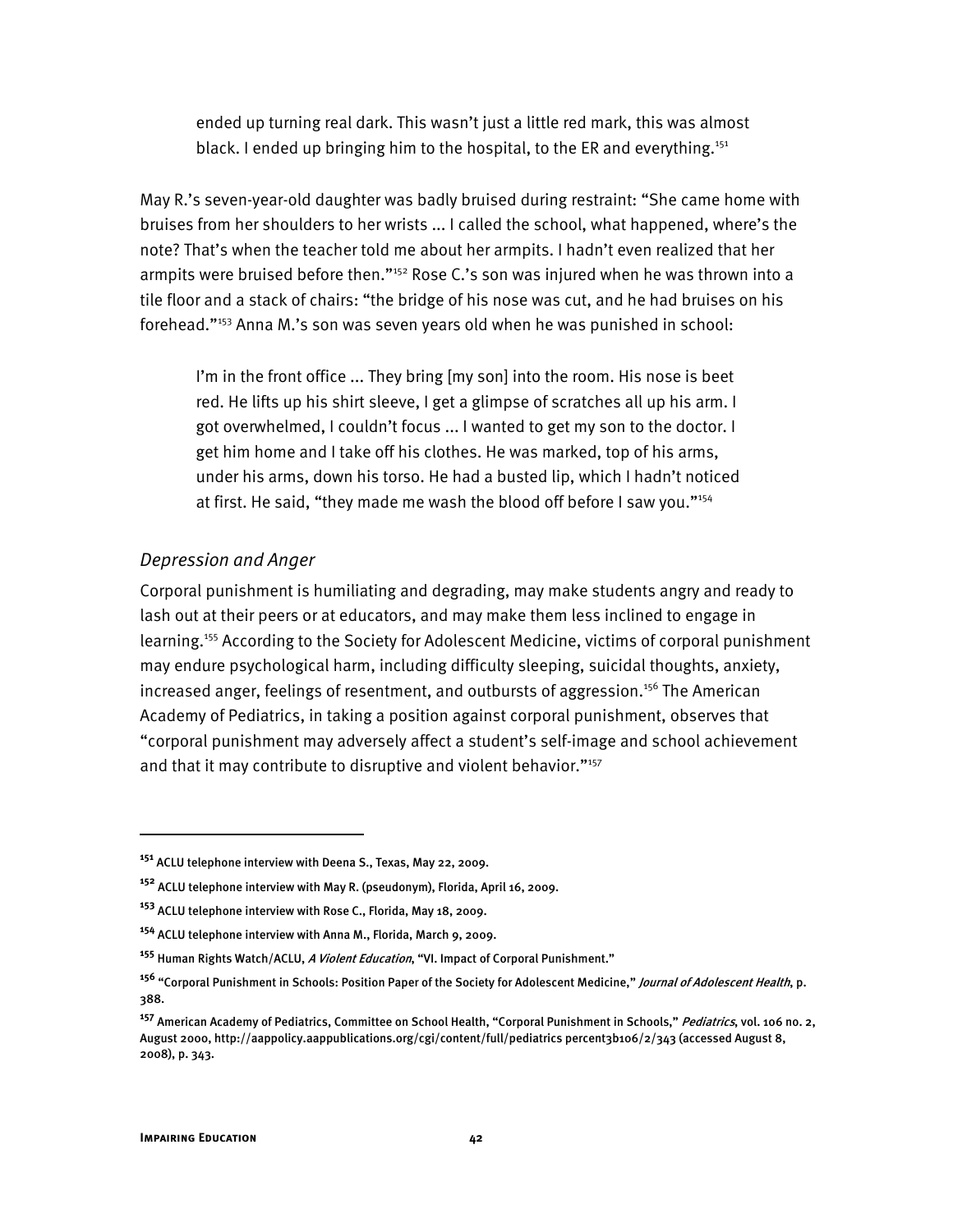Michelle R., a special education teacher in Mississippi, notes that one of her students fell apart when he was paddled: "He started crying and this is a kid you just wouldn't imagine being that way ... It was actually an adverse reaction. He was just crying and just broke down, kind of a helplessness, 'I don't know what to do."<sup>158</sup> Anna M., the mother of a boy with autism in Florida, observed, "He's an avoider by nature, before he was never aggressive. Now, he struggles with anger; right after the incidents he'd have anger explosions."<sup>159</sup>

## *Academic Disengagement and Drop-Out*

Students with disabilities, who already face barriers to education, can be further excluded from the educational process through the use of physical punishment.<sup>160</sup> The Society for Adolescent Medicine notes that corporal punishment is linked to a tendency for school avoidance and school drop-out.<sup>161</sup> According to Dr. Daniel F. Whiteside, assistant surgeon general under President Ronald Reagan, "corporal punishment of children actually interferes with the process of learning and with their optimal development as socially responsible adults."<sup>162</sup> A statistical study of public education in Alabama found a correlation between corporal punishment and drop-out rates.<sup>163</sup>

Students in schools with corporal punishment are constantly aware of the possibility of being beaten, a threat that discourages an open, trusting relationship between students and educators. A teacher in Louisiana noted that her elementary school students constantly heard paddling: "we'd be in the middle of math class and we'd hear a crack."<sup>164</sup> An 18-yearold remembered high school paddlings: "I didn't see it but I could hear it. Licks would be so loud and hard you could hear it through the walls. You could hear the moans and yelling

**<sup>158</sup>** Human Rights Watch interview with Michelle R. (pseudonym), Mississippi, December 8, 2007.

**<sup>159</sup>** ACLU telephone interview with Anna M., Florida, March 9, 2009.

**<sup>160</sup>** Human Rights Watch/ACLU, A Violent Education, "VI. Impact of Corporal Punishment."

**<sup>161</sup>** "Corporal Punishment in Schools: Position Paper of the Society for Adolescent Medicine," Journal of Adolescent Health, p. 388. In the United Nations Secretary-General's worldwide Study on Violence against Children, physical punishment in schools is noted as one factor that contributes to absenteeism, dropping out, and lack of motivation for academic achievement. Pinheiro, Report of the independent expert for the United Nations study on violence against children, p. 130.

**<sup>162</sup>** End Physical Punishment of Children (EPOCH), "Newsletter," vol. 1, issue 11, Fall 2007,

http://www.stophitting.com/disathome/newsletter/EPOCH\_Newsletter\_2007v1Iss11.pdf (accessed August 8, 2008). Whiteside continues, "We feel it is important for public health workers, teachers, and others concerned for the emotional and physical health of children and youth to support the adoption of alternative methods for the achievement of self-control and responsible behavior in children and adolescents."

**<sup>163</sup>** Sandra de Hotman, "Dissertation: A Comparison of School Systems in Alabama Using Corporal Punishment and Not Using Corporal Punishment on Selected Demographic Variables," 1997, unpublished document on file with Human Rights Watch (finding a statistically significant correlation between districts that use corporal punishment and districts with higher dropout rates).

**<sup>164</sup>** ACLU telephone interview with Rebecca K. (pseudonym), Louisiana, May 26, 2009.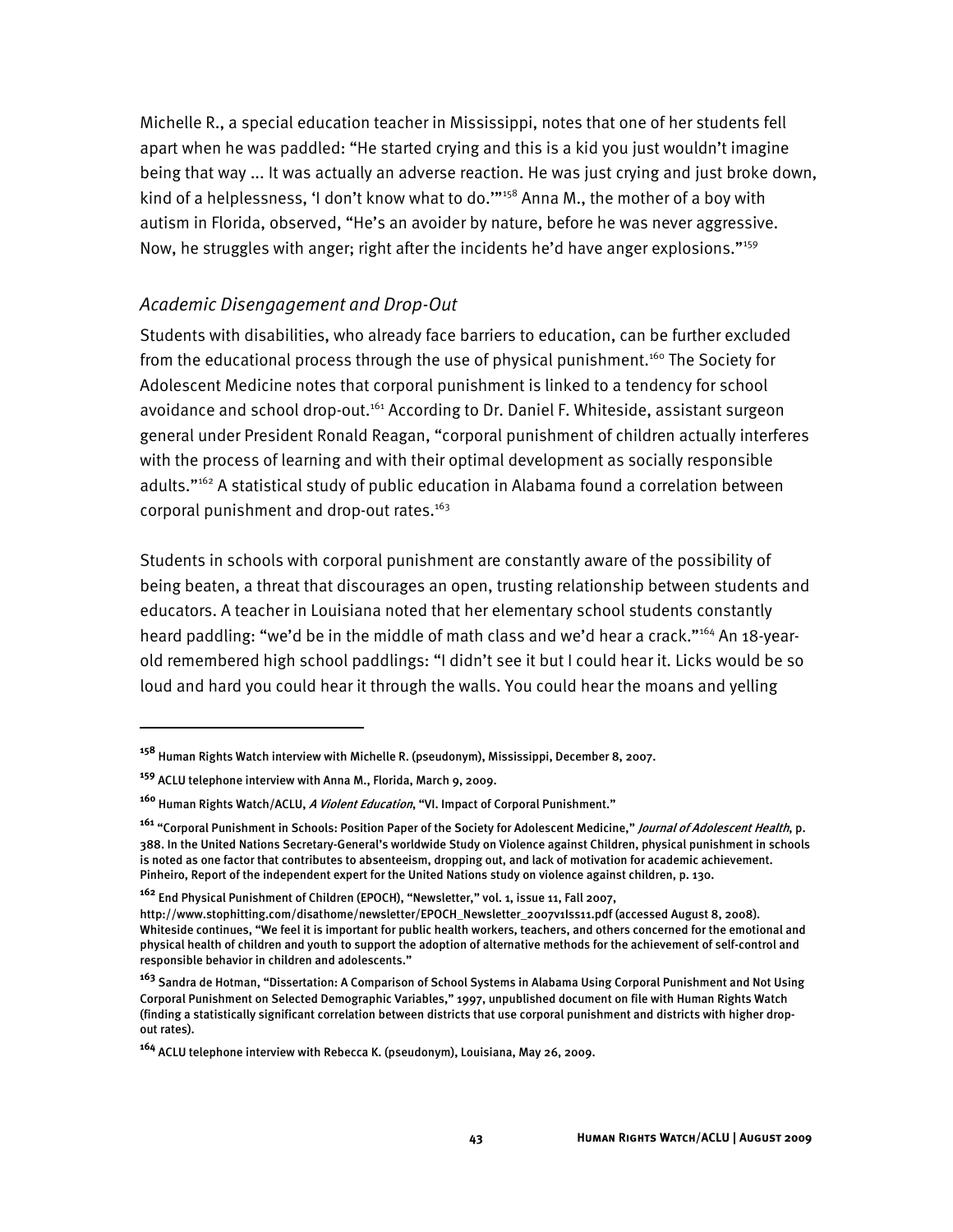through the walls."165 One fifth-grade boy in special education classes recalled that his principal threatened him: "[he] told me that 'if I could paddle you I would beat you black and blue.""166

This violent, threatening environment can be particularly corrosive for some students with disabilities. Jennifer Parker, an advocate for students with sickle cell anemia<sup>167</sup> in Mississippi, Arkansas, and Tennessee, commented that the violent atmosphere can be harmful to her students: "If they're in a school where the atmosphere is constant corporal punishment, you can see an indirect stress effect that causes pain crises, even if that child isn't touched."168

Students with disabilities, who already face barriers to education, may disengage from school when faced with a violent environment. Sarah P. reported that her grandson with Asperger's Syndrome was traumatized by the paddling that took place at his elementary school: "It made him much more introverted. He very much didn't want to go to school ... No one's supposed to go to school to be tortured, school is supposed to be fun."<sup>169</sup> Rose C.'s then 15-year-old son, who has autism, "started getting agitated, kept saying, 'no school, no school.' I assumed that he was just a teenager, that he didn't like school ... But he was throwing fits because he was getting hurt."<sup>170</sup>

### Aggravation of Condition

ֺ

For some students with disabilities, physical punishment can aggravate their medical conditions.171 Furthermore, corporal punishment can cause some children to regress in

**<sup>165</sup>** Human Rights Watch interview with Sean D., recent high school graduate, Oxford, Mississippi, December 14, 2007 (referring to events in a small school district in the Mississippi Delta).

**<sup>166</sup>** Human Rights Watch interview with Zack T., rural Mississippi, December 10, 2007.

**<sup>167</sup>** Sickle cell anemia is a condition which is characterized by pain crises, or "unpredictable episodes of severe and sometimes excruciating pain." Section on Hematology/Oncology; Committee on Genetics, "Health Supervision for Children With Sickle Cell Disease," Pediatrics, pp.526-535.

**<sup>168</sup>** ACLU telephone interview with Jennifer Parker, Tennessee, March 10, 2009.

**<sup>169</sup>** ACLU telephone interview with Sarah P. (pseudonym), Oklahoma, May 22, 2009.

**<sup>170</sup>** ACLU telephone interview with Rose C., Florida, May 18, 2009.

**<sup>171</sup>** The ACLU and Human Rights Watch are unaware of any medical studies directly addressing the impact of corporal punishment on students with disabilities. However, comparable research on maltreatment (including physical abuse) of people with intellectual disabilities suggests profound effects: "Among the general population, exposure to maltreatment has been shown to produce a range of sequelae, including compromised psychological health … In addition to these consequences, people with disabilities may develop secondary disabilities and/or suffer loss of independence … For example, a person with an intellectual disability may develop … a secondary mobility disability as a result of physical abuse." Willi Horner-Johnson and Charles Drum, "Prevalence of Maltreatment of People with Intellectual Disabilities: A Review of Recently Published Research," Mental Retardation and Developmental Disabilities Research Reviews, vol. 12 no. 1, 2006, p. 57.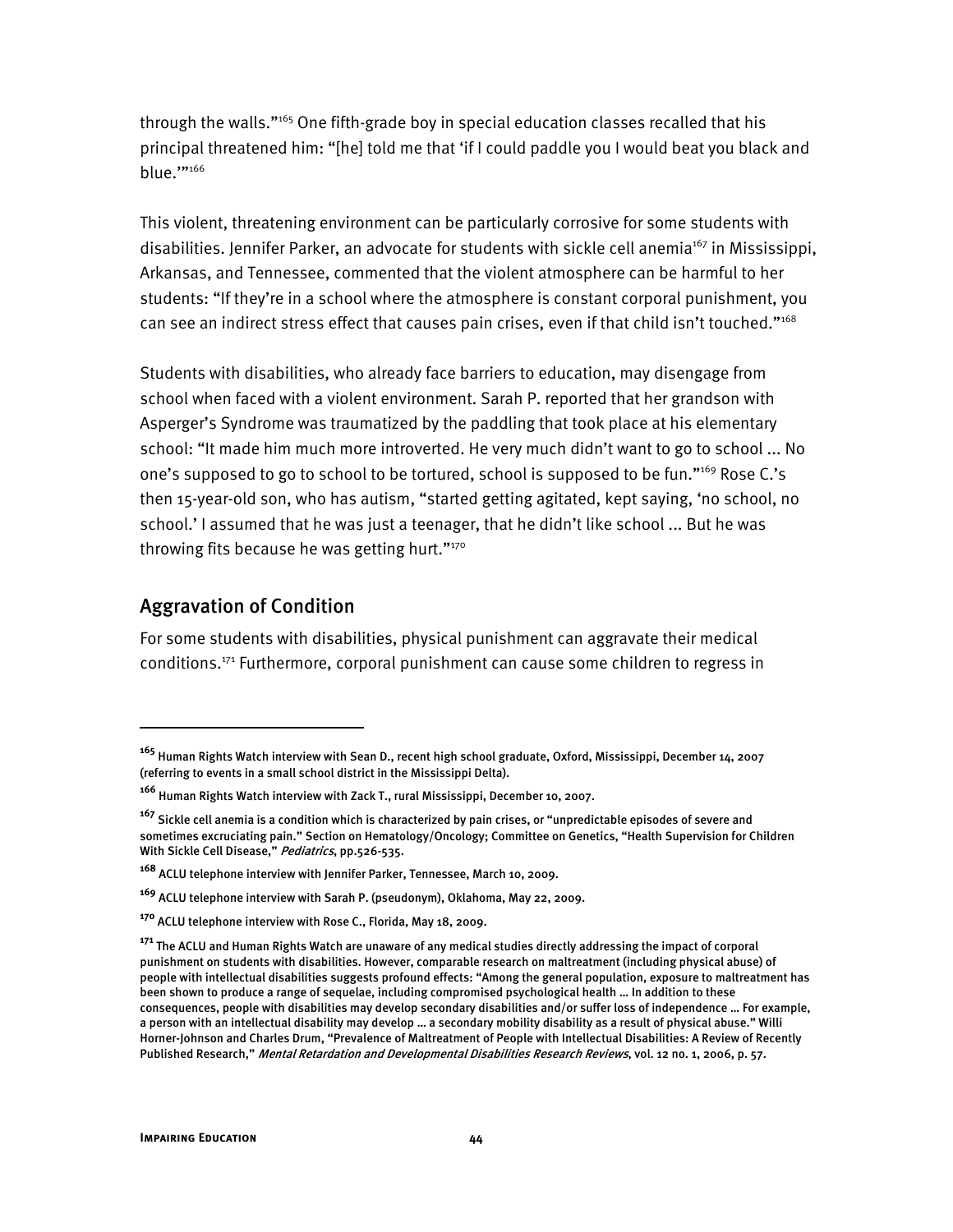developmental terms, particularly for children on the autism spectrum. Corporal punishment, which is never appropriate for any child, is particularly abusive for these children.

Students with sickle cell anemia, for example, may be particularly affected by paddling. Sickle cell anemia is a condition that is characterized by "unpredictable episodes of severe and sometimes excruciating pain"<sup>172</sup> that can affect the bones, lungs, abdomen, and joints.<sup>173</sup> Jennifer Parker, the advocate who works with more than 750 school-age sickle cell patients in Mississippi, Tennessee, and Arkansas through a hospital clinic, described how physical punishment can affect her patients:

Any kind of mental or physical stress can be a pain trigger for these students, for a pain crisis. Not only do I believe that [paddling] makes our kids' behavior worse, it also makes them medically more fragile. We give our kids pain rating scales. They range from mild to moderate to severe (moderate means they stay home from school, severe means they go to hospital). If they're paddled, it's an immediate trigger for a possible moderate to severe pain crisis ... we've had children end up in the hospital, later that day or the next day, depending on when the paddling occurred. The parents tend to be good about following that. Pain episodes can also be really random. We can't say with certainty, but we think it's so often about paddling.<sup>174</sup>

A student with serious congenital brain abnormalities and developmental disabilities was also particularly affected by physical punishment. English, a boy in Georgia, was physically punished on numerous occasions during elementary school, including by excessive force used during "basket" holds. His mother described how he regressed after the trauma:

At home ... I would stand behind him [like the teacher had during the basket holds]. He would flinch, and holler, and say no. He was afraid, he was jumping. He had nightmares. Even others, just trying to hug him, he wasn't able to tolerate it, it was overwhelming ... He learned that trauma from the basket holds. He didn't want anyone to touch him ... He was regressing. He

 $\overline{a}$ 

**<sup>172</sup>**Section on Hematology/Oncology Committee on Genetics, "Health Supervision for Children With Sickle Cell Disease," Pediatrics, pp. 526-535.

**<sup>173</sup>** A sickle cell crisis occurs when sickled red blood cells form clumps in the bloodstream. (Other cells also may play a role in this clumping process.) These clumps of cells block blood flow through the small blood vessels in the limbs and organs. This can cause pain and organ damage. National Heart Lung and Blood Institute: Diseases and Conditions Index (available at http://www.nhlbi.nih.gov/health/dci/Diseases/Sca/SCA\_SignsAndSymptoms.html (accessed July 31, 2009)).

**<sup>174</sup>** ACLU telephone interview with Jennifer Parker, Tennessee, March 10, 2009.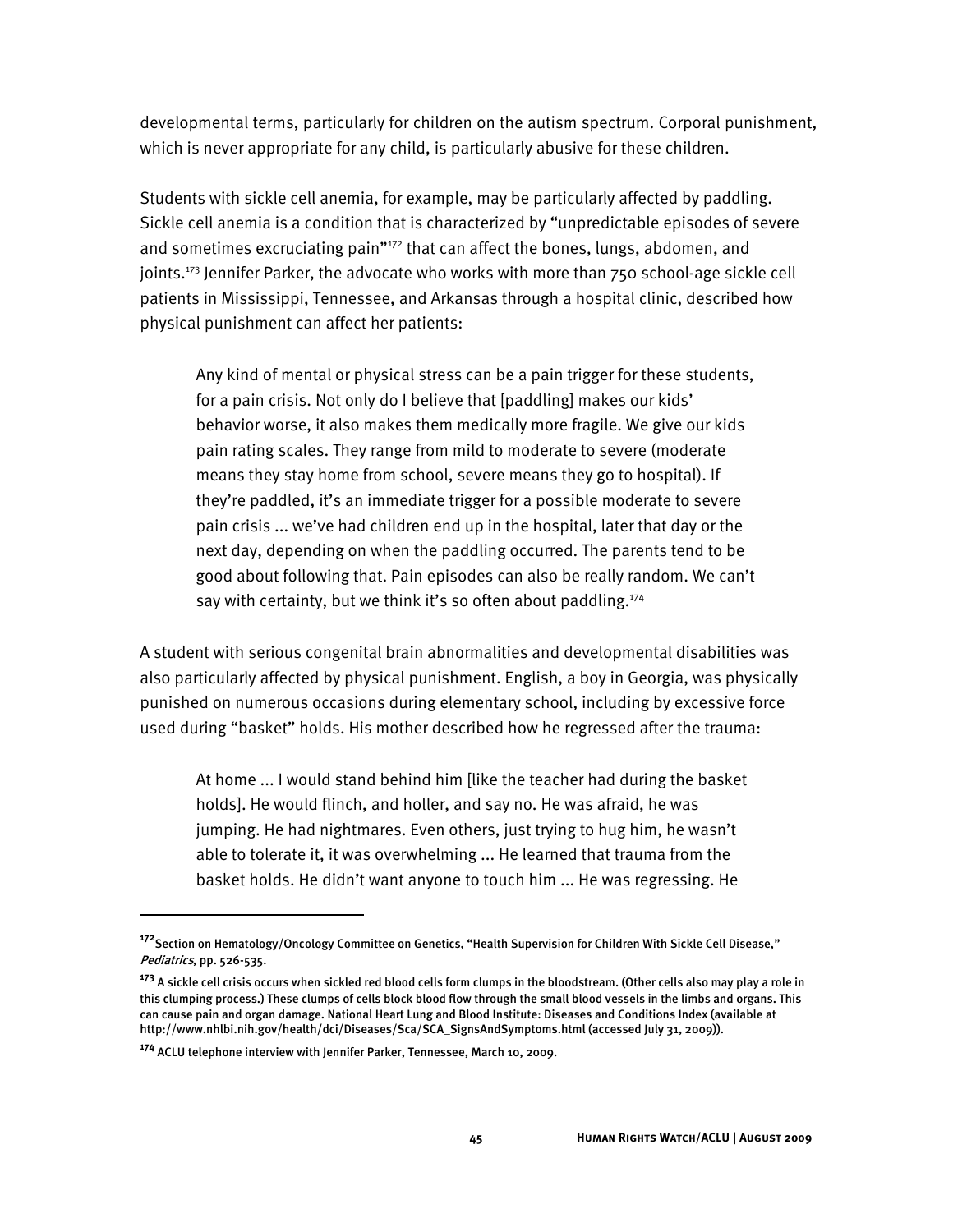started to need pull-ups again, whereas [before] he was OK, not needing pull- $\text{ups.}^{175}$ 

### *Students with Conditions on the Autism Spectrum*

Physical punishment can be especially traumatic for students on the autism spectrum. All children on the autistic spectrum demonstrate some degree of qualitative impairment of communication and reciprocal social interaction.<sup>176</sup> Parents we spoke with felt physical trauma caused their children to regress developmentally.

Among the families we interviewed, several students on the autism spectrum who received corporal punishment in the early grades regressed in toilet training. Theresa E.'s granddaughter with autism was physically punished in kindergarten: "In the second week, I'd go to school, she'd be soaking, she'd have peed herself over and over ... by the third week, we'd see feces in her clothes ... and Jessie had been potty trained since she was two."177 Sharon H., the mother of a girl with autism who was five years old when she was physically punished, had a similar experience: "She was fully potty trained but all that went away. Nighttime bedwetting started. And during the day. She soiled herself." $178$ 

Some parents observed that their children with autism exhibited self-injurious behavior after single or repeated episodes of corporal punishment, whereas previously these children had not injured themselves.<sup>179</sup> As Theresa E. noted, "after two months in the school, [my granddaughter's] behavior had changed ... she'd bite herself, teeth marks on her arms ... she'd sit and bang her head up against the wall, 'til she had bruises on her forehead."<sup>180</sup> Jacquelyn K. commented, "From that day on [after paddling], it was harder to deal with anything that upset [my grandson]. He would scream, cry, throw things, hit himself upside

**<sup>175</sup>** ACLU telephone interview with Cynthia C., Georgia, May 27, 2009.

**<sup>176</sup>** American Academy of Pediatrics, Committee on Children with Disabilities, "The Pediatrician's Role in the Diagnosis and Management of Autism Spectrum Disorder in Children," Pediatrics, pp. 1221-1226; Isabelle Rapin, MD, "Autistic Children: Diagnosis and Clinical Features," Pediatrics, vol. 87, May 1991, pp. 751-760.

**<sup>177</sup>** ACLU telephone interview with Theresa E., Georgia, March 5, 2009.

**<sup>178</sup>** ACLU telephone interview with Sharon H., Georgia, March 9, 2009.

**<sup>179</sup>** Some children with autism exhibit insensitivity to pain, for instance, "some children will bang their heads until they have a lump on each temple or bite their hands until they are permanently scarred." Children with this reduced responsiveness to pain in some cases do not cry even when severely hurt. Isabelle Rapin, MD, "Autistic Children: Diagnosis and Clinical Features," Pediatrics, pp. 751-760.

**<sup>180</sup>** ACLU telephone interview with Theresa E., Georgia, March 5, 2009.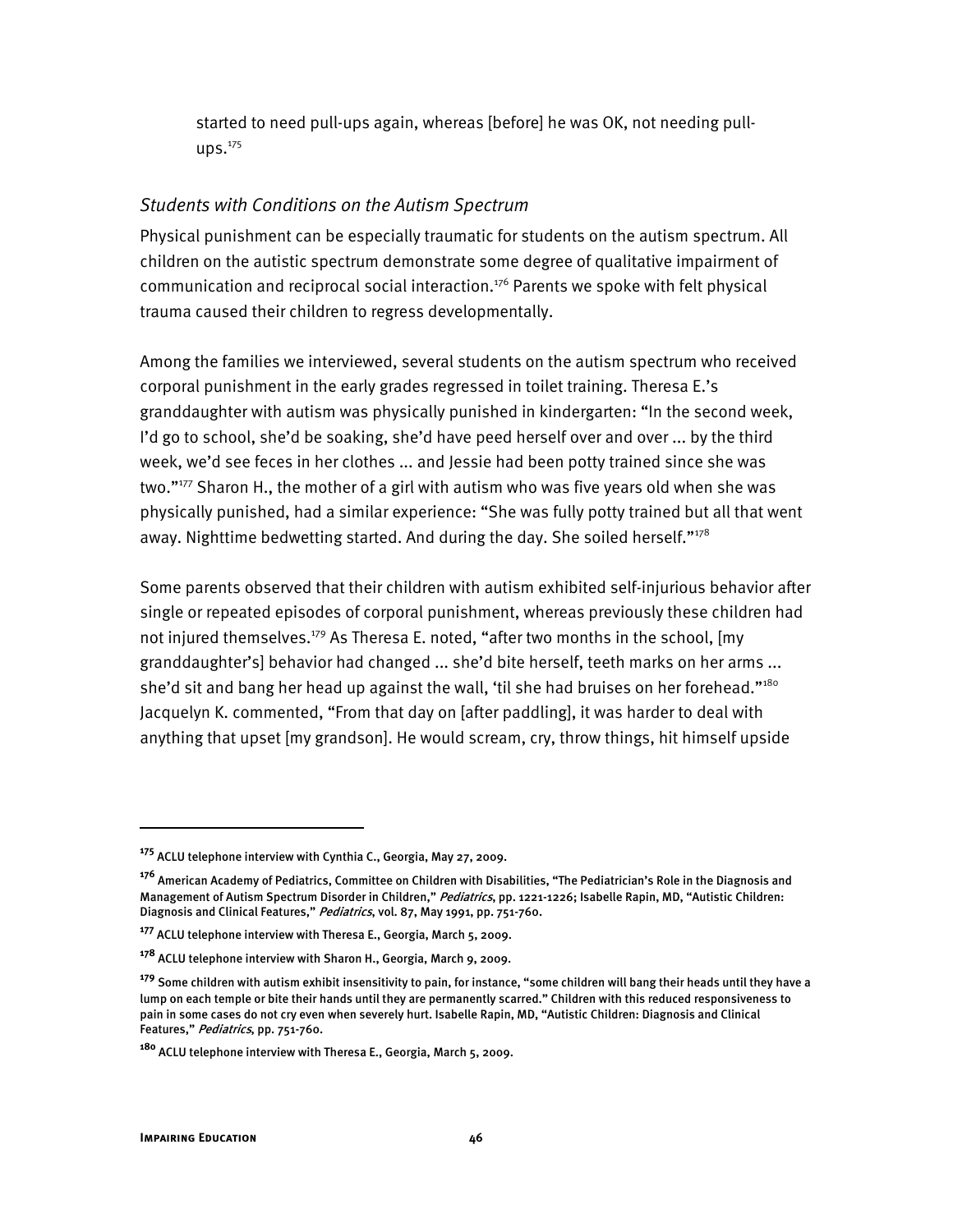the head. You had to always watch him, he couldn't be alone ... Before this he hadn't hit himself ever."<sup>181</sup>

Many parents noted that their children with autism became more fearful after receiving corporal punishment, especially around their schools. Anna M.'s seven-year-old son changed after he was restrained and beaten: "He would never leave my side. He had major nightmares, screaming. He wouldn't go to Walmart, anywhere. He'd say 'we're going to run into him [the person who administered physical punishment].""<sup>182</sup> Jacquelyn K. told us that her grandson became terrified of school: "He was scared of going over there, scared it would happen again. When a child with autism has something like that happen, they don't forget it. It's always fresh in their minds."<sup>183</sup>

Some students with autism became more aggressive following episodes of physical punishment. Jacquelyn K. commented:

When he started the school he didn't have a discipline problem. It's what they did to him that escalated his symptoms. He's more aggressive now, it's on a higher level. Everything was escalated ... When you have a child with autism go through a traumatic experience, it takes it to another level ... He was a nice quiet, calm boy ... now he has these meltdowns all the time. He can't focus, he cries.<sup>184</sup>

**<sup>181</sup>** ACLU telephone interview with Jacquelyn K., Mississippi, April 14, 2009.

**<sup>182</sup>** ACLU telephone interview with Anna M., Florida, March 9, 2009.

**<sup>183</sup>** ACLU telephone interview with Jacquelyn K., Mississippi, April 14, 2009.

**<sup>184</sup>** Ibid.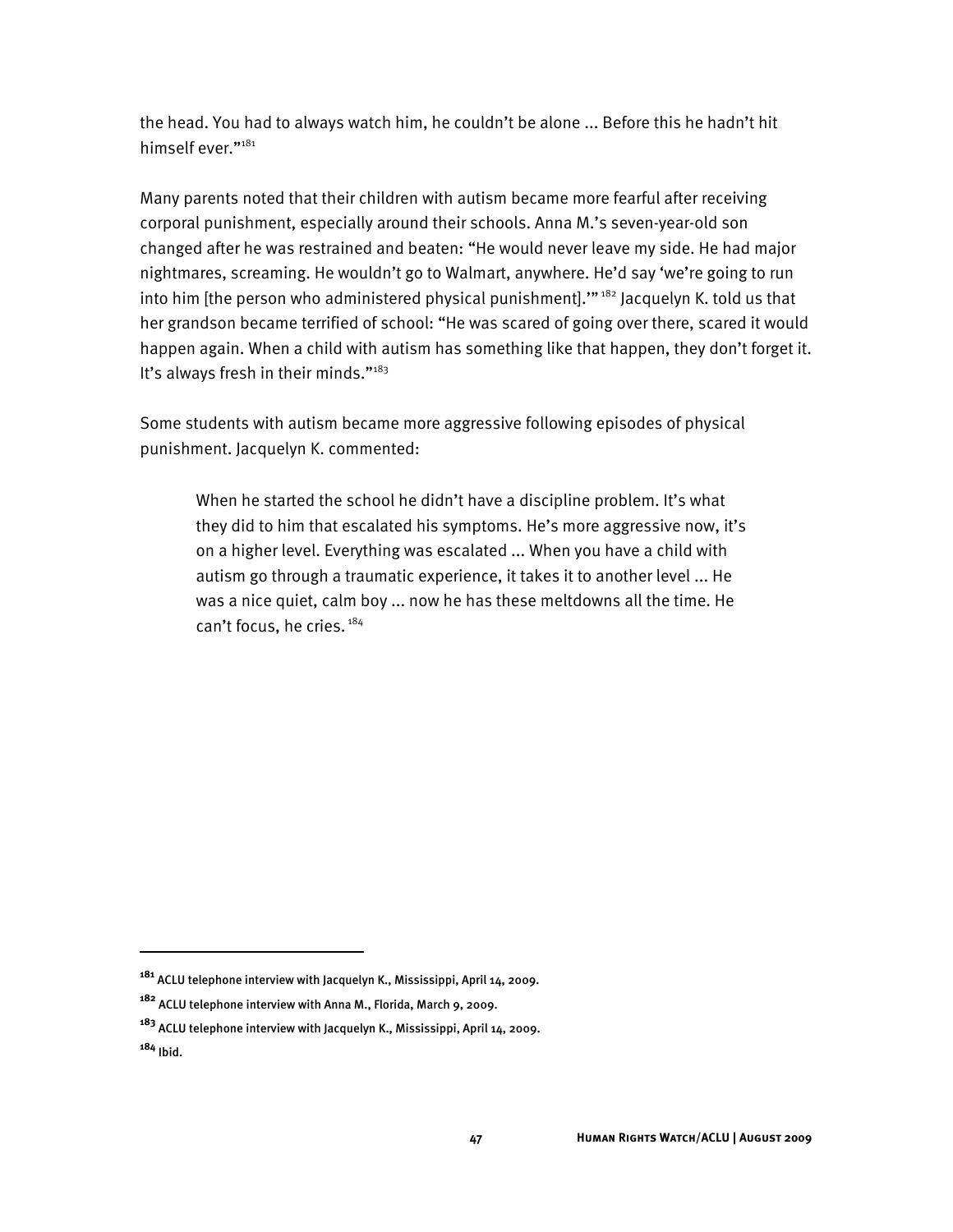## **VIII. Parents' Inability to Protect Children**

According to our interviews, parents of students with disabilities faced numerous challenges when trying to protect their children from violent school discipline. Often, parents did not know—or still do not know now—the full extent of the violence used against their children because the school did not disclose or because the child was unable to tell. Parents we interviewed repeatedly struggled with their school districts while trying to obtain appropriate services for their children. Corporal punishment led to deterioration in family life, as parents were forced to withdraw children from school, resort to homeschooling, and give up jobs. Parents felt these moves were necessary in order to secure their child's physical safety, yet took a high toll on the family.

## Lack of Information

Parents were frequently unaware that their child received physical punishment in school because the school did not tell them or their child was unable to describe the incidents. May R., the mother of a Florida girl with bipolar disorder who was repeatedly injured at school, commented, "Most of the time, they didn't call me if they restrained her ... We had requested, many, many times, but we never got that information [on how many times she was restrained]."185

Students with severe disabilities may have trouble communicating to their parents the traumatic events at school. Brianna, a five-year-old with autism in Georgia, was repeatedly abused. Her mother, Sharon H., noted, "She was grabbed, yanked, pulled. But I don't know all that happened. She wasn't very verbal."<sup>186</sup> Rose C. added:

My son couldn't explain this. He couldn't explain what had happened to me. They [the school staff] had been picking him up, throwing him into the tile floor like a wrestler. They'd drag him, pick him up by all four limbs. You can see [on security video tape] where they're dragging him on the ground. They're carrying him like a wild animal. They grabbed him, they throw him like a bag of potatoes ... They put him in a choke hold ... I asked him, what was wrong. He can't explain. $187$ 

ֺ

**<sup>185</sup>** ACLU telephone interview with May R. (pseudonym), Florida, April 16, 2009.

**<sup>186</sup>** ACLU telephone interview with Sharon H., Georgia, March 9, 2009.

**<sup>187</sup>** ACLU telephone interview with Rose C., Florida, May 18, 2009.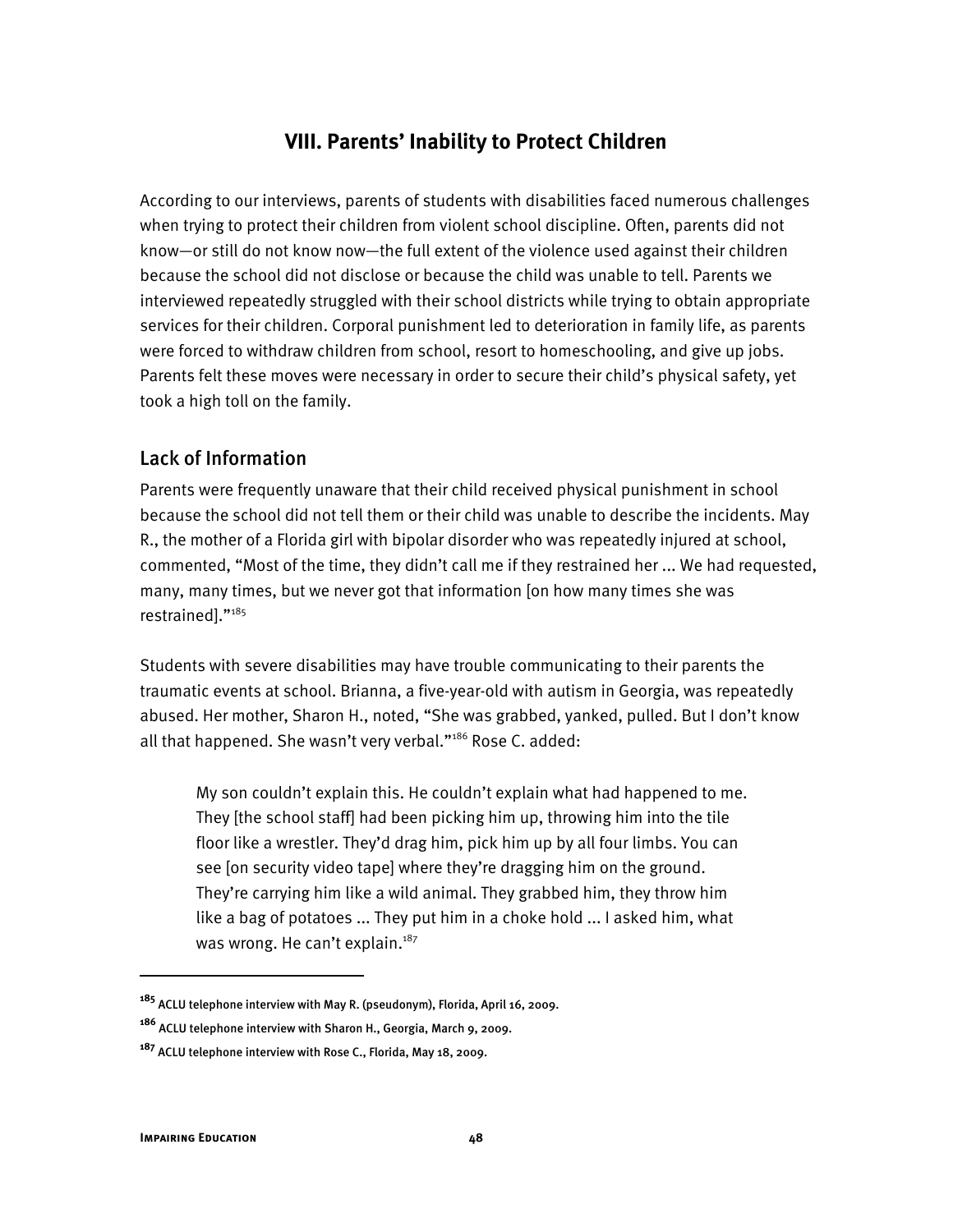## Struggles with the School System

Many families we interviewed reported that they had trouble working with school systems to secure their child's safety. Deena S., a Texas mother, described her experience:

We went to the superintendent first. We asked him, "what was his definition of corporal punishment—at what point does it cross the line?" He looked at us, said "when we start getting into bruising and blistering." We looked at him, said, "we're already at that point." But he didn't do anything. Just acted like it was no big deal.<sup>188</sup>

Many parents described prolonged struggles with their school districts. Karen W. fought repeatedly for her son: "We went to war, we really did. [After he was bruised] I demanded a new IEP [individual education program] ... I requested a qualified teacher, I requested training for the staff in autism."<sup>189</sup> Tom R.'s son with Tourette Syndrome and bipolar disorder was repeatedly injured in school. Tom commented, "It was a seven year fight to get him in that situation where he can succeed."<sup>190</sup>

Parents reported that they needed considerable legal knowledge to fight for their children. Karen W. regretted the lack of information she had when her child was first restrained: "My ignorance of what the schools could do ... you don't have any choice if you don't know what the law is. There are so many things that parents can do if they have parent training in IDEA [Individuals with Disabilities Education Act] and they know."<sup>191</sup> Michelle R. added, "Being a special education teacher, I know what they can and cannot do. I told the attorneys and everyone else that I can't imagine being a parent who does not know their rights."<sup>192</sup>

Some parents were able to find help through support groups or advocacy centers. As Anna M., a Florida mother of a boy with autism, noted, "I had to hire attorneys ... The school never told me my options ... I found support groups, that was such a blessing. I try to help people so they don't have to go through what I did. I learned the hard way."<sup>193</sup> Rose C. agreed: "The

I

**<sup>188</sup>** ACLU telephone interview with Deena S., Texas, May 22, 2009.

**<sup>189</sup>** ACLU telephone interview with Karen W., Arkansas, May 22, 2009.

**<sup>190</sup>** Human Rights Watch interview with Tom R. (pseudonym), Mississippi, December 8, 2007.

**<sup>191</sup>** ACLU telephone interview with Karen W., Arkansas, May 22, 2009.

**<sup>192</sup>** Human Rights Watch interview with Michelle R. (pseudonym), Mississippi, December 8, 2007.

**<sup>193</sup>** ACLU telephone interview with Anna M., Florida, March 9, 2009.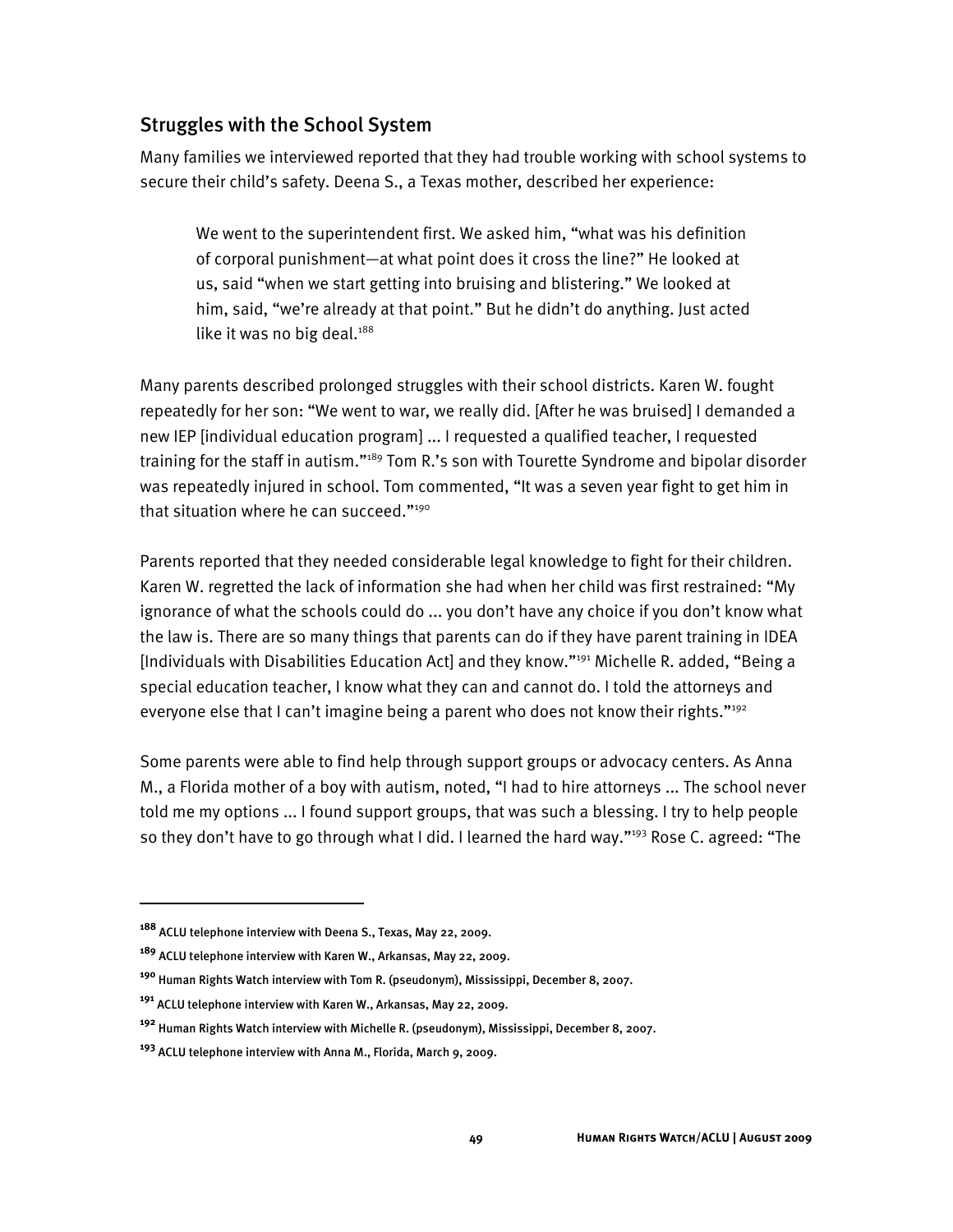advocacy center helped me collect the information. If I hadn't had that help, nothing would have been done."<sup>194</sup>

## Impact on Family Life

Many parents who saw their children physically punished felt they had to withdraw their children from school to protect their safety. Yet this choice can come with considerable hardship, including lack of educational services for the child, job loss for a parent, and charges of truancy. Theresa E. described the dilemma she and her husband faced after their granddaughter was physically punished: "We thought she needed school for socialization. I didn't think I could home school her. Jessie's autistic. I know how to work with her. I'm not sure I can educate her."<sup>195</sup> Anna M. faced a similar dilemma when her son with autism was physically punished as a seven-year-old. She ultimately found a new placement for her son:

I wouldn't let him go to school. I was afraid for his life, to be honest. He was 52 pounds, or maybe even less, at this point ... I wanted to keep him home, but that's not good for him either. He needed to be in school. At his new school, he's so comfortable. He's a social butterfly.<sup>196</sup>

Some parents we interviewed were forced to resort to homeschooling their children. As Brian W., the father of a boy with autism in Arkansas, said, "once [my son] was injured, we pulled him out of school and started educating him ourselves."<sup>197</sup> Deena S. followed the same course after her teenage son was paddled and bruised in Texas: "we did what we could at home with him, but he was already behind."<sup>198</sup>

In order to home school their children, several parents we interviewed had to stop working. Jacquelyn K.'s grandson was paddled at six years old. His anxiety disorder and autism worsened, and she withdrew him from school: "What kills me, I have another child here at home. I can't work. I've tried to locate something I can do at home. But I don't have a choice.... Before he was sick, I worked every day."<sup>199</sup> May R. withdrew her daughter from her Florida elementary school after she was severely bruised, and stopped working: "I can't even

I

**<sup>194</sup>** ACLU telephone interview with Rose C., Florida, May 18, 2009.

**<sup>195</sup>** ACLU telephone interview with Theresa E., Georgia, March 5, 2009.

**<sup>196</sup>** ACLU telephone interview with Anna M., Florida, March 9, 2009.

**<sup>197</sup>** ACLU telephone interview with Brian W., Arkansas, May 22, 2009 (interviewed with spouse).

**<sup>198</sup>** ACLU telephone interview with Deena S., Texas, May 22, 2009.

**<sup>199</sup>** ACLU telephone interview with Jacquelyn K., Mississippi, April 14, 2009.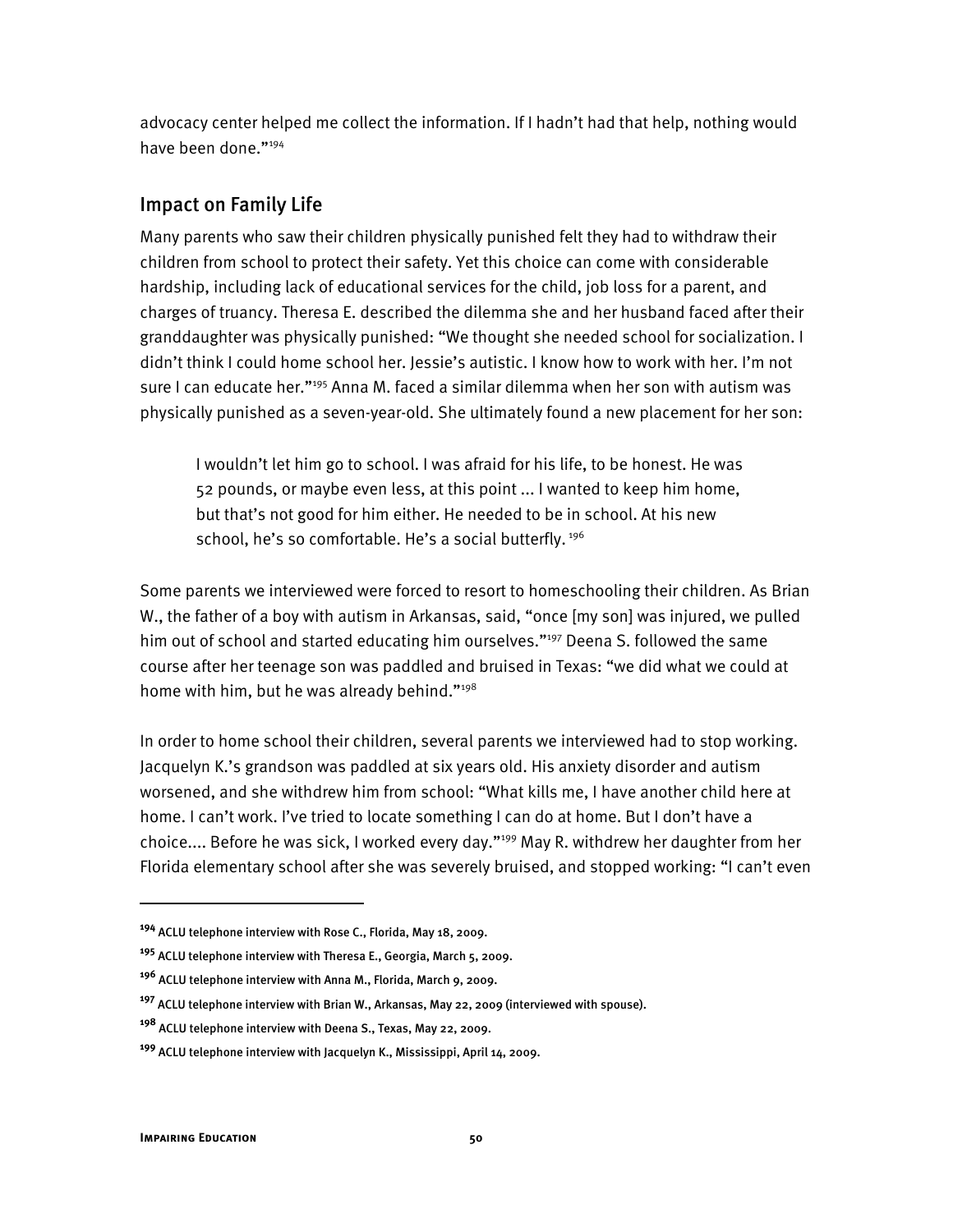get a job. She was on hospital/homebound. I had to keep her safe. She had taken a huge downturn."200

Several families were accused of truancy or feared those accusations once they withdrew their children from school.<sup>201</sup> Cynthia C. noted, "Retaliation is horrible in this county [in Georgia]. If I kept [my son] out, they'd write me up for truancy."<sup>202</sup> Jacquelyn K. described her situation in Mississippi:

When [my grandson] was seven, they sent truant officers. They said I'd go to jail if I didn't send him back to school. But they didn't have anyone qualified to teach him ... if I felt he would have been safe in school, he would have been there. I'm sure they would have paddled him again. I don't trust them ... Then they turned around and tried to point the finger at me, saying I was interfering with his education.<sup>203</sup>

### Guilt and Resilience

Many parents we interviewed expressed guilt, feeling they had failed to protect their children from harm. Jacquelyn K. commented, "I can imagine my little child was just screaming and hollering, and I wasn't there to help him."<sup>204</sup> Karen W., whose son with autism was abused in school, noted, "I was ignorant. I am a registered nurse, but I was still stupid ... Oh, the guilt I live with ... I blame myself for my ignorance."<sup>205</sup> Rose C.'s son was unable to tell her that he

**<sup>200</sup>** ACLU telephone interview with May R. (pseudonym), Florida, April 16, 2009.

**<sup>201</sup>** Most states require compulsory enrollment in school for school-age children; if a child does not enroll or attend, a truancy officer may petition a youth court or other supervisory jurisdiction to bring about the child's attendance. See, for example, Miss. Code Ann. sec. 37-13-91(6)-(7) and sec. 37-22-53(2)(b)-(c) (specifying Mississippi laws on truancy); S.D. Codified Laws sec. 13-27-19 (specifying South Dakota law on truancy); 105 Ill. Comp. Stat. 5/26-5 (specifying Illinois laws on truancy). See generally, National Center for School Engagement, "Guidelines for a National Definition of Truancy and Calculating Rates," August 2006 (available at

http://www.schoolengagement.org/TruancypreventionRegistry/Admin/Resources/Resources/GuidelinesforaNationalDefiniti onofTruancyandCalculatingRates.pdf (accessed July 31, 2009)). Most educators and court personnel who deal with truancy define it as an unexcused absence from school; however, beyond this general understanding lie state and local definitions that qualify and quantify truancy through statutes, policies, regulations, and even school building codes of student conduct. Variation in different elements of truancy includes: (1) whether or not an absence that is excused by a parent but not by school officials is still a truancy; (2) whether truancy applies even if only part of the day is unexcused; (3) whether truancy is determined only if a case is reviewed; (4) whether truancy is a term reserved for cases that are referred to court; (5) whether truancy only applies to students within the ages of compulsory school attendance. Ibid., p. 1.

**<sup>202</sup>** ACLU telephone interview with Cynthia C., Georgia, May 27, 2009.

**<sup>203</sup>** ACLU telephone interview with Jacquelyn K., Mississippi, April 14, 2009.

**<sup>204</sup>** Ibid.

**<sup>205</sup>** ACLU telephone interview with Karen W., Arkansas, May 22, 2009.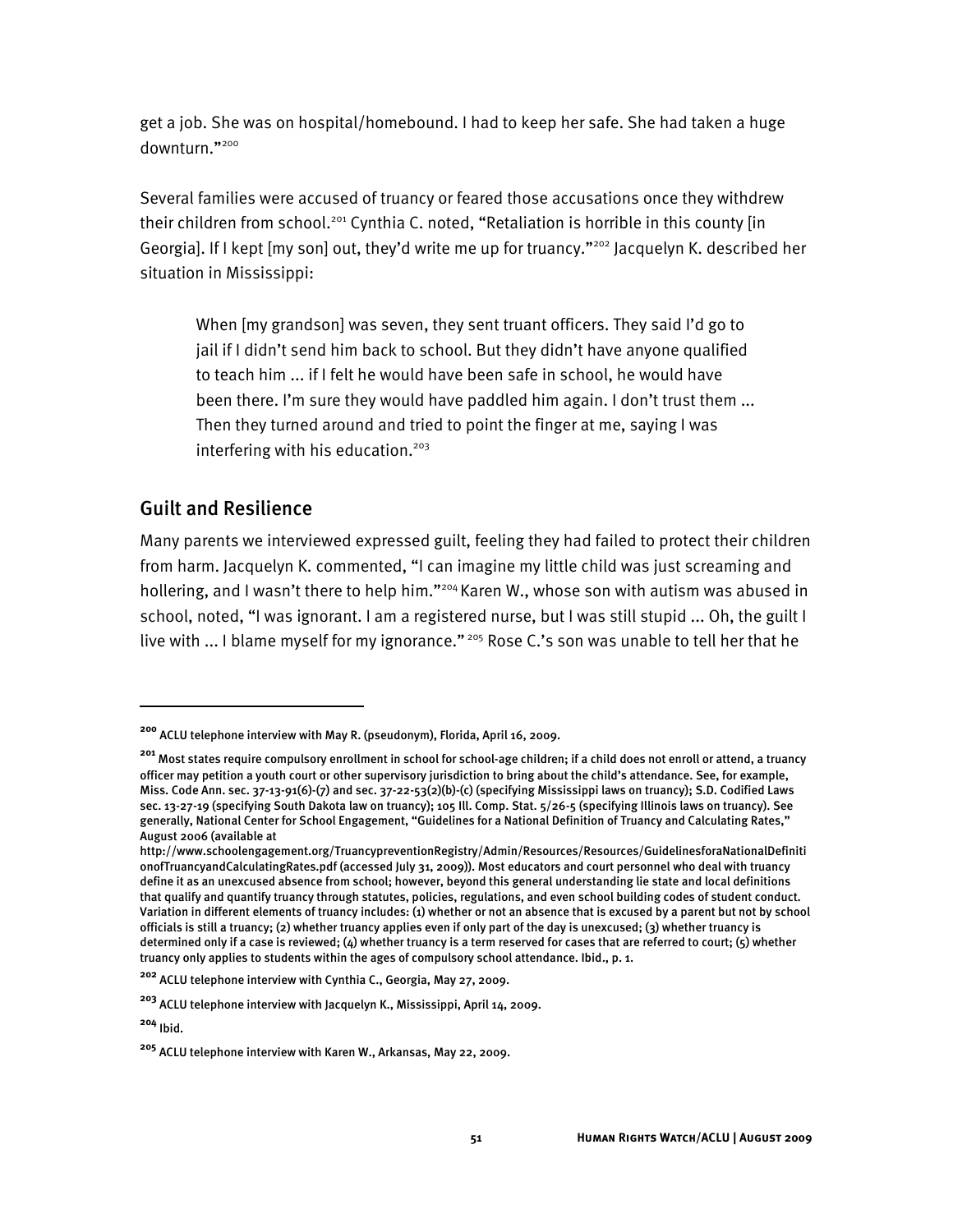was repeatedly punished in school, but she learned of some of the abuse after watching a security video. She said,

I don't trust my own eyes anymore, I didn't see the abuse ... I trusted the school, I trusted them to do the right thing. I didn't see that they would hurt him, I didn't believe it. But eventually I saw the video ... All this abuse happened on my watch. It never should have happened. I feel so guilty. I cannot afford to miss this again, I can't trust anyone again.<sup>206</sup>

Some parents started to fight back, organizing or joining support groups, and conducting legal research. Anna M. observed, "I trusted them [the school staff], I didn't even know they were allowed to put their hands on your kid. I feel so stupid. I started doing some legal research ... It's a very scary word, special ed. A lot of things parents just don't know. You just blindly trust. It was a very bad experience—and having to find out there's hundreds of us."<sup>207</sup> Karen W. observed, "If parents knew that schools do this, the kids wouldn't be hurt. You try to tell them, you all have rights. That's why we started this support system. That's when [the abuse against my son] stopped."208

**<sup>206</sup>** ACLU telephone interview with Rose C., Florida, May 18, 2009.

**<sup>207</sup>** ACLU telephone interview with Anna M., Florida, March 9, 2009.

**<sup>208</sup>** ACLU telephone interview with Karen W., Arkansas, May 22, 2009.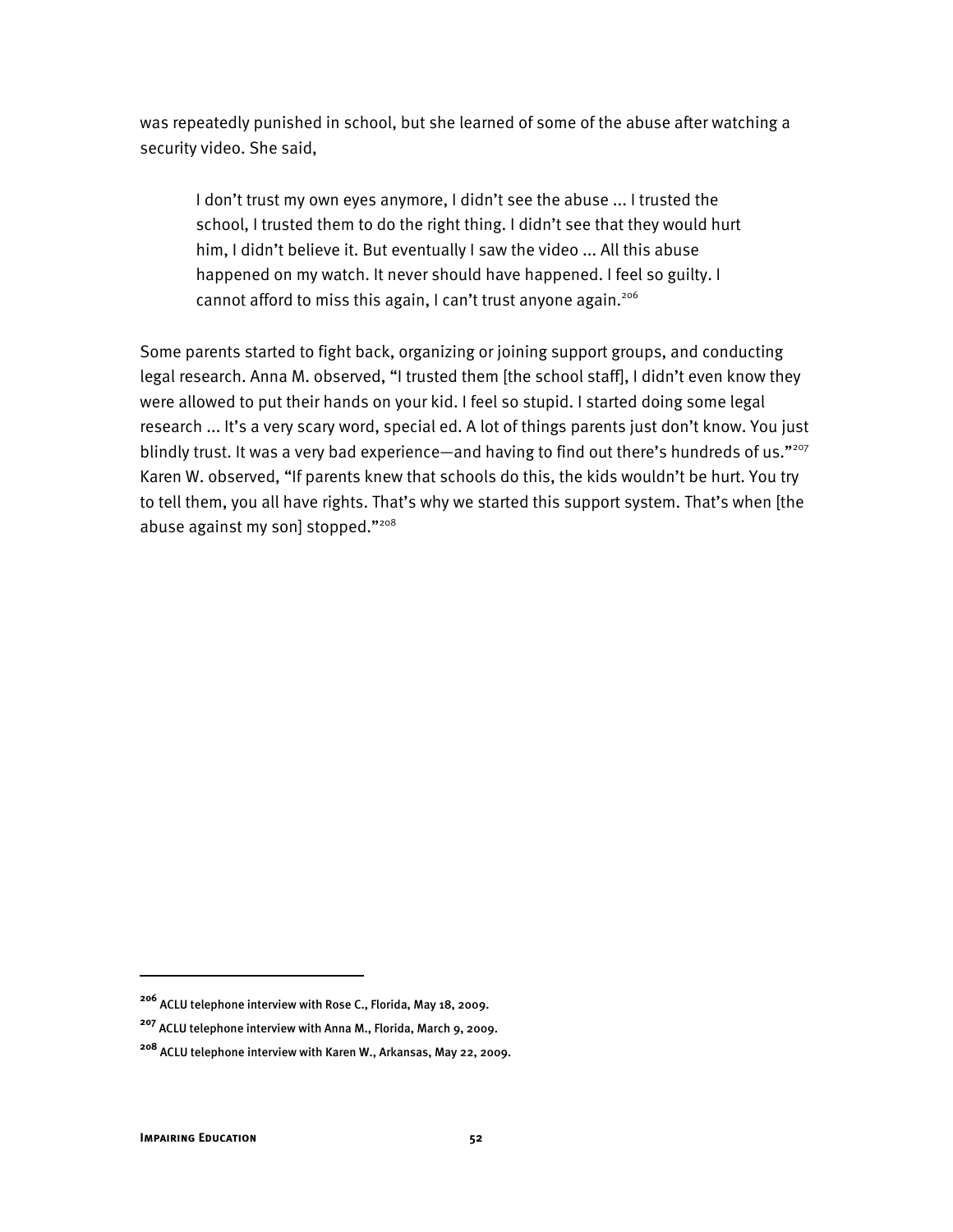# **IX. Best Practices: Effective Discipline for Students with Disabilities**

Students with disabilities—like all students—need safe, secure school environments in which they can effectively learn. Corporal punishment cannot function as part of that environment: it causes pain, injury, and degradation of the student's medical condition, and it is ineffective. Best practices for school discipline for students with disabilities incorporate many of the same techniques as best practices for students without disabilities.<sup>209</sup> Positive behavioral interventions and supports (PBIS) are proven to allow educators to respond to each child, teaching them why what they did was wrong and how they can correct their behavior.

## Positive Behavior Interventions and Supports

Nationwide, educators are moving toward positive behavioral interventions and supports for students with and without disabilities as a way of creating effective school cultures.<sup>210</sup> These practices respond to the underlying reasons for the child's misbehavior, and are consistent with the school's mission of education.<sup>211</sup> Within this structured environment, children can change their behavior and return to class ready to learn.<sup>212</sup>

**<sup>209</sup>** National Disability Rights Network, "School is Not Supposed to Hurt," pp. 35-38.

**<sup>210</sup>** Major school districts have initiated such changes. For examples, see Los Angeles Unified School District (LAUSD), "Discipline Foundation Policy: School-Wide Positive Behavior Support," March 27, 2007,

http://notebook.lausd.net/pls/ptl/docs/PAGE/CA\_LAUSD/FLDR\_ORGANIZATIONS/STUDENT\_HEALTH\_HUMAN\_SERVICES/SHH S/DISCIPLINE\_POLICY/BUL-3638.0.PDF (accessed August 8, 2008) (requiring every school in the district to adopt and implement a school-wide positive behavior support discipline plan); Kentucky General Assembly, "Legislative Declaration on Goals for Commonwealth's Schools—Model Curriculum Framework," July 14, 2000, http://www.lrc.ky.gov/krs/158- 00/6451.PDF (accessed August 8, 2008) (providing a framework for schools to incorporate character education into curriculum to eliminate barriers to achievement); Chicago Public School Board, "Chicago Public Schools Policy Manual: Student Code of Conduct for the Chicago Public Schools for the 2007-2008 School Year," June 27, 2007, sec. 705.5, http://policy.cps.k12.il.us/documents/705.5.pdf (accessed August 8, 2008) (revising the "Student Code of Conduct" to reflect

a comprehensive approach to student discipline and including components of restorative justice, alternatives to out-of-school suspension, and other measures aimed at creating a safe and positive environment for students and school personnel).

**<sup>211</sup>** US Department of Education, Office of Special Education Programs (OSEP), Technical Assistance Center on Positive Behavioral Interventions and Supports, "School-Wide PBS," http://www.pbis.org/schoolwide.htm (accessed August 8, 2008) (giving definitions and details of positive behavior support).

**<sup>212</sup>** US Department of Education, Office of Special Education and Rehabilitative Services, "Safeguarding our Children: An Action Guide," April 21, 2000, http://www.ed.gov/admins/lead/safety/actguide/action\_guide.pdf (accessed August 8, 2008), p. 12 (noting that positive behavior support is based on three important characteristics: "[a]n explanation of why the behavior is a problem, an explanation of which rule was violated, and the provision of opportunities to learn appropriate behaviors and to correct mistakes").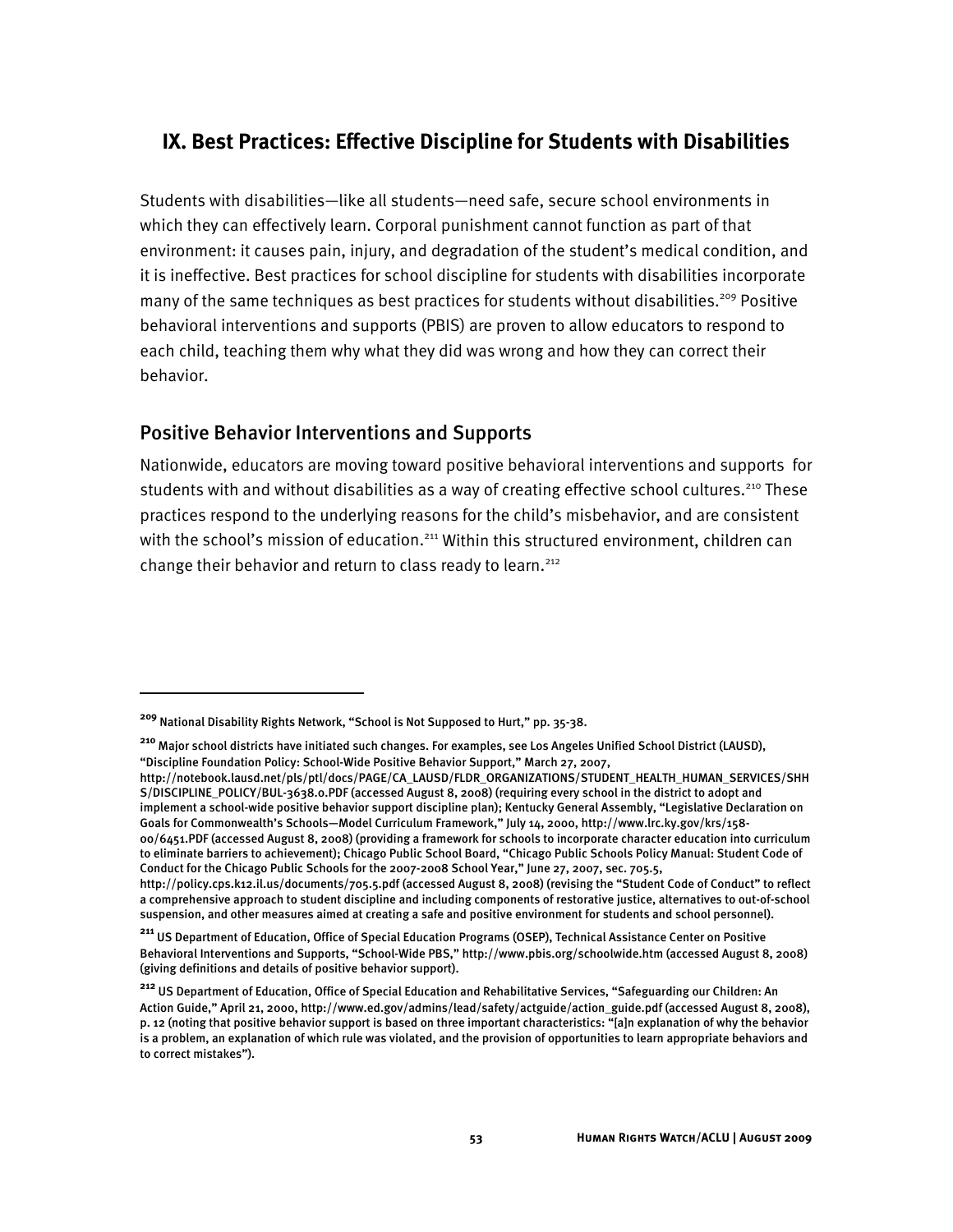Students with disabilities can benefit from PBIS and other best practices.<sup>213</sup> As reviewed in a recent report by the Congressional Research Service, the IDEA provides that when the behavior of a child with a disability impedes the child's learning or the learning of others, the IEP team must consider "the use of positive behavioral interventions and supports, and other strategies, to address that behavior."<sup>214</sup> Positive behavior systems create environments where rules and expectations are clear and consistent, are understood and accepted by everyone in the school, and are reliably enforced.<sup>215</sup>

In 46 states around the US, there are schools currently using the school-wide positive behavioral support model, implementing three levels of positive behavior supports:216

- Universal: rules, routines, and physical arrangements for all students developed to prevent initial problem behavior;
- Secondary: small group or individual responses for students at risk of problem behaviors, such as mentoring programs and staff support teams for students; and
- Tertiary: more intensive interventions tailored to meet the specific needs of individual students with patterns of problem behaviors.

The PBS approach has been proven to be a highly effective method to reduce problem behaviors and disciplinary referrals.<sup>217</sup> The Centennial School of Lehigh University, which provides educational services for children classified under the IDEA as emotionally disturbed or autistic, implemented PBS and went from having over 1,000 restraint incidents per year to having zero restraint incidents and zero "seclusionary time-outs."218 Positive behavior systems can also improve academic achievement and teacher job satisfaction. For instance, use of a PBS framework has been correlated with improvements in both math and

ֺ

**<sup>213</sup>** See, for example, Council of Parent Attorneys and Advocates, "Unsafe in the Schoolhouse," p. 3 ("Positive behavioral supports used research-based strategies that combine behavioral analysis with person-centered values to lessen problem behaviors while teaching replacement skills. These proactive practices teach children to build social relationships and skills they need to progress to adulthood….").

**<sup>214</sup>** Nancy Jones and Jody Feder, "The Use of Seclusion and Restraint in Public Schools: The Legal Issues," Congressional Research Service, 7-5700, April 14, 2009, p. 8.

**<sup>215</sup>** David Miller, Michael George, and Julie Fogt, "Establishing and sustaining research-based practices at Centennial School: A descriptive case study of systemic change," *Psychology in the Schools*, vol. 42 no. 5, pp. 553-567 (2005); Sandy Washburn et al., "Improving school climate and student behavior: A new paradigm for Indiana schools," Education Policy Briefs, vol. 5 no. 2, Fall 2007 (Indiana Institute on Disability and Community, Center for Evaluating & Education Policy Studies, Bloomington, IN).

**<sup>216</sup>** OSEP, "School-Wide PBS."

**<sup>217</sup>** Stephen Lassen, Michael Steele, and Wayne Sailor, "The relationship of school-wide positive behavior support to academic achievement in an urban middle school," Psychology in the Schools, vol. 43, 2006, pp. 701-712.

**<sup>218</sup>** Miller, George, and Fogt, "Establishing and sustaining research-based practices at Centennial School: A descriptive case study of systemic change," Psychology in the Schools, pp. 553-567.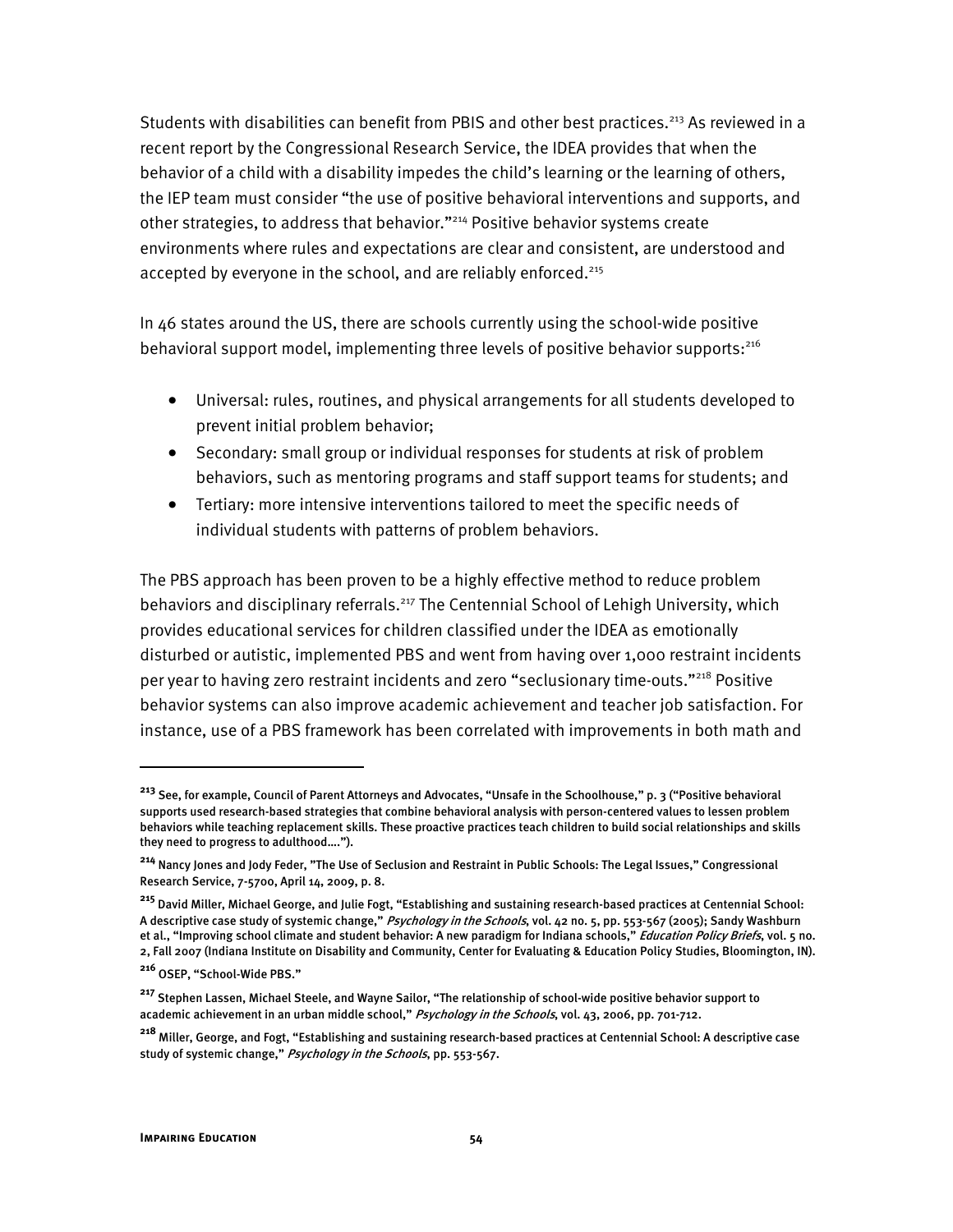reading performance.<sup>219</sup> Formal evaluations of PBS have found increased satisfaction among teachers; they feel more effective in their teaching and management of student behavior.<sup>220</sup>

The National Disability Rights Network suggests best practices for implementing PBS and reducing the use of restraints and seclusions in schools.<sup>221</sup> These include: first, leadership and commitment at the highest administrative levels to establishing and actively supporting clear policies with respect to the PBS framework. Second, continuous training of staff, so that all staff working with students with emotional or behavioral disorders are trained in behavioral management that emphasizes crisis prevention and de-escalation. Third, the development of individualized, comprehensive, and relevant behavior intervention plans for individual students, relying on involvement of parents. The goal of PBS and interventions is more than control of problem behavior; it also includes the enhancement of each student's living and learning choices.<sup>222</sup>

## Successful Experiences with School Discipline

Many of our interviewees felt that corporal punishment was deeply inappropriate for children with disabilities, and that alternatives exist that allow children to thrive. For instance, one special education teacher in Mississippi described her success with positive, individually tailored discipline responses:

If one of my students gets in trouble in the classroom, typically the teachers send them to me rather than send them to the office [to be paddled]. Typically I let them calm down and send them back to class. If that doesn't happen or it gets to the point where it escalates and it needs to involve an administrator then 99 percent of the time I would say I am in there with the administrator helping him make a decision as to what happens to the

**<sup>219</sup>** See, for example, Lassen, Steele, and Sailor, "The relationship of school-wide positive behavior support to academic achievement in an urban middle school," Psychology in the Schools, pp. 701-712; James Luiselli et al., "Whole-school positive behavior support: effects on student discipline and academic performance," Educational Psychology: An International Journal of Experimental Educational Psychology, vol. 25, issue 2, 2005, pp. 183-198. See also Carol Metzler et al., "Evaluation of a comprehensive behavior management program to improve school-wide positive behavior support," Education & Treatment of Children, vol. 24, pp. 448-449 (2001) (PBS creates a greater perception of school safety).

**<sup>220</sup>** US Department of Education, "Safeguarding our Children," p. 13.

**<sup>221</sup>** National Disability Rights Network, "School is Not Supposed to Hurt"; see also Ian Arthur, "Literature Review: Time-Out, Seclusion, and Restraint in Indiana Public-Schools," March 2008, http://www.in.gov/ipas/files/SR\_Lit\_Review\_Final\_AA.pdf (accessed July 31, 2009) (discussing best practices on PBS).

**<sup>222</sup>** National Disability Rights Network, "School is Not Supposed to Hurt."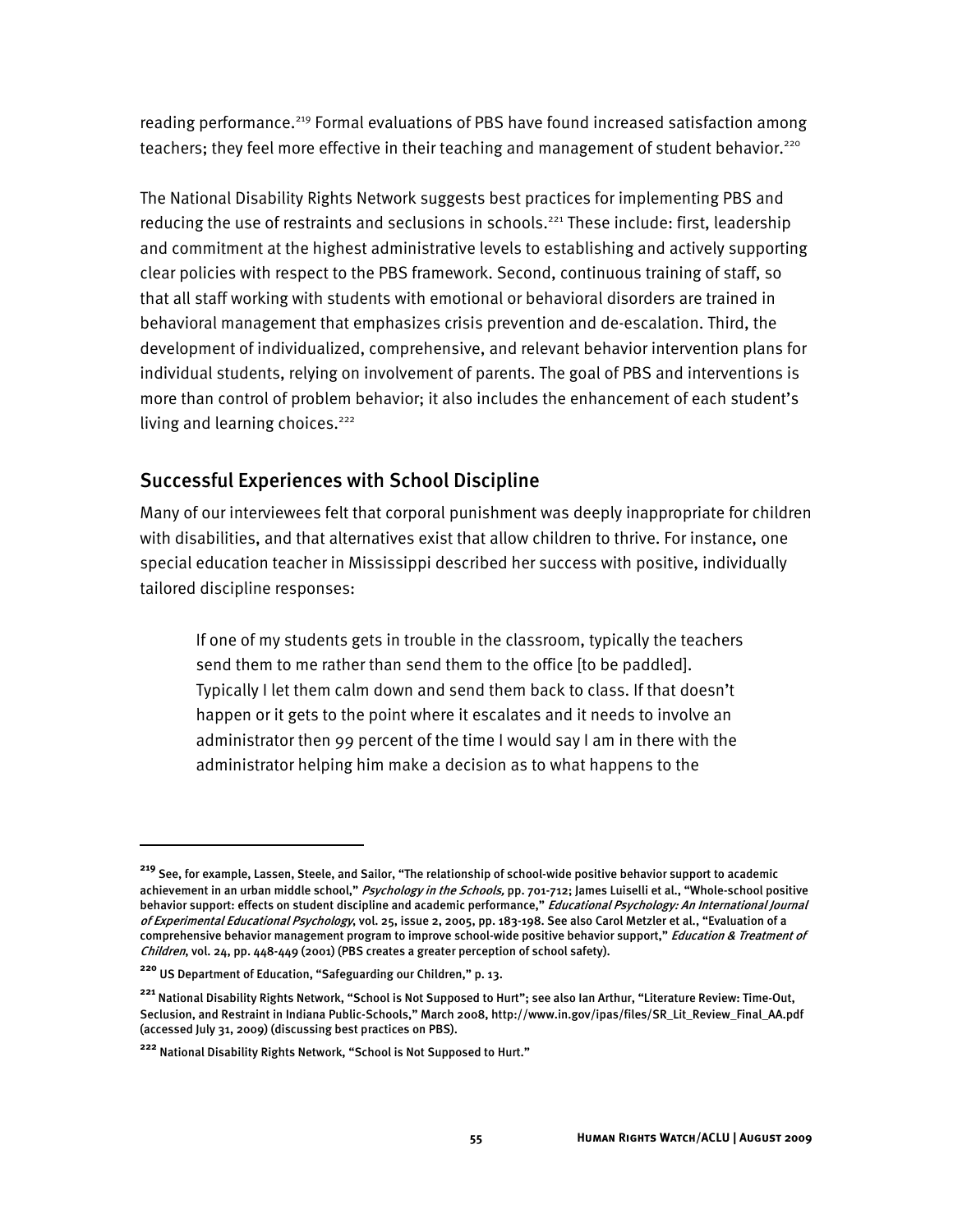student ... We might look at schedule changes, or sitting down with the teacher and the student.... We try a wide variety. Each kid is different.<sup>223</sup>

A teacher in another Mississippi district agreed that positive, individualized alternatives helped in her classroom:

There was a social worker as well, someone we could turn to as an intermediary before sending them to the office, especially if you knew corporal punishment was going to be used there. She would talk to them about the way they were behaving, and set up incentives and goals to see if they could change their behavior. This was a successful way to intervene.<sup>224</sup>

Several parents we interviewed reported that their students, who had been corporally punished previously, responded much better when the school reacted to the child's individual needs. Sharon H.'s elementary-school aged daughter thrived when removed from an abusive environment: "The [new] school district is working with me as a parent to get Brianna what she needs. She has a calming down area, for instance."<sup>225</sup> Rose C., the mother of a boy with autism who was repeatedly beaten, reported that her son responded better to positive behavior interventions at a new school: "the para-professionals redirected him by speaking to him. This de-escalated him. And that made it better, then it was fine ... He gets consistency."226

Some parents emphasized the need for training of staff members regarding students' disabilities. May R. spoke of harsh restraints used against her nine-year-old daughter with bipolar disorder: "It's inappropriate, the techniques, the length of time. It could have been avoided by redirection. They didn't have the support, the knowledge, the training, the staff to deal with severely disabled kids."<sup>227</sup> Karen W., the mother of an Arkansas boy with autism, commented, "I begged them to get training. I tried to show them the things that the OT [occupational therapist] had taught me, to get him to calm down ... not one person in that whole building had one day's training in autism." $228$ 

I

**<sup>223</sup>** Human Rights Watch interview with Michelle R. (pseudonym), Mississippi, December 8, 2007.

**<sup>224</sup>** Human Rights Watch telephone interview with Charlotte M. (pseudonym), Connecticut, November 16, 2007.

**<sup>225</sup>** ACLU telephone interview with Sharon H., Georgia, March 9, 2009.

**<sup>226</sup>** ACLU telephone interview with Rose C., Florida, May 18, 2009.

**<sup>227</sup>** ACLU telephone interview with May R. (pseudonym), Florida, April 16, 2009.

**<sup>228</sup>** ACLU telephone interview with Karen W., Arkansas, May 22, 2009.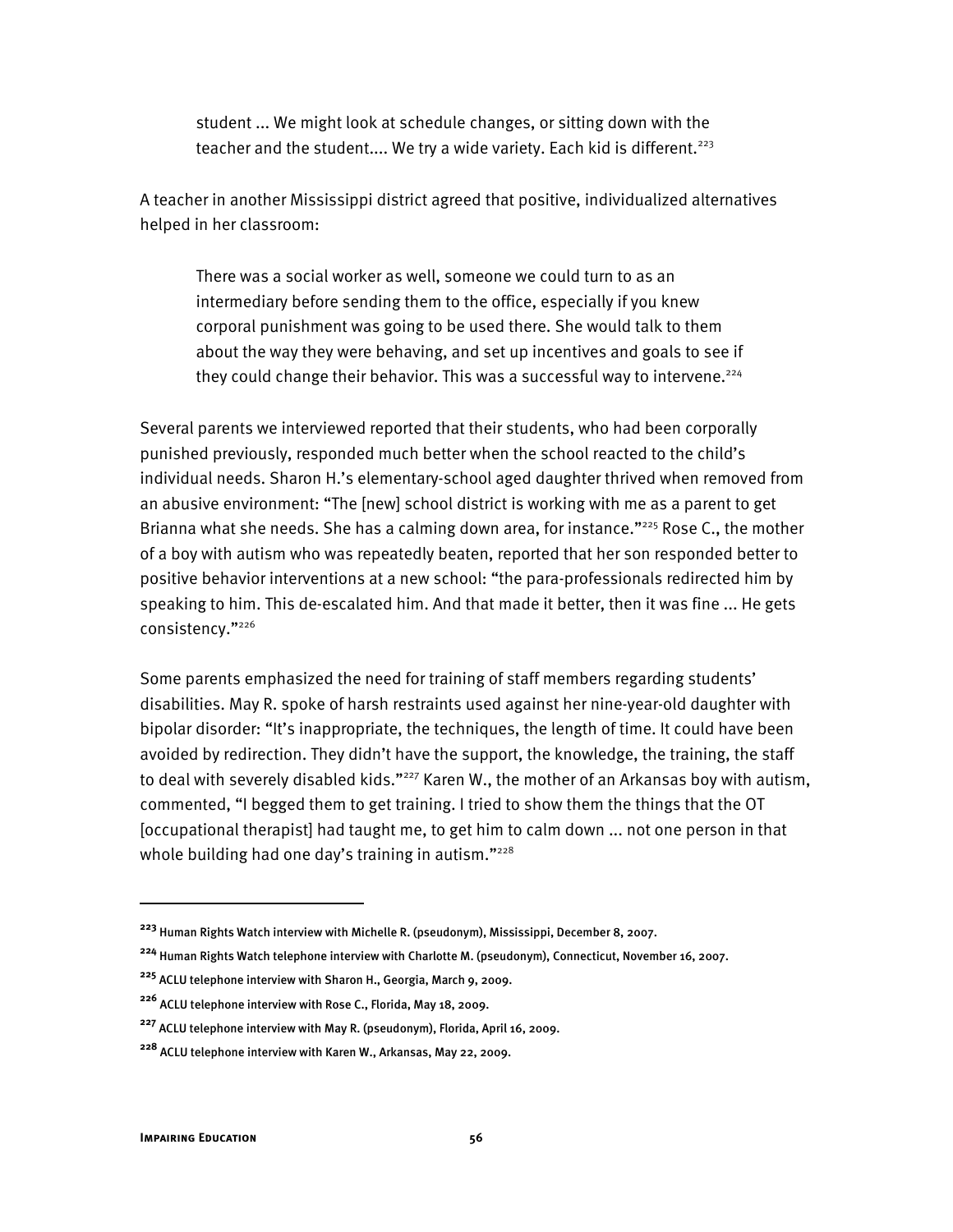Ultimately, some parents reported happily that their children were thriving in settings with positive behavior systems. Karen W. said of her son, "He's now on the honor roll, straight A student, in a mainstream school. This is remarkable. A year ago or so, they were saying he could never, ever go back to public school."<sup>229</sup> Rose C.'s son now attends a different public school in Florida with more support for students with disabilities: "It's like a therapy for him. He's much less aggressive. They're all around an oval table, they're all interacting. They're constantly giving instructions as a group. He's thrived. He's doing very well."<sup>230</sup>

j

**<sup>229</sup>** Ibid.

**<sup>230</sup>** ACLU telephone interview with Rose C., Florida, May 18, 2009.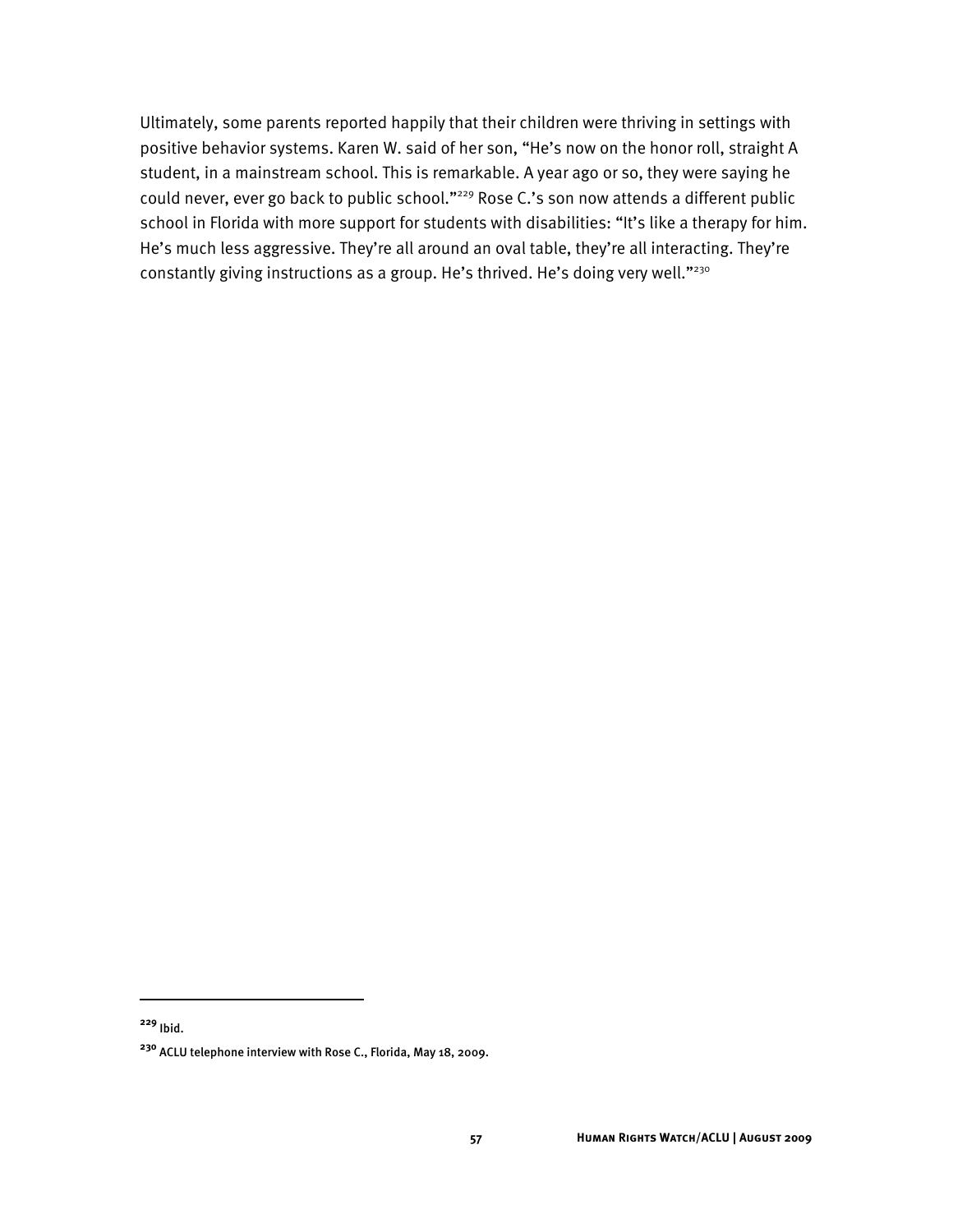# **X. International Human Rights Law Protecting Students with Disabilities**

Corporal punishment violates human rights to freedom from cruel, inhuman, and degrading treatment or punishment, and freedom from physical violence. In many instances, it violates the prohibition on discrimination and impinges on children's right to education. Corporal punishment is also contrary to respect for human dignity, a deep-seated guiding principle of human rights law enshrined in the Universal Declaration of Human Rights. Numerous human rights treaty bodies, including the United Nations Human Rights Committee, the UN Committee against Torture, and the UN Committee on the Rights of the Child have spoken out against corporal punishment in schools.<sup>231</sup>

Corporal punishment against students with disabilities violates additional rights to education and non-discrimination, in addition to the general principles articulated above. The US has recently signed the UN Convention on the Rights of Persons with Disabilities (CRPD), and is therefore obliged to adhere to the object and purpose of the treaty.<sup>232</sup> The CRPD, which entered into force in May 2008, provides for the right to an inclusive education, protects people with disabilities from violence and abuse, and prohibits discrimination on the basis of disability. In signing the CRPD, President Obama stated that the treaty "reaffirms the inherent dignity and worth and independence of all persons with disabilities[.]"**<sup>233</sup>** Corporal punishment, when applied to students with disabilities, violates these rights and denies these students the education to which they are entitled.

## International Human Rights Law

With a handful of exceptions, children have the same human rights as adults. In addition, "the child, by reason of his physical and mental immaturity, needs special safeguards and care, including appropriate legal protection," and governments and governmental institutions such as schools have additional responsibilities to protect children.<sup>234</sup>

**<sup>231</sup>** UN Committee on the Rights of the Child, General Comment No. 8, para. 18; UN Human Rights Committee, General Comment No. 20, Article 7, Replaces General Comment 7 Concerning Prohibition of Torture and Cruel Treatment or Punishment, UN Doc. CCPR/C/GC/20\* (1992), para. 5; CAT, Report of the Committee against Torture, UN GAOR, UN Doc. A/50/44 (1995), para. 169.

<sup>&</sup>lt;sup>232</sup> See Vienna Convention on the Law of Treaties, concluded May 23, 1969, 1155 U.N.T.S. 331, entered into force January 27, 1980, art. 18. Although the United States has signed but not ratified the Vienna Convention on the Law of Treaties, it regards this convention as "the authoritative guide to current treaty law and practice." S. Exec. Doc. L., 92d Cong., 1st sess. (1971), p. 1.

**<sup>233</sup>** The White House, "Remarks by the President on Signing of UN Convention on the Rights of Persons with Disabilities Proclamation."

**<sup>234</sup>** UN General Assembly, Declaration on the Rights of the Child, Resolution 1386 (XIV), November 20, 1959. The United States was one of the then 78 members of the UN General Assembly, which voted unanimously to adopt the declaration. While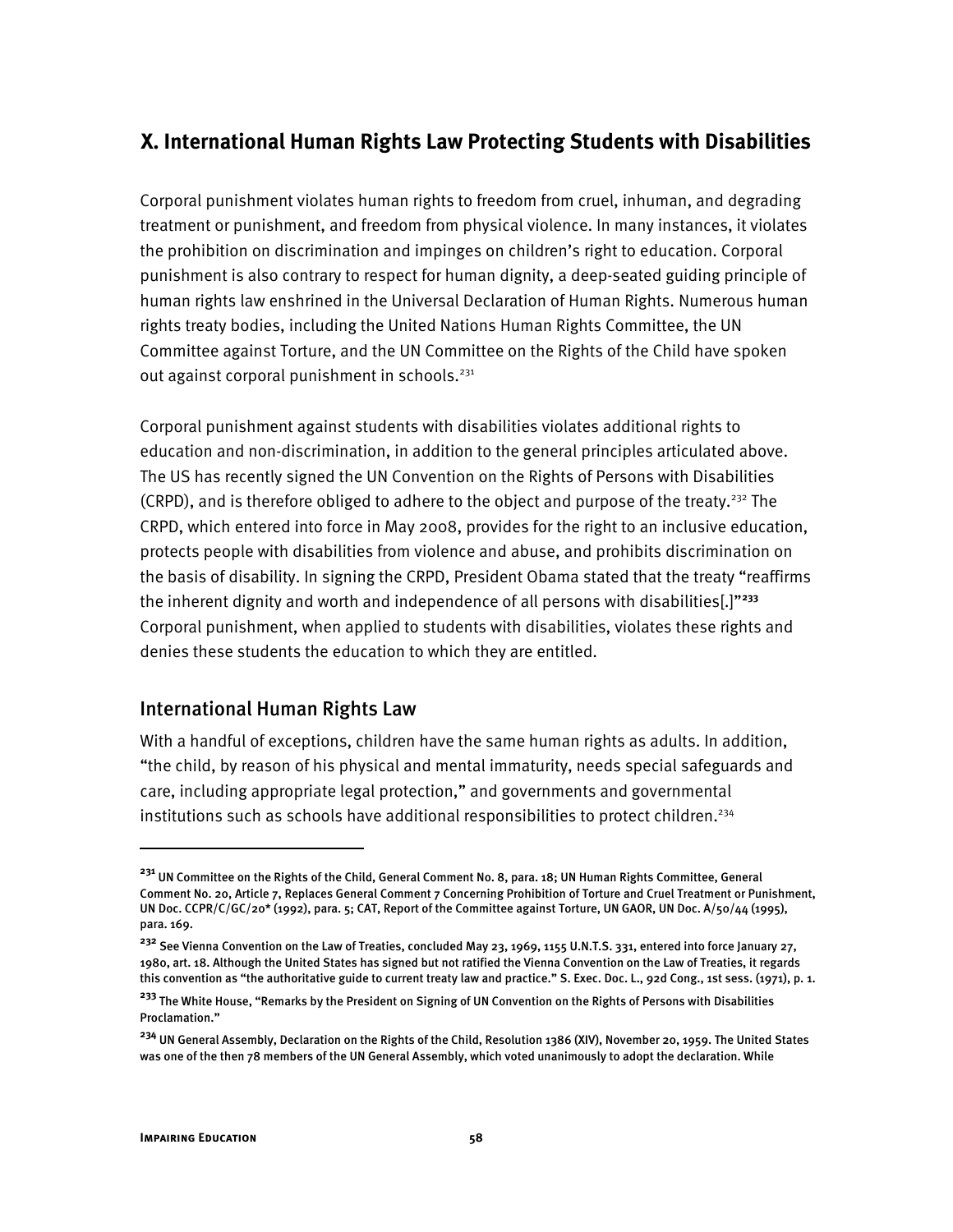Children with disabilities are doubly vulnerable, and thus entitled to special care.<sup>235</sup> The UN Committee on the Rights of the Child has recognized that children with disabilities are more vulnerable to violence, abuse, and neglect in all settings, including schools.<sup>236</sup> Article  $7$  of the CRPD mandates that states party are to take all necessary measures to ensure children with disabilities' full enjoyment "of all human rights and fundamental freedoms on an equal basis with other children."<sup>237</sup>

### *Freedom from Cruel, Inhuman, or Degrading Treatment or Punishment*

Children with disabilities are protected from corporal punishment by numerous provisions prohibiting cruel, inhuman, and degrading treatment. For instance, article 15 of the UN Convention on the Rights of Persons with Disabilities requires states party to take "all effective legislative, administrative, judicial, or other measures" to protect persons with disabilities from being subjected to such treatment.<sup>238</sup> The United States has signed and ratified the Convention against Torture and Other Cruel, Inhuman, or Degrading Treatment or Punishment (Convention against Torture) and the International Covenant on Civil and Political Rights (ICCPR). Each of these treaties prohibits the use of cruel, inhuman, or degrading treatment or punishment.<sup>239</sup>

International human rights bodies have repeatedly emphasized that corporal punishment is incompatible with these provisions. For instance, the Human Rights Committee (HRC), which offers the authoritative interpretation of the ICCPR, emphasizes that the prohibition on the use of cruel, inhuman, or degrading treatment or punishment "must extend to corporal

**<sup>236</sup>** Committee on the Rights of the Child, General Comment No. 9, The Rights of Children with Disabilities, UN Doc. CRC/C/GC/9 (2006), para. 42.

**<sup>237</sup>** CRPD, art. 7.

I

**<sup>238</sup>** Ibid., art. 15.

United Nations General Assembly resolutions do not in and of themselves constitute binding international law, passage of resolutions by unanimous consent is strong authority for asserting their status as customary international law. Stephen Schwebel, "The Effect of Resolutions of the U.N. General Assembly on Customary International Law," American Society of International Law Proceedings, vol. 73, 1979, p. 301. Furthermore, article 19 of the American Convention on Human Rights states that "[e]very minor child has the right to the measures of protection required by his condition as a minor on the part of his family, society, and the state." American Convention on Human Rights ("Pact of San José, Costa Rica"), adopted November 22, 1969, O.A.S. Treaty Series No. 36, 1144 U.N.T.S. 123, entered into force July 18, 1978, reprinted in Basic Documents Pertaining to Human Rights in the Inter-American System, OEA/Ser.L.V/II.82 doc.6 rev.1 at 25 (1992), art. 19.

**<sup>235</sup>** The UN Declaration on the Rights of the Child requires that "[t]he child who is physically, mentally or socially handicapped shall be given the special treatment, education and care required by his particular condition." United Nations Declaration on the Rights of the Child, Principle 5, G.A. Res. 1386 (XIV), 14 U.N. GAOR Supp. (No. 16) at 19, U.N. Doc. A/4354.

**<sup>239</sup>** International Covenant on Civil and Political Rights (ICCPR), adopted December 16, 1966, G.A. Res. 2200A (XXI), 21 UN GAOR Supp. (No. 16) at 52, UN Doc. A/6316 (1966), 999 U.N.T.S. 171, entered into force March 23, 1976, ratified by the United States June 8, 1992, art. 7; Convention against Torture and Other Cruel, Inhuman or Degrading Treatment or Punishment (Convention against Torture), adopted December 10, 1984, G.A. res. 39/46, annex, 39 UN GAOR Supp. (No. 51) at 197, UN Doc. A/39/51 (1984), entered into force June 26, 1987, ratified by the United States October 21, 1994, art. 16.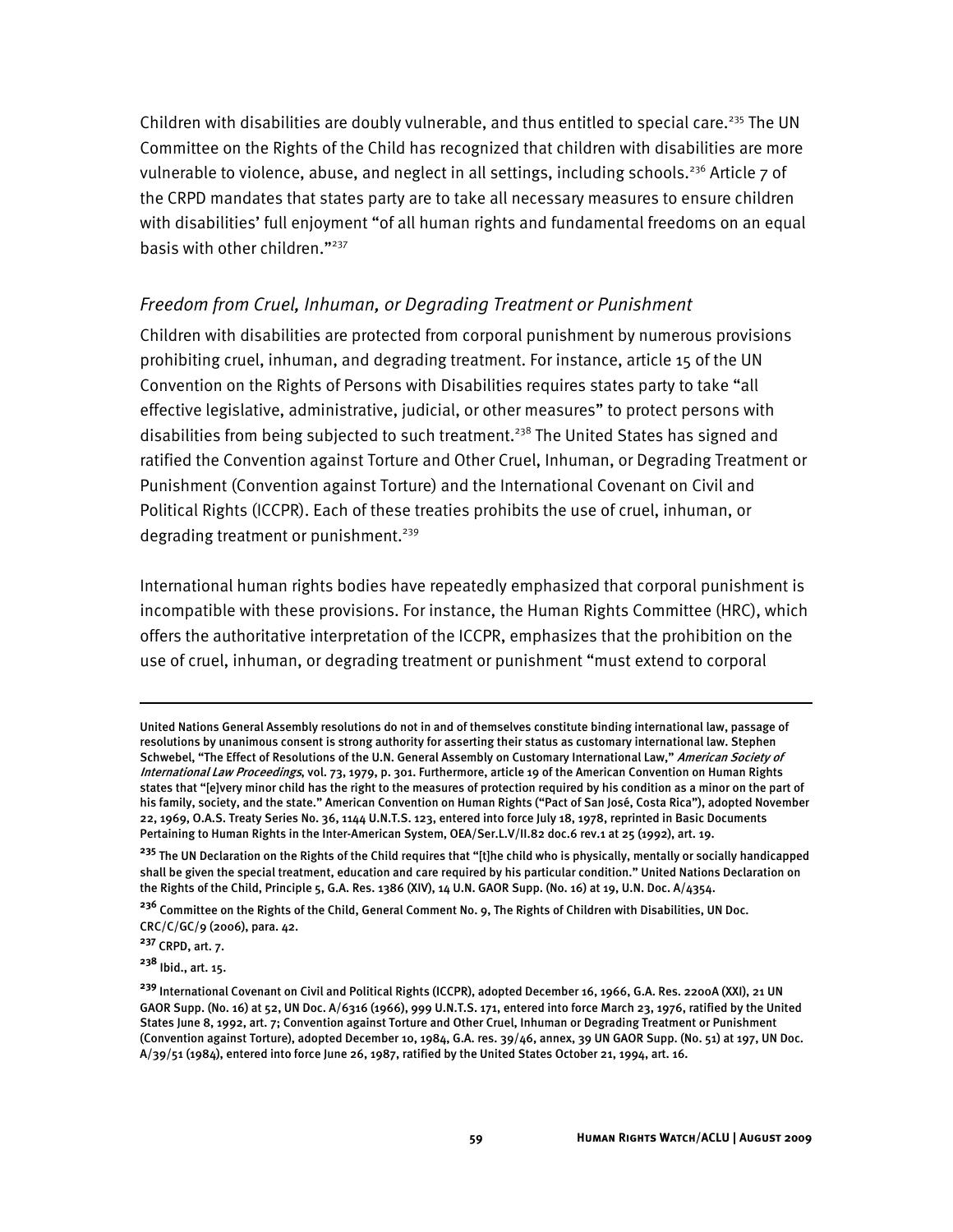punishment, including excessive chastisement ordered ... as an educative or disciplinary measure."240 Manfred Nowak, the UN Special Rapporteur on torture and other cruel, inhuman or degrading treatment or punishment, observes:

Since corporal punishment in all its forms ... whether imposed by State authorities or by private actors, including schools and parents, has been qualified by all relevant intergovernmental human rights monitoring bodies as cruel, inhuman or degrading punishment, it follows that, under present international law, corporal punishment can no longer be justified, not even under the most exceptional situations.<sup>241</sup>

#### *The Right to Freedom from Physical Violence*

Various international instruments protect the child's right to be free from any form of physical violence.<sup>242</sup> The Convention on the Rights of the Child (CRC), the world's most universally ratified human rights treaty, recognizes the child's right to be free from any form of physical or mental violence. Article 16 of the CRPD provides for the right of children with disabilities to be free from violence and abuse; $^{243}$  this article extends the protections granted by the CRC.

The United States is a signatory to the CRC and the treaty's provisions should be treated as authoritative guidance (as discussed below). Article 19 states:

States Parties shall take all appropriate legislative, administrative, social and educational measures to protect the child from all forms of physical or mental violence, injury or abuse, neglect or negligent treatment, maltreatment or exploitation $[.]^{244}$ 

**<sup>240</sup>** UN Human Rights Committee, General Comment No. 20, para. 5. See also Report of the Committee against Torture, UN GAOR, UN Doc. A/50/44 (1995), para. 169 (declaring that the "continuing application" of corporal punishment "could constitute in itself a violation of the Convention").

**<sup>241</sup>** Report of the Special Rapporteur on torture and other cruel, inhuman or degrading treatment or punishment, UN GA A/HRC/10/44, 14 Jan. 2009, para. 37.

**<sup>242</sup>** For a more detailed legal analysis of the human rights laws at issue in this context, see Human Rights Watch/ACLU, <sup>A</sup> Violent Education, pp. 104-105.

**<sup>243</sup>** Convention on the Rights of Persons with Disabilities (CRPD), adopted December 13, 2006 by G.A. Res. 61/106, Annex I, U.N. GAOR, 61st Sess., Supp. No. 49, at 65, U.N. Doc. A/61/49 (2006), entered into force May 3, 2008, U.N. Doc. A/61/611, art. 16(1).

**<sup>244</sup>** Convention on the Rights of the Child (CRC), adopted November 20, 1989, G.A. Res. 44/25, annex, 44 UN GAOR Supp. (No.  $49$ ) at 167, UN Doc. A/ $44/49$  (1989), entered into force September 2, 1990, signed by the United States February 16, 1995, art. 19 (emphasis added).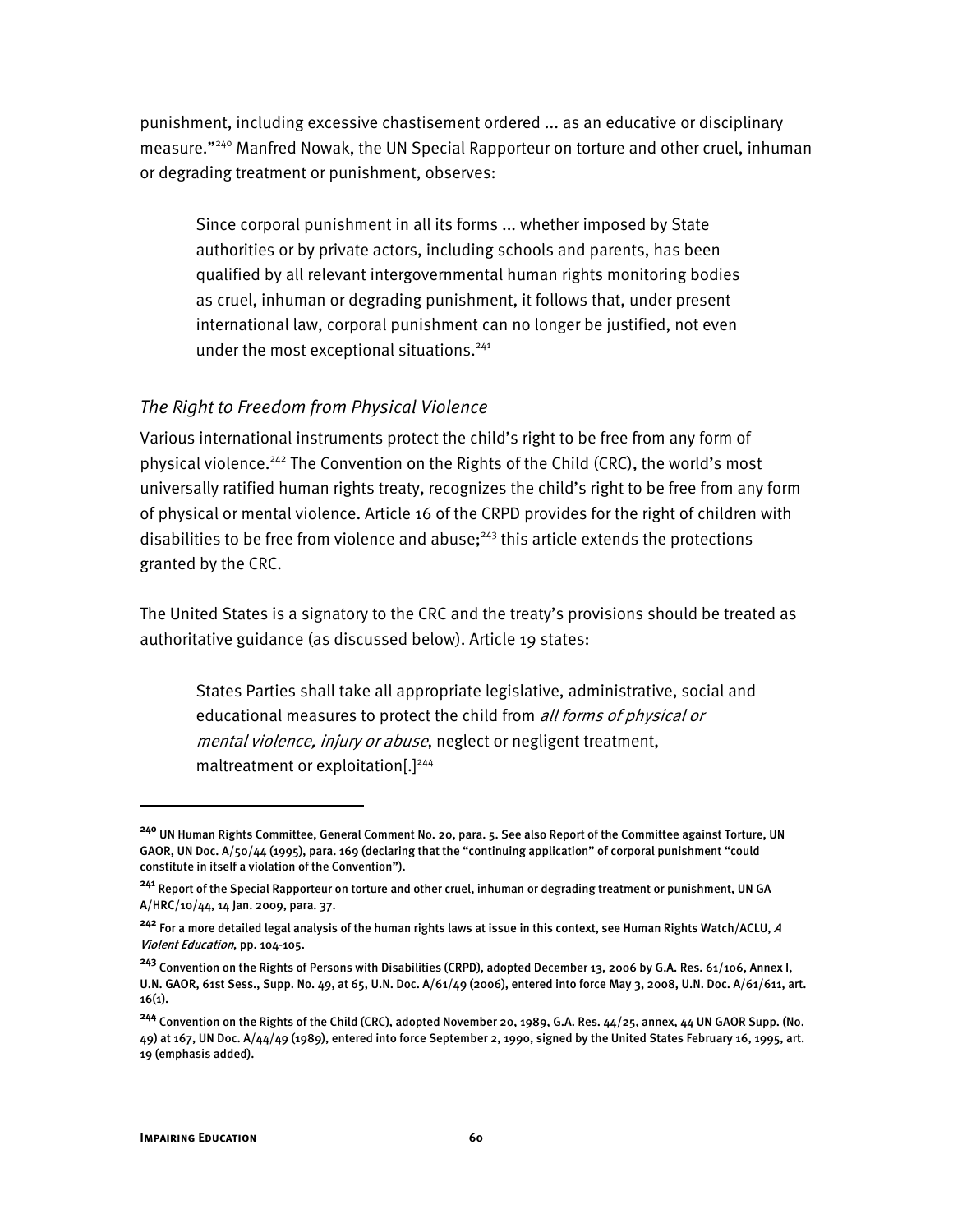In 2006 the Committee on the Rights of the Child, the international body charged with monitoring compliance with the CRC, issued General Comment No. 8, discussing the right of the child to protection from corporal punishment. The committee found that article 19 "does not leave room for any level of legalized violence against children," and that "[c]orporal punishment and other cruel or degrading forms of punishment are forms of violence and States must take all appropriate legislative, administrative, social and educational measures to eliminate them."245

#### *The Right to an Inclusive Education*

Children with disabilities have the right to an inclusive education—based on the principle that all children should learn together, wherever possible, regardless of difference.<sup>246</sup> The CRPD requires states to ensure that "[p]ersons with disabilities can access an inclusive, quality and free primary and secondary education on an equal basis with others in the communities in which they live."<sup>247</sup> As discussed by Vernor Munoz, the United Nations Special Rapporteur on the Right to Education, schools with an inclusive orientation are the most effective means of combating discrimination, and are thus essential to securing the full right to education for children with disabilities.<sup>248</sup> US law mirrors this commitment, as President Obama noted when speaking of the Americans with Disabilities Act, an historic piece of legislation that attempted to ensure that "children with disabilities were no longer excluded ... and then no longer denied the opportunity to learn the same skills in the same classroom as other children."249

Corporal punishment undermines the right to education for all children,<sup>250</sup> including children with disabilities. The Committee on Economic, Social and Cultural Rights, the body charged with overseeing the International Covenant on Economic, Social and Cultural Rights (ICESCR), states in General Comment No. 13 (on the right to education) that "corporal punishment is

j

**<sup>245</sup>** UN Committee on the Rights of the Child, General Comment No. 8, para. 18.

**<sup>246</sup>** Vernor Munoz, United Nations Special Rapporteur on the Right to Education, Human Rights Council, Report: The Right to Education of Persons with Disabilities. UN Document SA/HRC/4/29 (19 February 2007). Available at: www.ohchr.org/english/bodies/hrcouncil/docs/4session/A.HRC.4.29.pdf (accessed July 31, 2009).

**<sup>247</sup>** CRPD, article 24(2)(b). Similarly, the U.S. Individuals with Disabilities Education Act grants persons with disabilities the right to a "free appropriate public education." 20 U.S.C. sec. 1400(d)(1)(A) (2005).

**<sup>248</sup>** Vernor Munoz, United Nations Special Rapporteur on the Right to Education, Human Rights Council, Report: The Right to Education of Persons with Disabilities, para. 22; see also, UNESCO and Ministry of Education and Science of Spain, "Salamanca Statement and Framework for Action on Special Needs Education," adopted by the World Conference on Special Needs Education: Access and Quality, Salamanca, Spain, June 7-10, 1994, para. 2.

**<sup>249</sup>** The White House, "Remarks by the President on Signing of UN Convention on the Rights of Persons with Disabilities Proclamation."

**<sup>250</sup>** For a more detailed legal analysis of the human rights laws at issue in this context, see Human Rights Watch/ACLU, <sup>A</sup> Violent Education, pp. 105-107.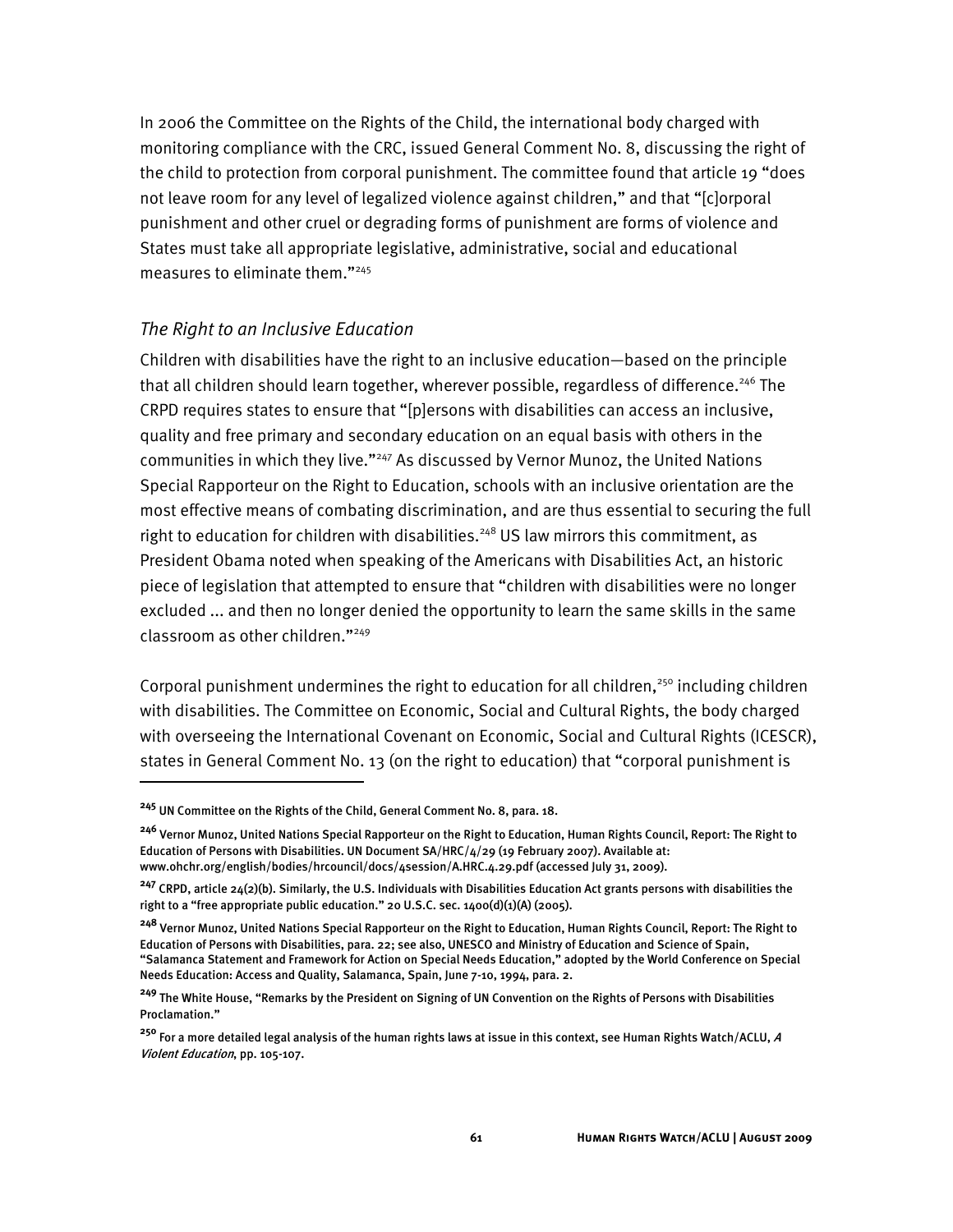inconsistent with the fundamental guiding principle of international human rights law enshrined in the Preambles to the Universal Declaration and both Covenants: the dignity of the individual."<sup>251</sup>

The Convention on the Rights of the Child recognizes the "right of the disabled child to special care" which should "ensure that the disabled child has effective access to and receives education ... in a manner conducive to the child's achieving the fullest possible social integration and individual development."<sup>252</sup> Corporal punishment excludes children with disabilities, especially when used at disproportionate rates, creating barriers to their full integration into the classroom.

### *Non-Discrimination and Equality*

The use of corporal punishment in US public schools can also violate children's rights to non-discrimination, a fundamental principle of human rights law. The CRPD mandates that states party "undertake to ensure and promote the full realization of all human rights and fundamental freedoms for all persons with disabilities without discrimination of any kind on the basis of disability."<sup>253</sup> The CRC, the most widely ratified international human rights treaty in existence, also expressly prohibits discrimination on the basis of disability.<sup>254</sup> Fundamental rights protecting children from corporal punishment apply with equal force to protect the rights of children with disabilities as well as those of children without disabilities. Yet as a consequence of seeking public education, students with disabilities find their rights to security of person violated at disproportionate rates.

**<sup>251</sup>** UN Committee on Economic, Social and Cultural Rights, General Comment No. 13, Article 13, The Right to Education, UN Doc. E/C.12/1999/10 (1999), para. 41.

**<sup>252</sup>** CRC, art. 23.

**<sup>253</sup>** CRPD, art. 4. Discrimination is defined broadly to include "distinction, exclusion or restriction on the basis of disability which has the purpose or effect of impairing or nullifying the recognition, enjoyment or exercise, on an equal basis with others, of all human rights and fundamental freedoms in the political, economic, social, cultural, civil or any other field." Ibid., art. 2.

**<sup>254</sup>** CRC, art. 2. Furthermore, students with disabilities have the right to non-discriminatory access to education. Convention Against Discrimination in Education, UNESCO, adopted 14 Dec. 1960, Articles 1, 4.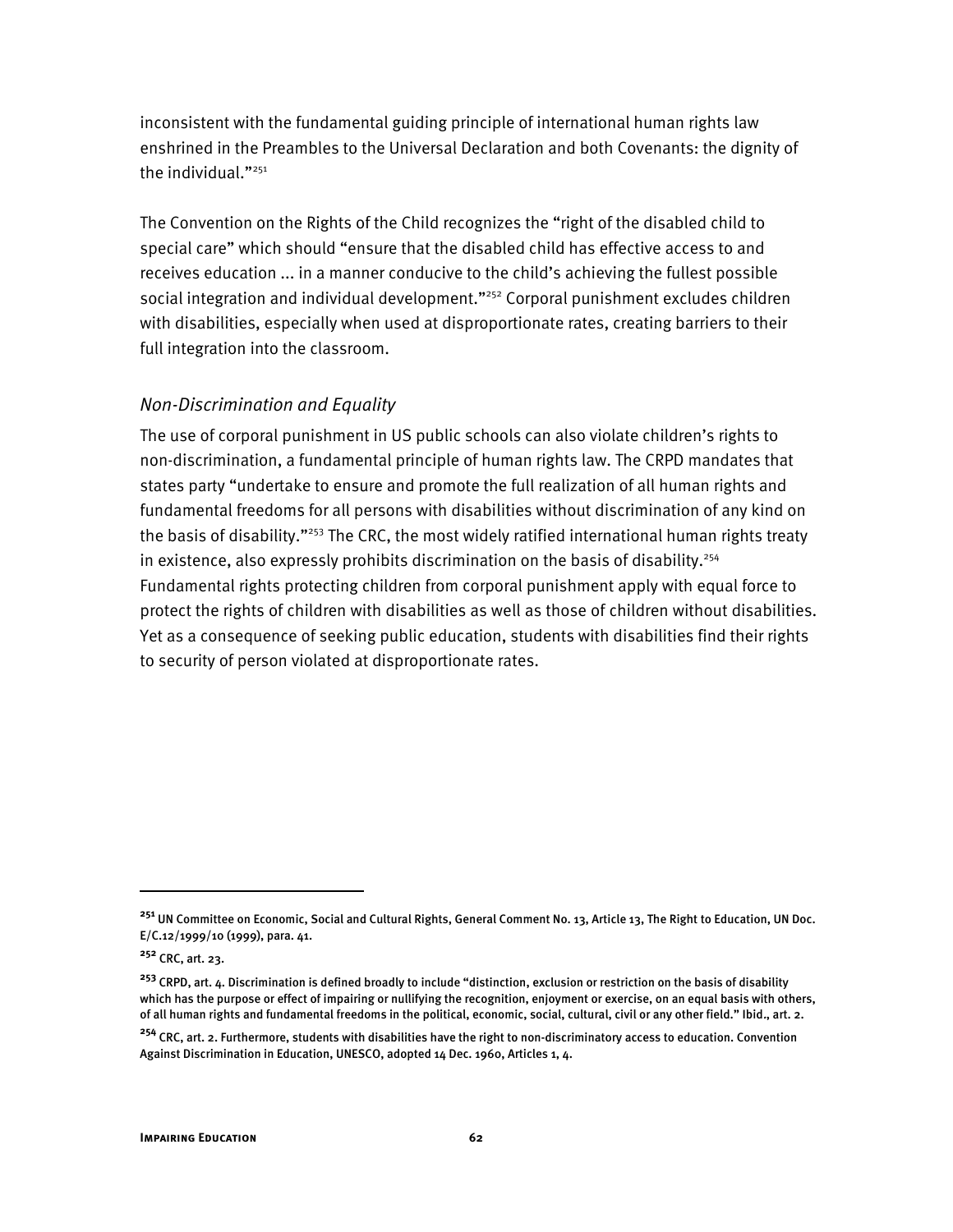### *Parents' Rights*

Parents have "the prior right to choose the kind of education that shall be given to their children."255 Furthermore, as guardians of their children, they must be able to uphold and defend their children's rights. The preamble of the Convention on the Rights of the Child affirms that precisely because of their "physical and mental immaturity," children need "special safeguards and care, including appropriate legal protection."256 Children cannot defend their rights on their own; parents have a duty to aid them in exercising those rights.<sup>257</sup> Parents of students with disabilities—who are doubly vulnerable and entitled to special care—must be given the tools with which to protect their children's rights.

## *The United States and International Human Rights Law*

The United States is obliged to follow the international norms articulated above.<sup>258</sup> For instance, the United States is party to the ICCPR and the Convention against Torture. US constitutional law requires both individual states and the federal government to uphold human rights treaties made under the authority of the United States. The US Constitution states:

[A]ll treaties made, or which shall be made, under the authority of the United States shall be the Supreme Law of the Land; and the Judges in every State shall be bound thereby, anything in the Constitution or Law of any State to the contrary notwithstanding.<sup>259</sup>

Upholding this constitutional principle, the US Supreme Court has stated, "[I]nternational law is part of our law, and must be ascertained and administered by the courts of justice of the appropriate jurisdiction[.]"<sup>260</sup>

I

**<sup>255</sup>** UDHR, art. 26(3).

**<sup>256</sup>** CRC, preamble.

**<sup>257</sup>** CRC, art. 5 ("States Parties shall respect the responsibilities, rights, and duties of parents … to provide, in a manner consistent with the evolving capacities of the child, appropriate direction and guidance in the exercise by the child of the rights recognized in the present Convention.").

**<sup>258</sup>** For a more detailed legal analysis of the laws at issue in this context, see Human Rights Watch/ACLU, A Violent Education, pp. 109-113.

**<sup>259</sup>** US Constitution, art. VI, clause 2.

**<sup>260</sup>** The Paquete-Habana, 175 U.S. 677, 700 (1900). See also Murray v. The Charming Betsy, 6 U.S. (2 Cranch) 64, 118 (1804) (statutes "can never be construed to violate … rights … further than is warranted by the law of nations"); Harold Hongju Koh, "Is International Law Really State Law?" *Harvard Law Review*, vol. 111, 1998, p. 1824 (noting that customary international law is federal common law and preempts inconsistent state practices).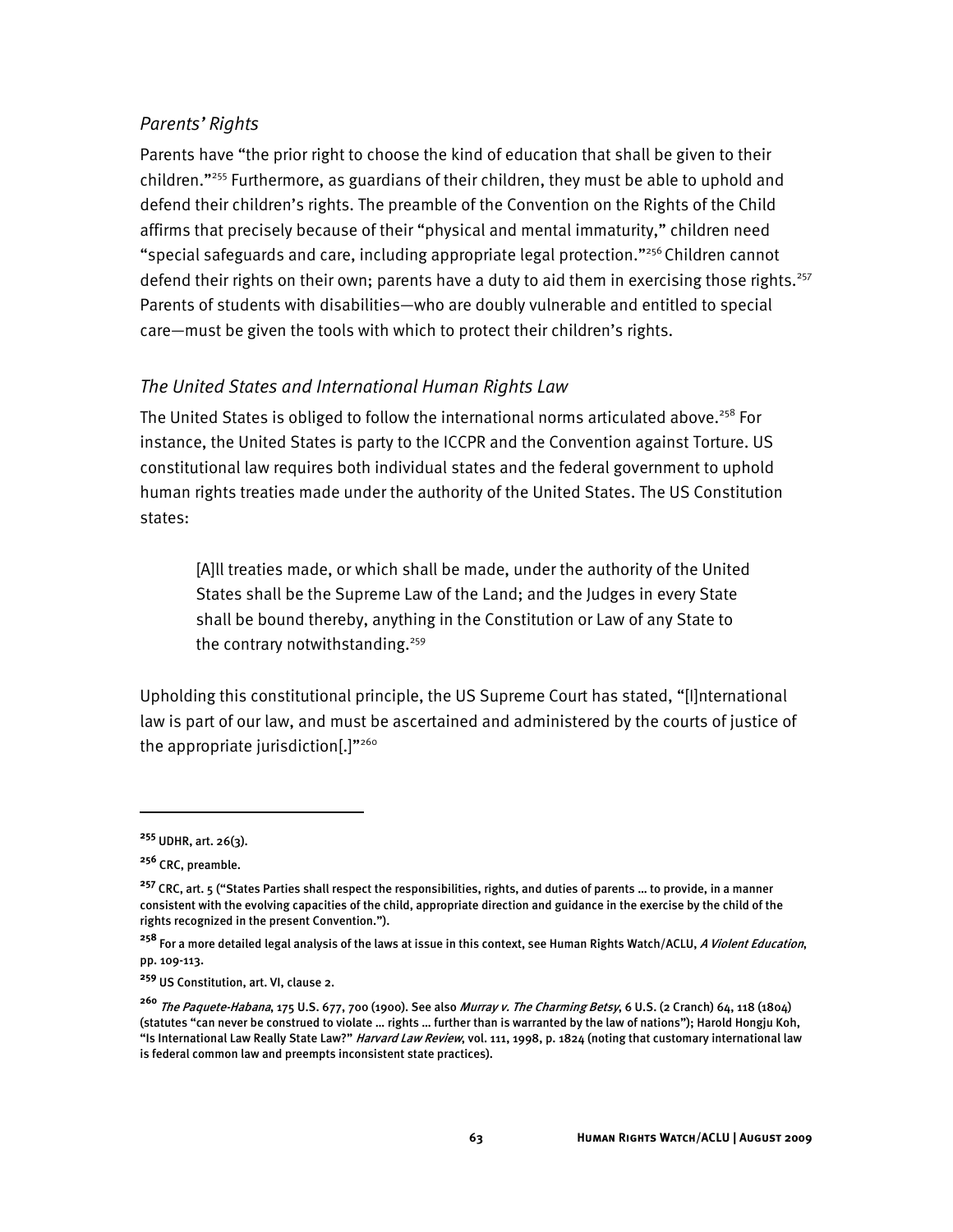Treaties of the United States—including human rights treaties—are binding on states independent of the will and power of state legislatures.<sup>261</sup> While the United States is a federal system in which considerable power over education rests with state and local officials, the federal government has obligations and authority to secure compliance with human rights laws among its constituent states.<sup>262</sup> Not only should state officials adhere to the prohibition on corporal punishment, but the federal government should support those states that eliminate the practice, thus bringing their laws and policies into compliance with human rights law.

As well as upholding its obligations under the ICCPR and the Convention against Torture, the United States must adhere to standards articulated in the Convention on the Rights of the Child and the Convention on the Rights of Persons with Disabilities. The CRC is nearly universally accepted: as of 2005, 192 countries were party to it. Singapore is the only party that has issued a declaration on the use of corporal punishment in the context of its obligations under the CRC.<sup>263</sup> The United States and Somalia are the only two countries in the world that have failed to ratify the CRC, although both have signed it.<sup>264</sup> As a signatory to both the CRC and the CRPD, the United States must not take actions that would defeat either treaty's object and purpose.<sup>265</sup> In fact, the Supreme Court has explicitly acknowledged

1

**<sup>261</sup>** Asakura v. City of Seattle, 265 U.S. 332 (1924) (holding that a treaty made under the authority of the United States stands on the same footing of supremacy as do the provisions of the Constitution and laws of the United States and "operate[s] of itself without the aid of any legislation, state or national; and it will be applied and given authoritative effect by the courts"). See also Maiorano v. Baltimore & Ohio R. R. Co., 213 U.S. 268, 272 (1888); Baldwin v. Franks, 120 U.S. 678 (1887); Head Money Cases, 112 U.S. 580, 598 (1884); Chew Heong v. United States, 112 U.S. 536, 540 (1884); Foster v. Neilson, 2 Pet. 253, 314 (1829).

**<sup>262</sup>** ICCPR, art. 50.

**<sup>263</sup>** Office of the United Nations High Commissioner for Human Rights (OHCHR), "Convention on the Rights of the Child," http://www2.ohchr.org/english/bodies/ratification/11.htm (accessed August 8, 2008) Singapore's declaration reads: "The Republic of Singapore considers that articles 19 and 37 of the Convention do not prohibit—(a) the application of any prevailing measures prescribed by law for maintaining law and order in the Republic of Singapore; (b) measures and restrictions which are prescribed by law and which are necessary in the interests of national security, public safety, public order, the protection of public health or the protection of the rights and freedom of others; or (c) the judicious application of corporal punishment in the best interest of the child." A number of states have interpreted Singapore's declaration as a reservation and objected to it as contrary to the object and purpose of the Convention. "UN Treaty Collection Database," (Germany: September 4, 1996; Belgium: September 26, 1996; Italy: October 4, 1996; The Netherlands: November 6, 1996; Norway: November 29, 1996; Finland: November 25, 1996; Portugal: December 3, 1996).

**<sup>264</sup>** The United States signed the CRC on February 16, 1995 and Somalia signed on May 2, 2002.

**<sup>265</sup>** See Vienna Convention on the Law of Treaties, art. 18 (the United States, though not a signatory to the Vienna Convention, regards it as "the authoritative guide to current treaty law and practice." S. Exec. Doc. L., 92d Cong., 1st sess. (1971), p. 1); Theodor Meron, "The Meaning and Reach of the International Convention on the Elimination of All Forms of Racial Discrimination," American Journal of International Law, vol. 79, 1985, p. 283. The US government has also accepted that it is bound by customary international law not to defeat a treaty's object and purpose. "Albright Says U.S. Bound by Nuke Pact; Sends Letters to Nations Despite Senate Vote," Washington Times, November 2, 1999 (describing the Clinton administration's acceptance of obligations under the Comprehensive Test Ban Treaty despite the Senate's failure to ratify).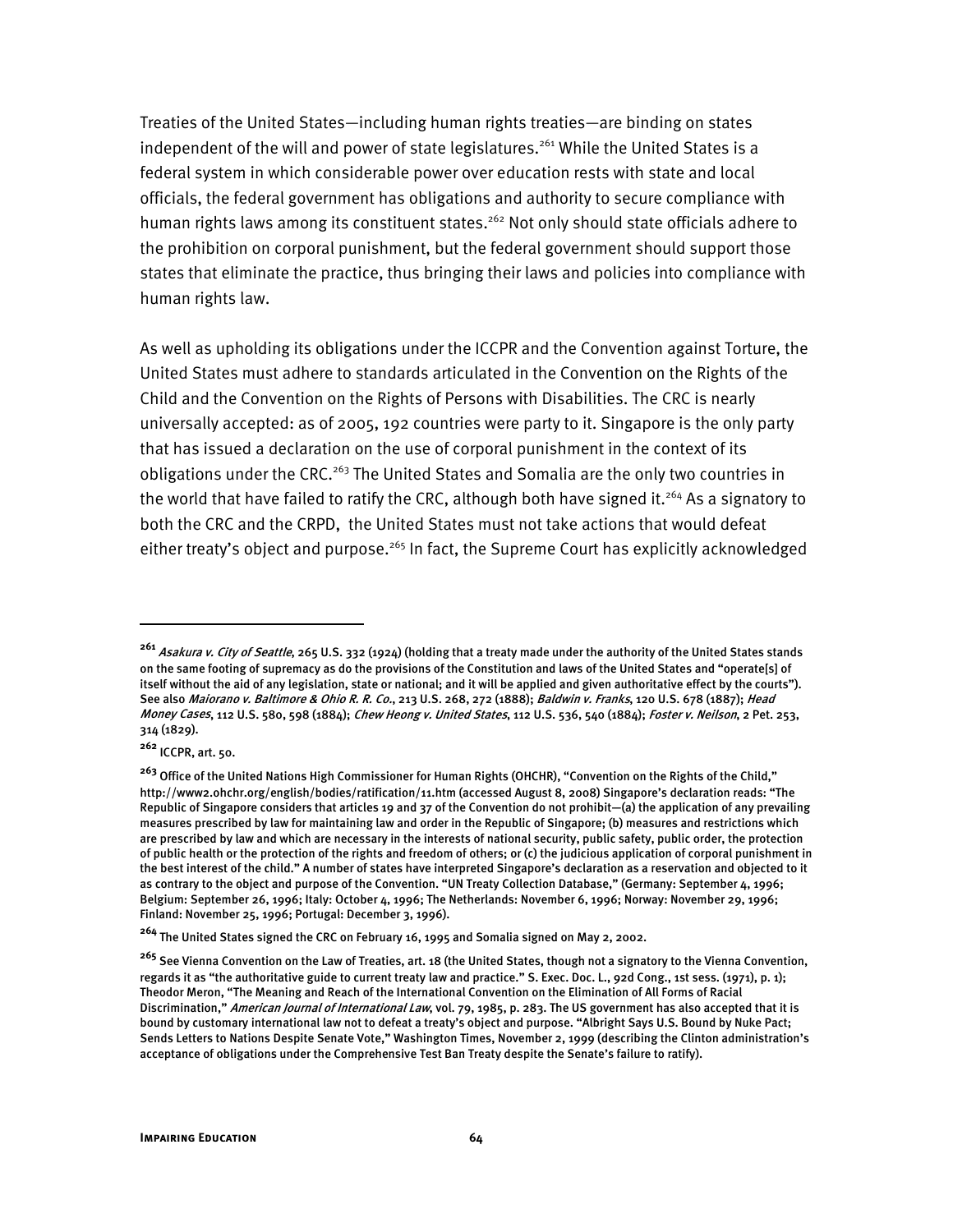the CRC's authority as an expression of "the overwhelming weight of international opinion" in interpreting domestic legal standards.<sup>266</sup>

## US Law Permitting Corporal Punishment

Despite the federal government's obligations to secure compliance with binding human rights norms among the states, federal law fails to live up to the international standards protecting children from corporal punishment.<sup>267</sup> In the 1977 case, *Ingraham v. Wright*, the US Supreme Court ruled that routine corporal punishment is not considered cruel and unusual punishment, and does not per se violate procedural due process.<sup>268</sup> Since then, however, a majority of the states have enacted legislation outlawing the use of corporal punishment in public schools.<sup>269</sup> The federal standards that continue to permit corporal punishment were established decades ago; it is incumbent on the US government to bring its law into line with international commitments.

In *Ingraham* the Supreme Court held that the cruel and unusual punishments clause of the Eighth Amendment to the US Constitution does not apply to disciplinary corporal punishment in public schools, because that clause was designed to protect those convicted of a crime, not those in schools.<sup>270</sup> The ruling in *Ingraham* was supported by only a narrow majority of the Court.<sup>271</sup> The dissent notes that "the constitutional provision is against cruel and unusual punishments; nowhere is that prohibition limited or modified by the language of the Constitution.... No one can deny that spanking of schoolchildren is 'punishment' under any reasonable reading of the word."<sup>272</sup>

j

**<sup>266</sup>** Roper v. Simmons, 543 U.S. 551, 578 (2005).

<sup>&</sup>lt;sup>267</sup> For a more detailed legal analysis of the laws at issue in this context, see Human Rights Watch/ACLU, *A Violent Education*, pp. 113-116.

**<sup>268</sup>** Ingraham v. Wright, 430 U.S. 651 (1977). At the circuit court level, corporal punishment has also been considered under the US Constitution's substantive due process clause (Hall v. Tawney, 621 F.2d 607, 611 (4th Cir. 1980), Garcia v. Miera, 817 F.2d 650, 656 (10th Cir. 1987), Saylor v. Board of Education of Harlan County, 118 F.3d 507, 514-515 (6th Cir. 1997)), as well as the equal protection clause (*Cunningham v. Beavers*, 858 F.2d 269, 273 (5th Cir. 1988) (holding that intermediate scrutiny under equal protection jurisprudence does not apply to corporal punishment cases because children are not viewed as a "suspect class.")).

**<sup>269</sup>** Global Initiative to End All Corporal Punishment of Children, "North America: Summary of legal status of corporal punishment of children," June 2007, http://www.endcorporalpunishment.org/pages/pdfs/charts/Chart-NorthAmerica.pdf (accessed August 8, 2008). Compare to Ingraham v. Wright, 430 U.S. 651, 660-661 (1977) (the majority, writing in 1977, observed that corporal punishment "continues to play a role in the public education of school children in most parts of the country…. We can discern no trend toward its elimination.").

**<sup>270</sup>** Ingraham v. Wright, 430 U.S. 651, 664-670 (1977).

**<sup>271</sup>** The nine-member court divided, with five members in the majority and four dissenting.

**<sup>272</sup>** Ingraham v. Wright, 430 U.S. 651, 685 (1977) (White, J., dissenting).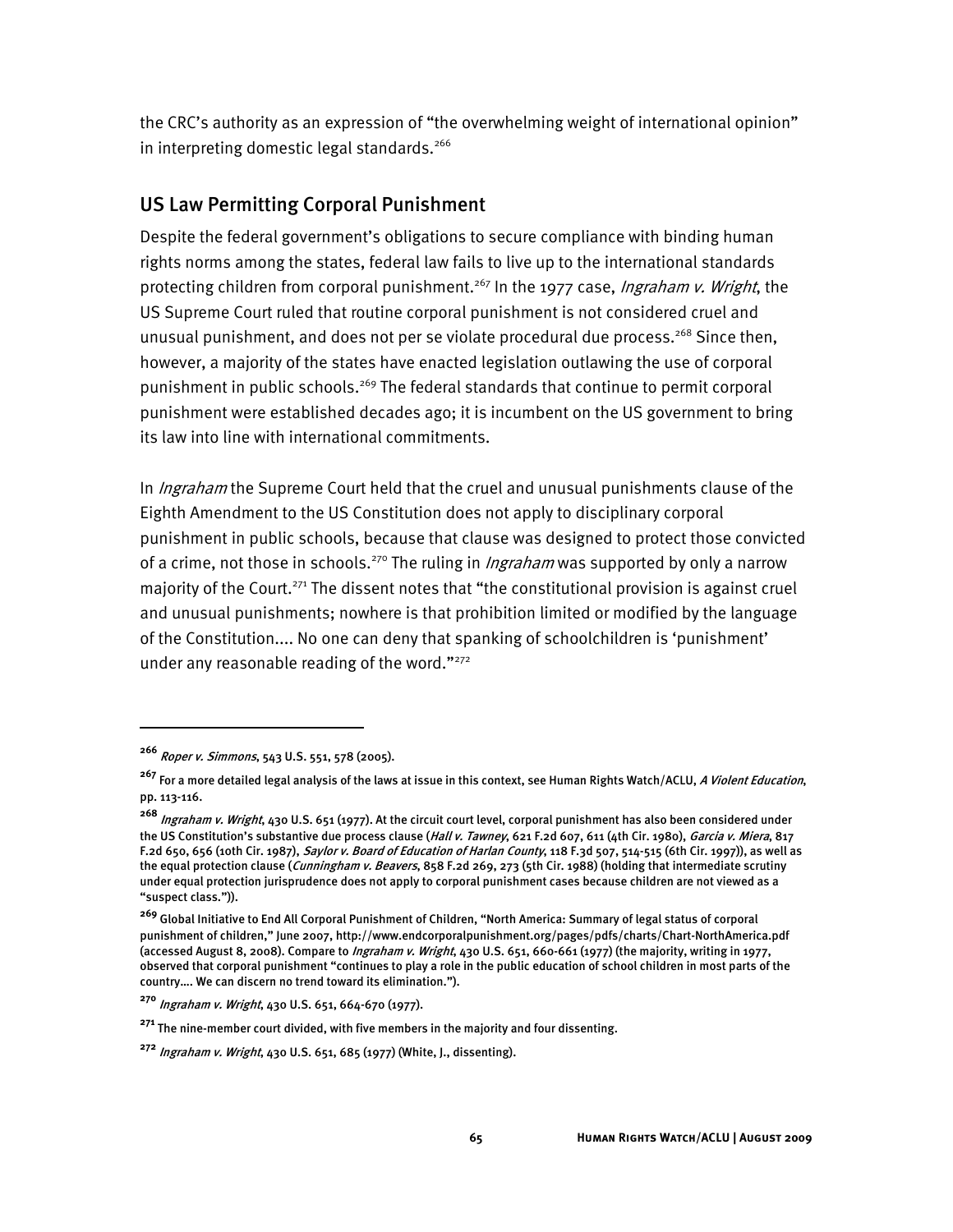Ingraham establishes that children have the right to personal security that is jeopardized when corporal punishment is administered, $^{273}$  and that the child "has a strong interest in procedural safeguards that minimize the risk of wrongful punishment."274 Nonetheless, the Supreme Court held that imposing additional safeguards—such as prior notice and a hearing before corporal punishment is administered—would be costly and would intrude on the decision-making of the public school authorities.<sup>275</sup> Other federal courts have ruled that adequate state tort law or common law remedies exist for excessive corporal punishment.<sup>276</sup> Yet these remedies are often illusory. The dissent in *Ingraham* argues that more process is needed: "even if the student could sue for good faith error in the infliction of punishment, the lawsuit occurs after the punishment has been finally imposed. The infliction of physical pain is final and irreparable; it cannot be undone<sup>[1]"277</sup> US courts should bring this jurisprudence into line with international standards and protect children from all forms of corporal punishment.

#### *Incomplete Protection under US Federal Law for Students with Disabilities*

The Individuals with Disabilities Education Act is the primary federal statute requiring provision of education to students with disabilities.<sup>278</sup> Students who qualify for assistance under IDEA receive an individual education program spelling out the specific educational and related services to be provided to meet their needs.<sup>279</sup> IDEA does not directly address discipline unless it amounts to a change in placement—that is, a significant suspension (typically for 10 or more days) or expulsion.<sup>280</sup>

During the George W. Bush administration, the Office of Special Education Programs—the relevant federal administrative body within the Department of Education—informally took the position that IDEA does not expressly prohibit the use of physical restraints on students

**<sup>273</sup>** Ingraham v. Wright, 430 U.S. 651, 673-674 (1977) (noting that the liberty interest in personal security is implicated where public school authorities, acting under color of state law, deliberately punish a child for misconduct by restraint and infliction of appreciable pain).

**<sup>274</sup>** Ingraham v. Wright, 430 U.S. 651, 676 (1977).

**<sup>275</sup>** Ibid., p. 682.

**<sup>276</sup>** Cunningham v. Beavers, 858 F.2d 269, 272 (5th Cir. 1988) (citing to Tex. Penal Code Ann. sec. 9.62 (Vernon 1986), Texas Educ. Code Ann. sec. 21.912 (Vernon 1986), among others, to support the contention that common law remedies exist); Woodward v. Los Fresnos, 732 F.2d 1243, 1245 (5th Cir. 1984) (citing to older cases).

**<sup>277</sup>** Ingraham v. Wright, 430 U.S. 651, 693 (1977) (White, J., dissenting).

**<sup>278</sup>** 20 U.S.C. Section 1400 et seq.

**<sup>279</sup>** US Government Accountability Office, "Seclusions and Restraints," p. 4.

**<sup>280</sup>** See 20 U.S.C. 1415 (k), 34 C.F.R. sec. 300.530.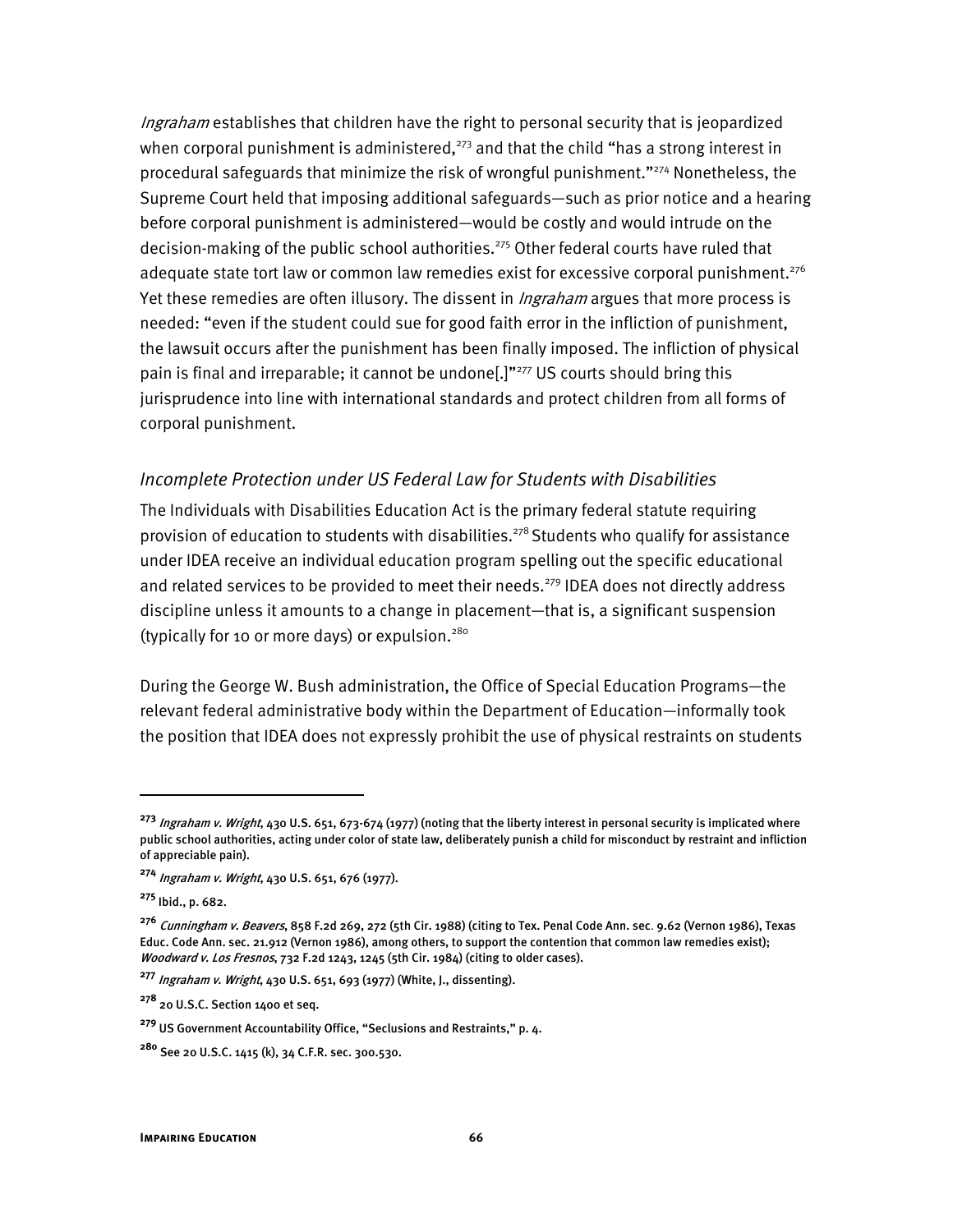with disabilities.<sup>281</sup> If restraint is permitted by state law, the IEP team must consider whether its use is consistent with the terms of a given IEP, and "should" consider the use of positive behavioral interventions regardless of whether the state law permits the use of restraint.<sup>282</sup> Though there is not substantial case law, courts have held that corporal punishment is "inclass" discipline and is not prohibited or regulated by the IDEA.<sup>283</sup>

#### *Immunity for Educators*

States that permit school corporal punishment provide legal immunity for paddlers.<sup>284</sup> In Mississippi, for example, the only way to prevail in a lawsuit against an educator for corporal punishment is if the educator's conduct constitutes a criminal offense, or if she acted with a "malicious purpose."<sup>285</sup> These immunity laws make it extremely difficult for parents to pursue legal action against school officials who have injured children in their care.

**<sup>281</sup>** Letter to Anonymous, OSEP, March 17, 2008, 50 IDELR 228. ("While IDEA emphasizes the use of positive behavioral interventions and supports to address behavior that impedes learning, IDEA does not flatly prohibit the use of mechanical restraints or other aversive behavioral techniques for children with disabilities.")

**<sup>282</sup>** Ibid.

**<sup>283</sup>** See B.A.L. v. Apple, No. 00-0068-C-B/G, 2001 WL 1135024, \*6 (S.D. Ind. Sep. 21, 2001); Cole by Cole v. Greenfield-Central Community Sch., 657 F.Supp. 56, 58-59 (S.D. Ind. 1986) (student with disabilities "is not entitled to any unique exemptions or protections from a school's normal disciplinary procedures regarding corporal punishment because of his handicap.").

**<sup>284</sup>** State employees are typically shielded from liability for official actions taken within the scope of their employment duties, under their state's "sovereign immunity" statute. In states that use corporal punishment, this means that the administration of physical punishment, as long as it is "reasonable" and in conformity with the school district's policies, may be considered an official act of maintaining order and discipline, and therefore protected. Such is the case in Kentucky, Arizona, Oklahoma, and Louisiana. See, for example, in Kentucky, Carr v. Wright, 423 S.W.2d 521 (Ct. App. Ky., 1968), Wood v. Bd. of Educ. of Danville, 412 S.W.2d 877 (Ct. App. Ky., 1967); in Arizona, A.R.S. sec. 15-341(E), LaFrentz v. Gallagher, 462 P.2d 804 (Ariz. 1969); in Oklahoma, 21 O.S. 1981 sec. 844, *Holman v. Wheeler*, 677 P.2d 645 (Okla. 1983) (overturned on unrelated grounds); in Louisiana, Roy v. Continental Ins. Co., 313 So.2d 349 (La. Ct. App. 1975), Setliff v. Rapides Parish School Bd., 888 So. 2d 1156 (La. Ct. App. 2004). Some states that use corporal punishment provide an extra layer of protection for school employees by addressing disciplinary acts explicitly within the state's law, rather than relying on general sovereign immunity. These states include Missouri, North Carolina, Indiana, Wyoming, Florida, Georgia, Arkansas, Alabama, Colorado, Tennessee, and New Mexico. See, for example, in Missouri, V.A.M.S. sec. 160.261, see also Streeter v. Hundley, 580 S.W.2d 284 (Mo. 1979); in North Carolina, N.C.G.S.A. sec. 115C-391(h); in Indiana, Ind. Code Ann. sec. 13-3-3(20); in Wyoming, W.S. 1977 sec. 21-4-308; in Florida, F.S.A. sec. 1006.11; in Georgia, Ga. Code Ann. sec. 20-2-732; in Arkansas, A.C.A. sec. 6-17-112; in Alabama, Ala. Code Ann. 1975 sec. 16-28A-1; in Colorado, C.R.S.A. sec. 22-32-109.1; in Tennessee, T.C.A. sec. 49-6-4105; in New Mexico, N.M.S.A. 1978 sec. 22-5-4.3.

**<sup>285</sup>** Mississippi Torts Claims Act, Miss. Code Ann. Section 11-46-7 and Miss. Code Ann. Section 11-46-9(1)(x).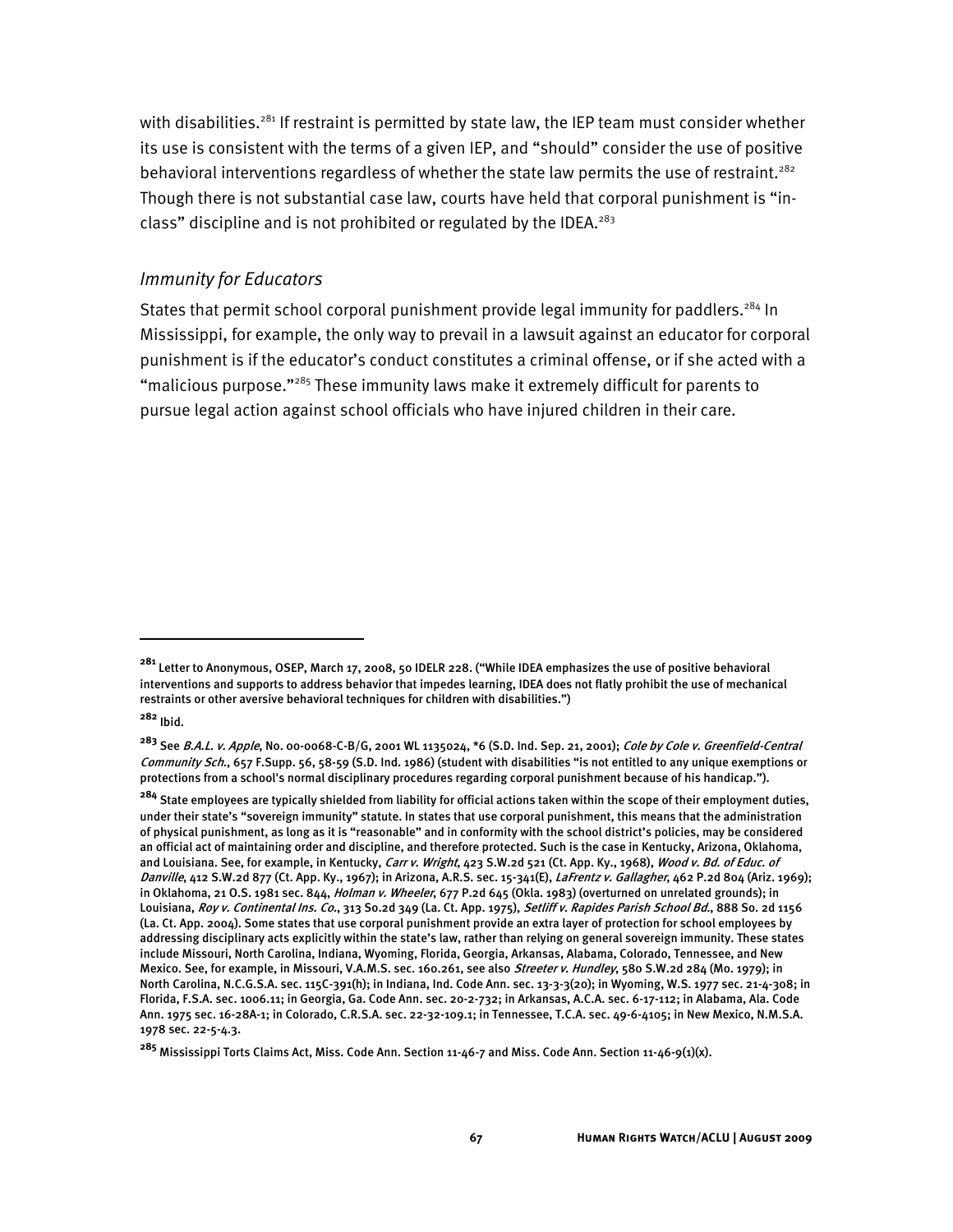## **XI. Conclusion**

Corporal punishment is abusive, ineffective, and violates international human rights law: it should be immediately abolished in the US. Children like Landon and Jonathan, profiled at the beginning of this report, suffer the consequences of these abusive practices on a daily basis. Given the particular vulnerability of students with disabilities, they must receive immediate protection from all forms of physical violence in schools, including but not limited to paddling, beating, and excessive restraint. Corporal punishment violates children's right to freedom from cruel, inhuman, or degrading treatment, and contributes to a hostile school environment in which students struggle to learn. Landon, Jonathan, and their peers already face enormous obstacles to obtaining an inclusive education: they deserve a safe school environment in which they can learn, grow, and reach their full potential.

Corporal punishment is abusive for all children, but it has particularly severe effects for students with disabilities. Not only is it ineffective in teaching them appropriate behaviors, it can cause lasting mental and physical injury, and it can make students aggressive and unable to learn. For students with disabilities, corporal punishment can be followed directly by a decline in their medical conditions.

Despite their particular vulnerability to harm from corporal punishment, and their special need for care and guidance in the public school system, students with disabilities are subjected to these practices at disproportionately high rates. This affects these students' rights to non-discrimination and an inclusive education. When parents try to defend their children's rights, they can face serious obstacles even to obtaining basic information.

These discriminatory, abusive, and ineffective practices should be abolished in US schools. There are better methods of providing effective school discipline, including positive behavioral support systems that enable educators to respond to children's individual needs. It is past time for US states to ban paddling and all other forms of physical punishment, and provide adequate protection and a decent education for students with disabilities.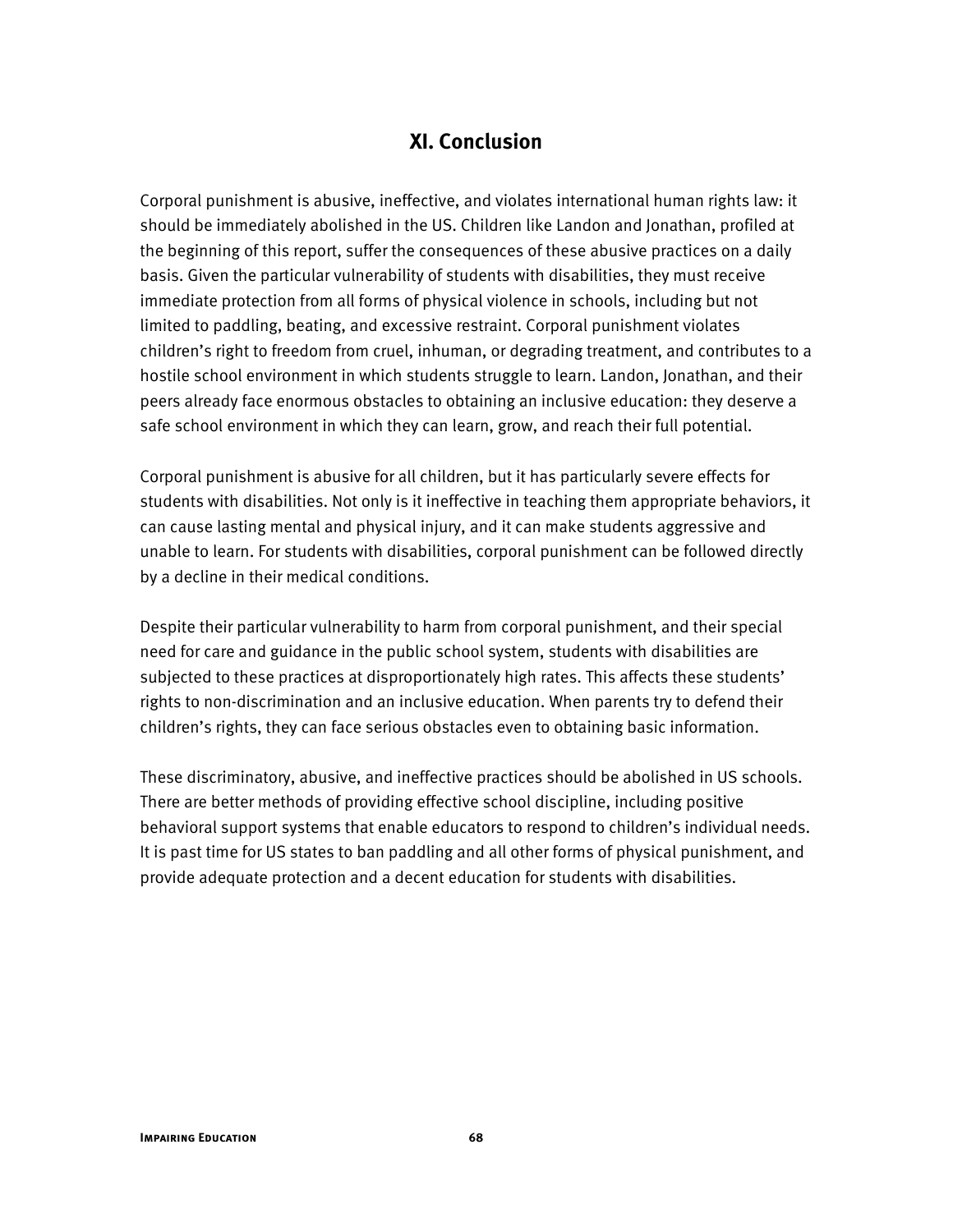## **Acknowledgments**

The American Civil Liberties Union and Human Rights Watch thank all of the students, parents, family members, teachers, administrators, superintendents, school board officials, advocates, and others who shared their views and experiences with us for this report.

This report was researched and written by Alice Farmer, Aryeh Neier fellow at the American Civil Liberties Union and Human Rights Watch. Additional legal research and drafting was conducted by James Felakos, disability rights fellow at the American Civil Liberties Union, and Kate Stinson, intern with the American Civil Liberties Union. This report was edited by Jamil Dakwar, director of the Human Rights Program at the American Civil Liberties Union; David Fathi, director of the US Program at Human Rights Watch; Iain Levine, program director at Human Rights Watch; and Clive Baldwin, senior legal adviser at Human Rights Watch. Additional review was provided by James Felakos; Chris Hansen, attorney with the American Civil Liberties Union; Lois Whitman, director of the Children's Rights Division at Human Rights Watch; Joseph Amon, director of the Health and Human Rights Program at Human Rights Watch; Jane Hudson of the National Disability Rights Network; and Jennifer Leach, Head of Psychology at the McCarton Center for Developmental Pediatrics.

Abigail Marshak, US Program associate at Human Rights Watch, provided research and production assistance. Additional research assistance was provided by Anjali Dalal, Greer Feick, Lindsey Kaley, Joe Pace, Brian Ward, and Nate Freed Wessler, interns with the American Civil Liberties Union.

Grace Choi, publications director, Fitzroy Hepkins, print and mail manager, and Xabay Spinka, communications coordinator at Human Rights Watch provided layout and production for this report.

We express our deep appreciation to the leaders, staff, and volunteers of non-profit organizations, after-school programs, community groups, and other organizations who assisted enormously with our research.

The American Civil Liberties Union and Human Rights Watch are grateful to the Open Society Institute for its support of the Aryeh Neier fellowship.